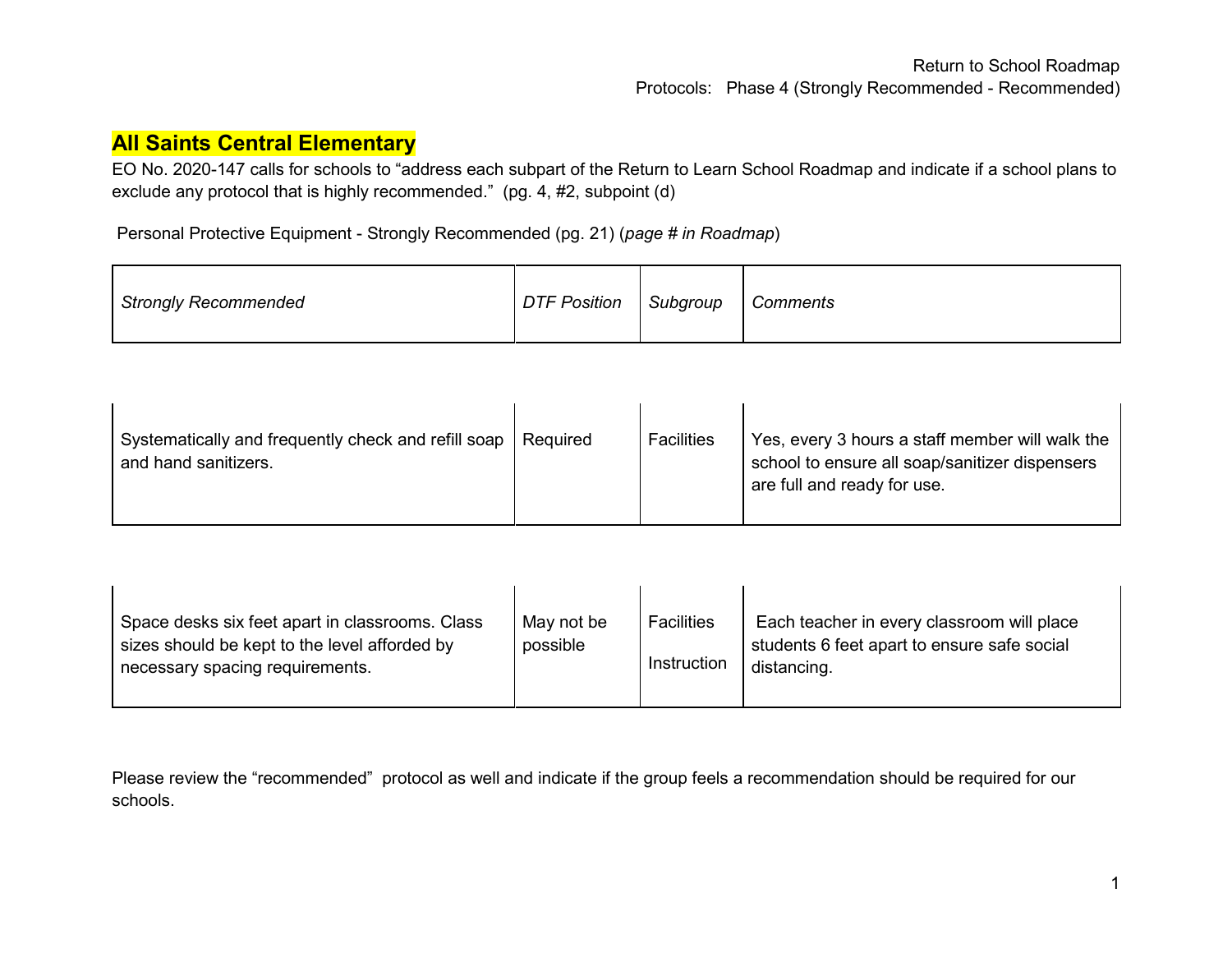Note: For a number of reasons, it may be impossible for some schools to meet every "required" aspect that the diocese may establish. In this instance, the school would apply for a waiver from the Office of Catholic Schools.

# **Safety Protocols, Phase 4**

#### **Personal Protective Equipment (pg. 22)**

| Required                                                                                                                                                                                                                                                                                                                                                                                            | <b>DTF Position</b> | Subgroup | Comments                                                                                                                                                                                    |
|-----------------------------------------------------------------------------------------------------------------------------------------------------------------------------------------------------------------------------------------------------------------------------------------------------------------------------------------------------------------------------------------------------|---------------------|----------|---------------------------------------------------------------------------------------------------------------------------------------------------------------------------------------------|
| Facial coverings must always be worn by staff<br>except for meals. Facial coverings may be<br>homemade or disposable level-one (basic) grade<br>surgical masks. Any staff member who cannot<br>medically tolerate a facial covering must not wear<br>one. Any staff member that is incapacitated or<br>unable to remove the facial covering without<br>assistance, must not wear a facial covering. |                     |          | All staff will wear face masks throughout the<br>day, with the only exception being lunch. If<br>there is a staff member who can not wear a<br>face mask, they must provide a doctor' note. |
| PreK-5 and special education teachers<br>should consider wearing clear masks.                                                                                                                                                                                                                                                                                                                       |                     |          |                                                                                                                                                                                             |
| Homemade facial coverings must be<br>washed daily.                                                                                                                                                                                                                                                                                                                                                  |                     |          |                                                                                                                                                                                             |
| Disposable facial coverings must be<br>disposed of at the end of each day.                                                                                                                                                                                                                                                                                                                          |                     |          |                                                                                                                                                                                             |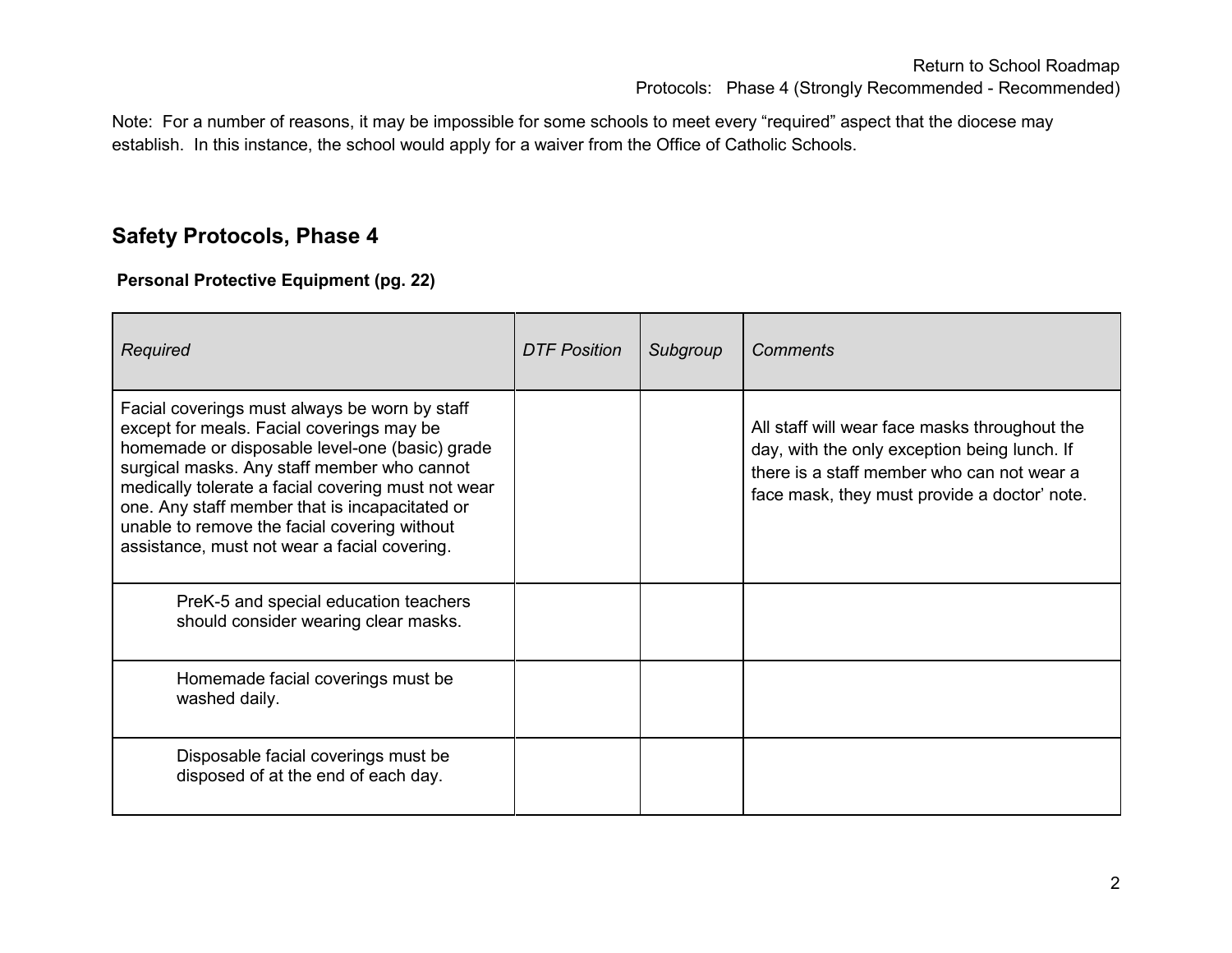| Facial coverings must be worn by preK-12<br>students, staff, and bus drivers during school<br>transportation. Any staff or student that is unable<br>to medically tolerate a facial covering must not<br>wear one. Any staff or student that is incapacitated<br>or unable to remove the facial covering without<br>assistance, must not wear one. Facial coverings<br>may be homemade or disposable level-one (basic)<br>grade surgical masks.      |  | Preschool through fifth grade students are not<br>going to wear a face covering in the classroom,<br>due to the fact they will be in a cohort. All<br>students will wear a face covering while in the<br>hallway, cafeteria, and recess. Parents have<br>the option to have their child wear a mask in<br>the classroom. |
|------------------------------------------------------------------------------------------------------------------------------------------------------------------------------------------------------------------------------------------------------------------------------------------------------------------------------------------------------------------------------------------------------------------------------------------------------|--|--------------------------------------------------------------------------------------------------------------------------------------------------------------------------------------------------------------------------------------------------------------------------------------------------------------------------|
| Facial coverings must always be worn in hallways<br>and common areas by preK-12 students in the<br>building except for during meals. Any student that<br>is unable to medically tolerate a facial covering<br>must not wear one. Any student that is<br>incapacitated or unable to remove the facial<br>covering without assistance, must not wear one.<br>Facial coverings may be homemade or disposable<br>level-one (basic) grade surgical masks. |  |                                                                                                                                                                                                                                                                                                                          |
| Homemade facial coverings must be<br>washed<br>daily.                                                                                                                                                                                                                                                                                                                                                                                                |  |                                                                                                                                                                                                                                                                                                                          |
| Disposable facing coverings must be<br>disposed<br>of at the end of each day.                                                                                                                                                                                                                                                                                                                                                                        |  |                                                                                                                                                                                                                                                                                                                          |
| Note: Students with significant disabilities<br>preventing the use of facial coverings are<br>referred to forthcoming guidance from<br>MDE.                                                                                                                                                                                                                                                                                                          |  |                                                                                                                                                                                                                                                                                                                          |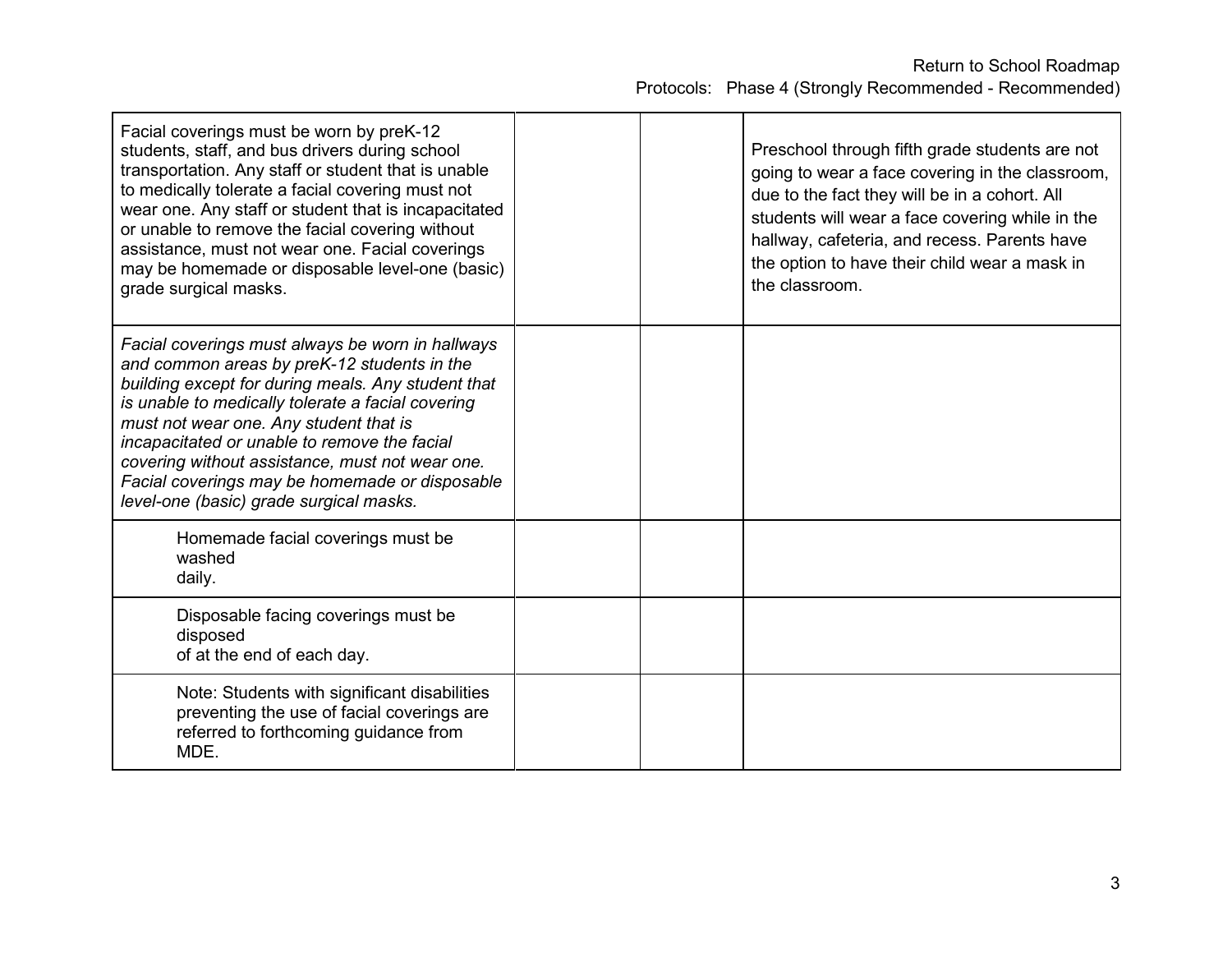| Facial coverings must be worn in classrooms by<br>all students grades 6-12. Any student who cannot<br>medically tolerate a facial covering must not wear<br>one. Any student who is incapacitated, or unable<br>to remove the facial covering without assistance,<br>must not wear one. |                                 |                                      |                                                                                                                                                                                                                                                                                                                          |
|-----------------------------------------------------------------------------------------------------------------------------------------------------------------------------------------------------------------------------------------------------------------------------------------|---------------------------------|--------------------------------------|--------------------------------------------------------------------------------------------------------------------------------------------------------------------------------------------------------------------------------------------------------------------------------------------------------------------------|
| All students in grades K-5 must wear facial<br>coverings unless students remain with their<br>classes throughout the school day and do not<br>come into close contact with students in another<br>class.                                                                                |                                 |                                      |                                                                                                                                                                                                                                                                                                                          |
| <b>Strongly Recommended</b>                                                                                                                                                                                                                                                             | <b>DTF Position</b>             | Subgroup                             | <b>Comments</b>                                                                                                                                                                                                                                                                                                          |
| Facial coverings should be considered for K-5<br>students and students with special needs in<br>classrooms.                                                                                                                                                                             | Parent<br>Decision<br>Recommend | Faith and<br>Wellness<br>Instruction | Preschool through fifth grade students are not<br>going to wear a face covering in the classroom,<br>due to the fact they will be in a cohort. All<br>students will wear a face covering while in the<br>hallway, cafeteria, and recess. Parents have the<br>option to have their child wear a mask in the<br>classroom. |
| Facial coverings should be considered for preK<br>students and students with special needs in<br>hallways and common areas.                                                                                                                                                             | Parent<br>Decision<br>Recommend | Faith and<br>Wellness<br>Instruction |                                                                                                                                                                                                                                                                                                                          |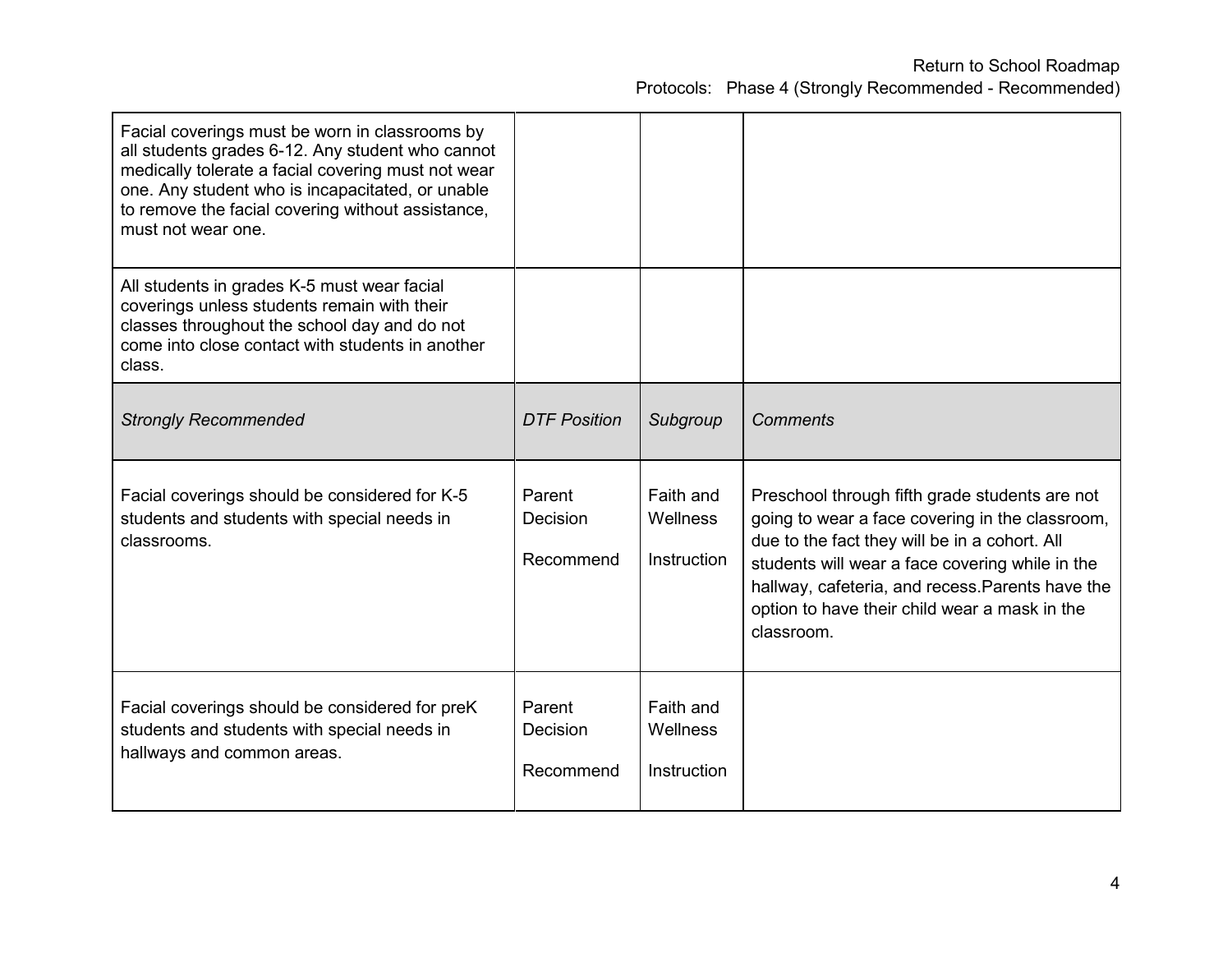| Facial coverings are not recommended for use in<br>classrooms by children ages 3 and 4 | Agree | Faith and<br>Wellness<br>Instruction | Parents have the option to have their child wear<br>a mask in the classroom. |
|----------------------------------------------------------------------------------------|-------|--------------------------------------|------------------------------------------------------------------------------|
| Facial coverings should never be used on children<br>under age 2                       | Agree | Faith and<br>Wellness                |                                                                              |

### **Hygiene**

| Required (pg 22-23)                                                                                                                                                                                                                                   | DTF Position | Subgroup | <b>Comments</b> |
|-------------------------------------------------------------------------------------------------------------------------------------------------------------------------------------------------------------------------------------------------------|--------------|----------|-----------------|
| Provide adequate supplies to support healthy<br>hygiene behaviors (including soap, hand sanitizer<br>with at least 60% alcohol for safe use by staff<br>and students, paper towels, tissues, and signs<br>reinforcing proper handwashing techniques). |              |          |                 |
| Teach and reinforce handwashing with soap and<br>water for at least 20 seconds and/or the safe use<br>of hand sanitizer that contains at least 60%<br>alcohol.                                                                                        |              |          |                 |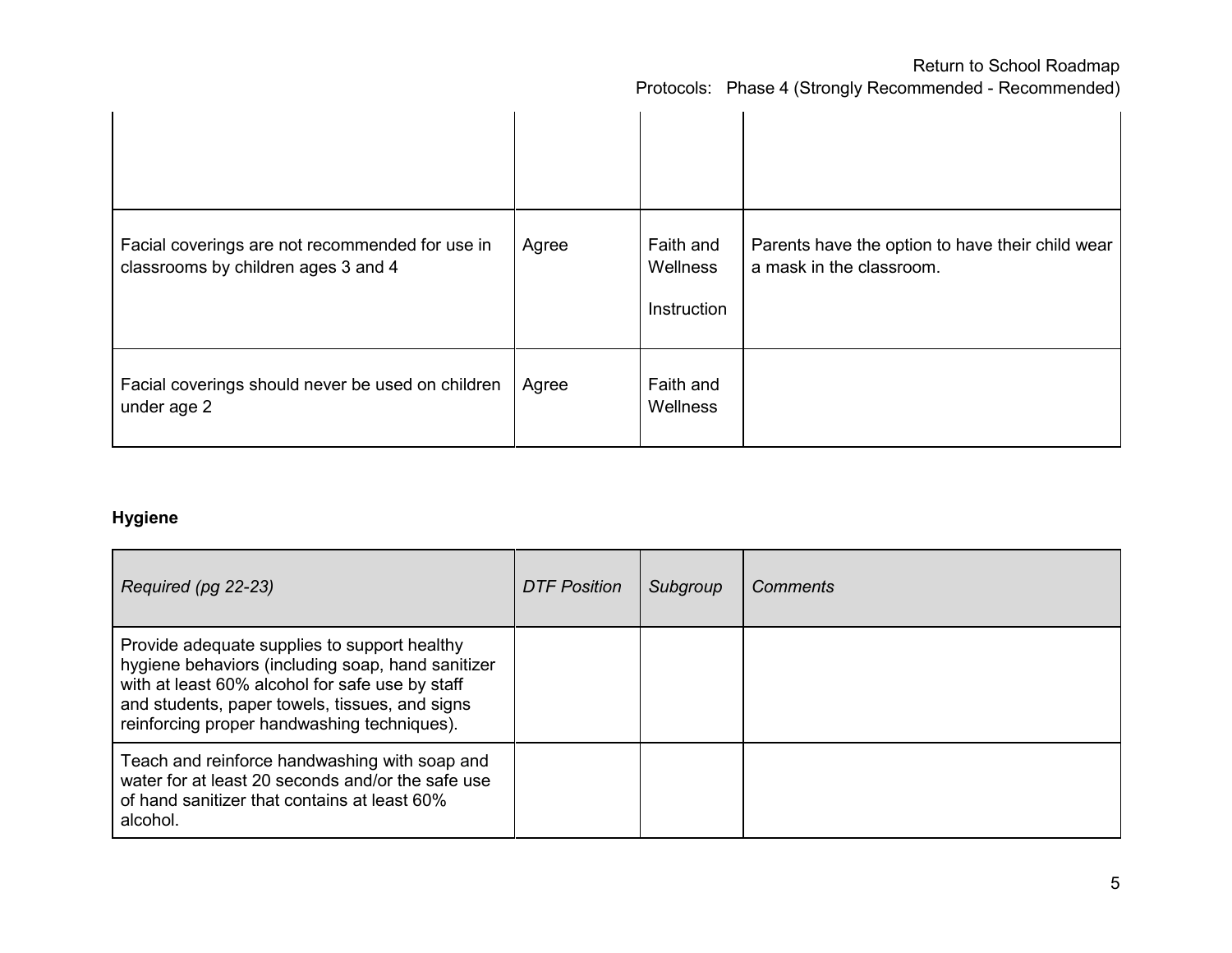| Strongly Recommended (pg 22-23)                                                                                                                                                                                              | <b>DTF Position</b>        | Subgroup                                   | <b>Comments</b>                                                                                                                  |
|------------------------------------------------------------------------------------------------------------------------------------------------------------------------------------------------------------------------------|----------------------------|--------------------------------------------|----------------------------------------------------------------------------------------------------------------------------------|
| Educate staff and students on how to cough and<br>sneeze into their elbows, or to cover with a tissue.<br>Used tissues should be thrown in the trash and<br>hands washed immediately using proper hand<br>hygiene techniques | Required                   | Faith and<br>Wellness                      | Yes                                                                                                                              |
| Systematically and frequently check and refill soap<br>and hand sanitizers.                                                                                                                                                  | Agree<br>Require           | Faith and<br>Wellness<br><b>Facilities</b> | Yes, every 3 hours a staff member will walk the<br>school to ensure all soap/sanitizer dispensers<br>are full and ready for use. |
| Students and teachers must have scheduled<br>handwashing with soap and water every 2-3 hours.                                                                                                                                | Required                   | <b>Facilities</b><br>Faith and<br>Wellness | Yes                                                                                                                              |
| Limit sharing of personal items and supplies such<br>as writing utensils.                                                                                                                                                    | <b>Class</b><br>discretion | Faith and<br><b>Wellness</b>               | Yes, each child will have their own supplies.                                                                                    |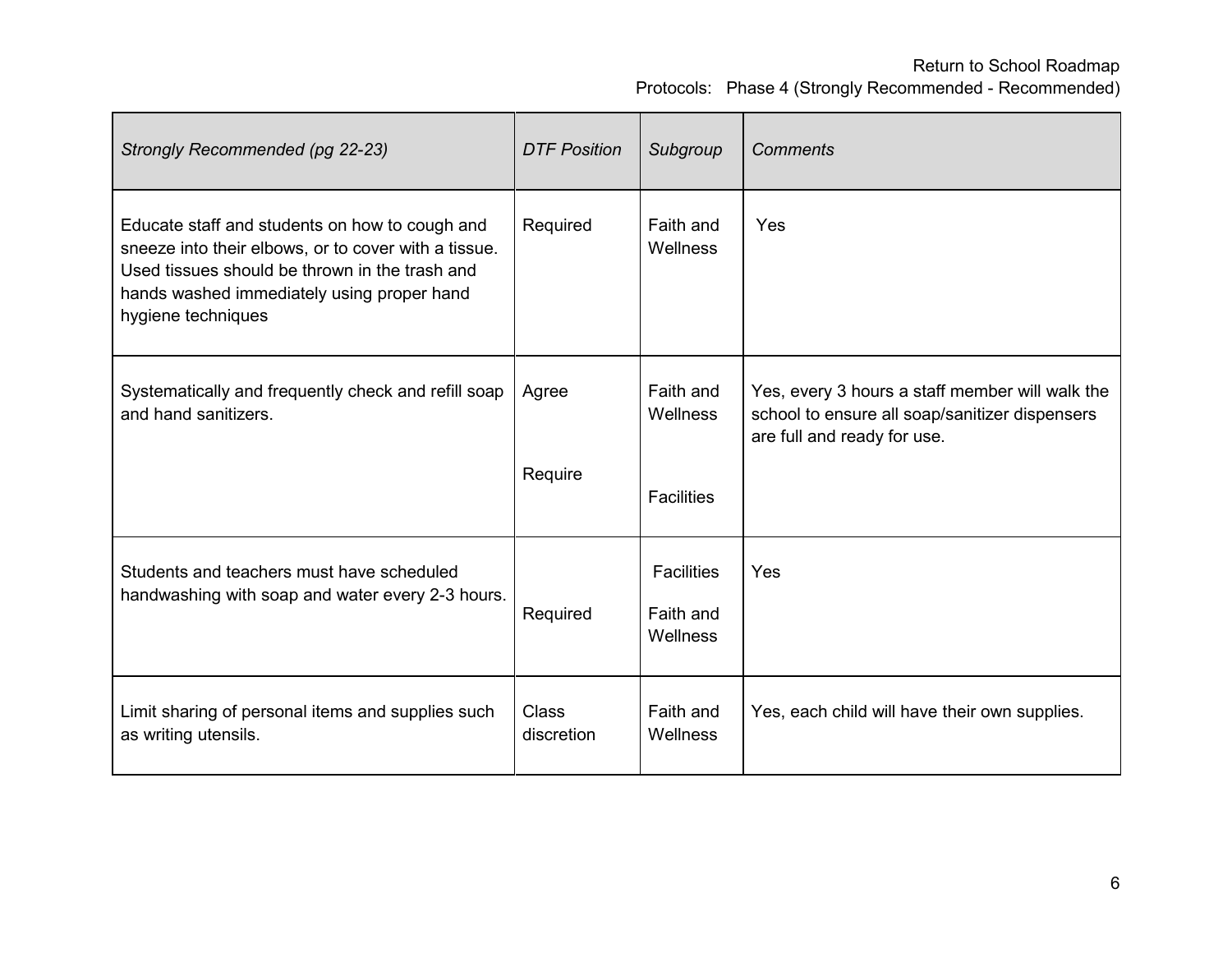Protocols: Phase 4 (Strongly Recommended - Recommended)

| Keep students' personal items separate and in<br>individually labeled cubbies, containers, or lockers.                                               | Agree                            | Faith and<br>Wellness | Yes, each child will have their own supplies.                 |
|------------------------------------------------------------------------------------------------------------------------------------------------------|----------------------------------|-----------------------|---------------------------------------------------------------|
|                                                                                                                                                      | Recommend                        | <b>Facilities</b>     |                                                               |
| Limit use of classroom materials to small groups<br>and disinfect between use, or provide adequate<br>supplies to assign for individual student use. | <b>Class</b><br>discretion       | Faith and<br>Wellness | Yes                                                           |
| Procure portable handwashing and/or hand<br>sanitizing stations to set up throughout school<br>buildings.                                            | Agree                            | Faith and<br>Wellness | Each classroom has a sink.                                    |
|                                                                                                                                                      | Individual<br>school<br>decision | <b>Facilities</b>     | Hand sanitizer stations at many entryways and<br>lunch rooms. |

### **Spacing, Movement and Access (pg. 23)**

| Required (pg 22-23) | <b>DTF Position</b> |  | Subgroup   Comments |
|---------------------|---------------------|--|---------------------|
|---------------------|---------------------|--|---------------------|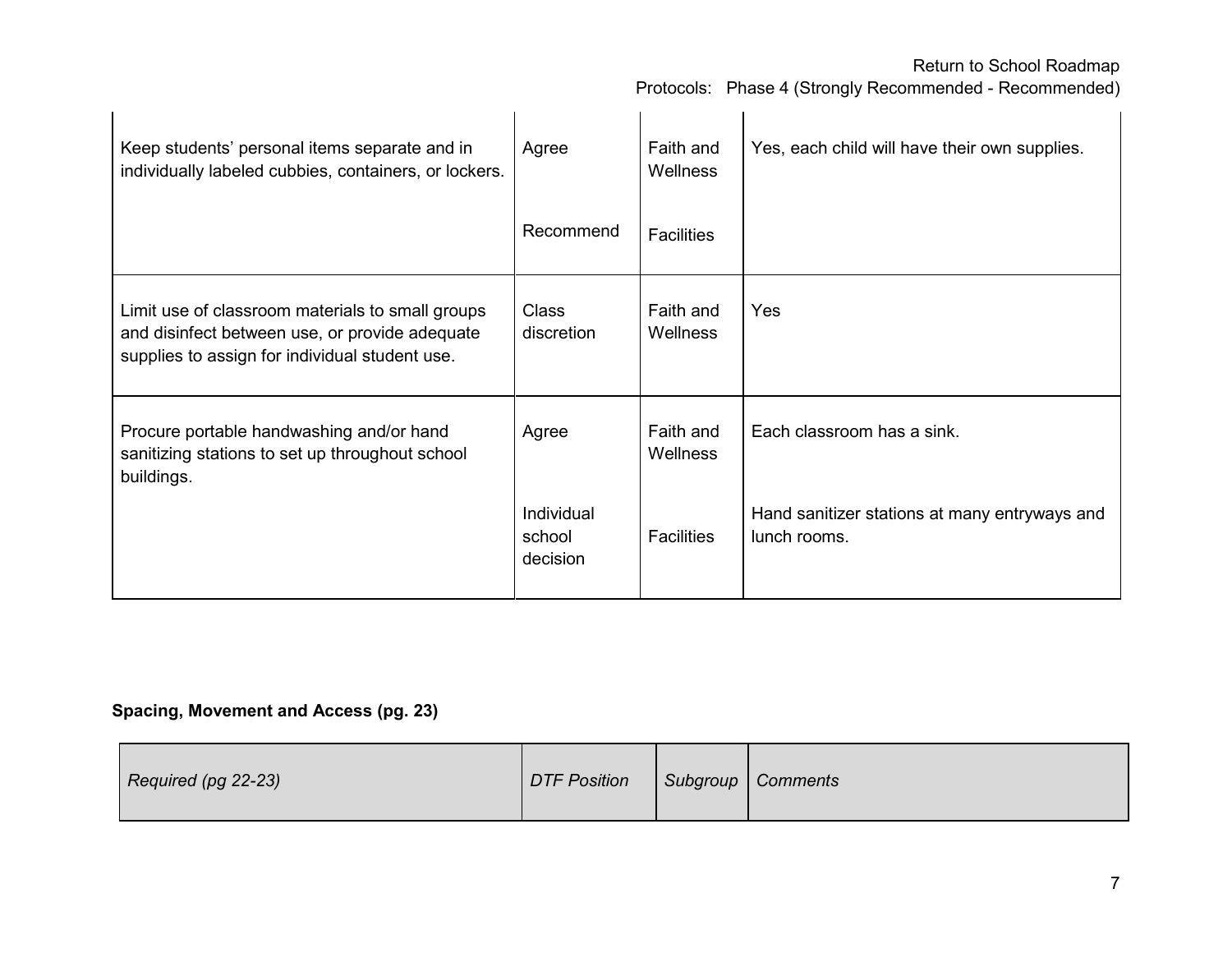| <b>None</b>                                                                                                                         |                                           |                                |                                                                                   |
|-------------------------------------------------------------------------------------------------------------------------------------|-------------------------------------------|--------------------------------|-----------------------------------------------------------------------------------|
| <b>Strongly Recommended</b>                                                                                                         | <b>DTF Position</b>                       | Subgroup                       | <b>Comments</b>                                                                   |
| Space desks six feet apart in classrooms. Class<br>sizes should be kept to the level afforded by<br>necessary spacing requirements. | Required<br>Individual<br>school decision | CL<br><b>Facilities</b>        | Yes                                                                               |
| In classrooms where large tables are utilized,<br>space students as far apart as feasible.                                          | Required<br>Individual<br>school decision | <b>CL</b><br><b>Facilities</b> | Each classroom will be provided a plexiglass<br>divider for each of their tables. |
| As feasible, arrange all desks facing the same<br>direction toward the front of the classroom.                                      | Required<br>Individual<br>school decision | CL<br><b>Facilities</b>        | Yes                                                                               |
| Teachers should maintain six feet of spacing<br>between themselves and students as much as<br>possible.                             | Agree<br>(when<br>possible)               | <b>CL</b><br><b>Facilities</b> | K-3, music / handwriting / band / art<br>exceptions                               |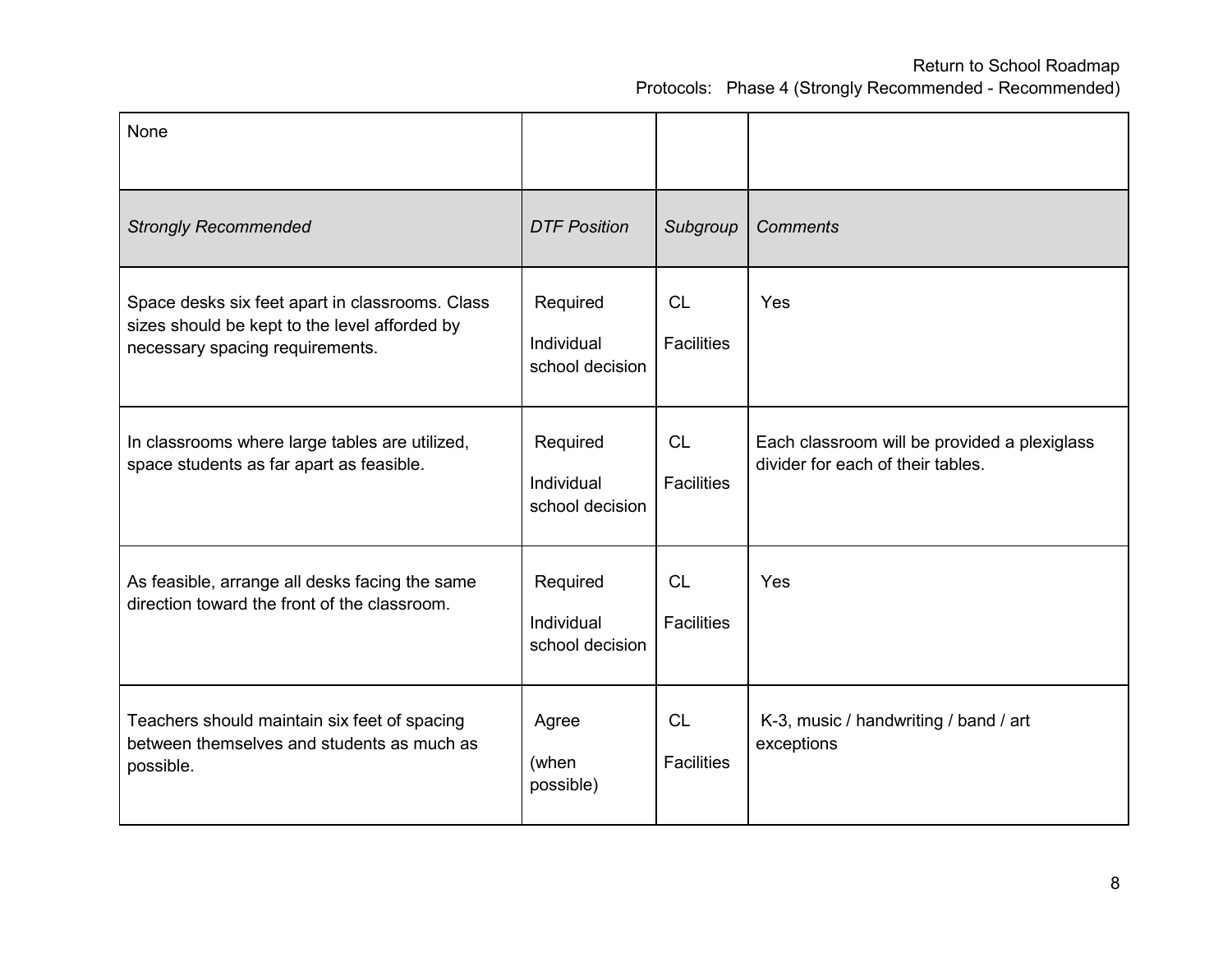|                                                                                                                                                                    |                                           |                   | (less than 6, ft, 15 minutes, CDC) (WHO =<br>airborne)                |
|--------------------------------------------------------------------------------------------------------------------------------------------------------------------|-------------------------------------------|-------------------|-----------------------------------------------------------------------|
| Family members or other guests are not allowed in<br>the school building except under extenuating<br>circumstances determined by district and school<br>officials. | When possible                             |                   | Only necessary staff will be allowed in the<br>building.              |
| Post signage to indicate proper social distancing.                                                                                                                 | Required                                  | <b>Facilities</b> | Yes                                                                   |
| Floor tape or other markers should be used at six<br>foot intervals where line formation is anticipated                                                            | Required<br>Recommended                   | <b>Facilities</b> | Yes, there will be floor markers to mark 6 feet<br>social distancing. |
| Provide social distancing floor/seating markings in<br>waiting and reception areas.                                                                                | Required<br>Individual<br>school decision | <b>Facilities</b> | Yes, there will be markers.                                           |
| Post signs on the doors of restrooms to indicate<br>proper social distancing and hand hygiene<br>techniques.                                                       | Required<br>Individual<br>school decision | <b>Facilities</b> | Yes                                                                   |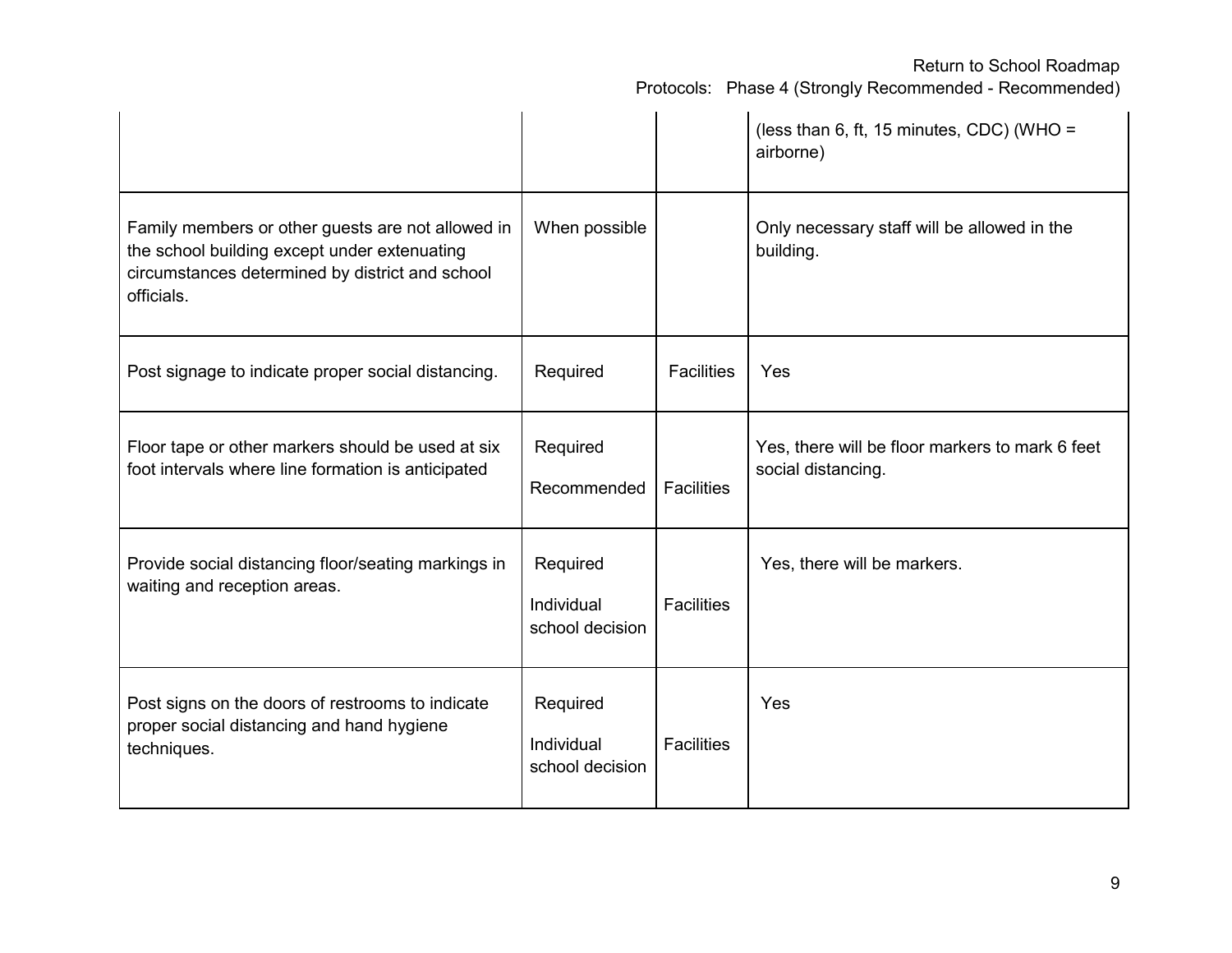| Adult guests entering the building should be<br>screened for symptoms, wear a facial covering,<br>and wash/sanitize hands prior to entering. Strict<br>records, including date and time, should be kept of<br>non-school employees or other visitors entering<br>and exiting the building. | Required            | <b>CL</b><br><b>Facilities</b>             | Yes<br>HIPPA (secure storage, record keeping)                                                                                   |
|--------------------------------------------------------------------------------------------------------------------------------------------------------------------------------------------------------------------------------------------------------------------------------------------|---------------------|--------------------------------------------|---------------------------------------------------------------------------------------------------------------------------------|
| Recommended (pg. 23-24)                                                                                                                                                                                                                                                                    | <b>DTF Position</b> | Subgroup                                   | <b>Comments</b>                                                                                                                 |
| If a classroom has windows that can open, they<br>should be open as much as possible, weather<br>permitting. Considerations should be made for<br>students with allergy-induced asthma.                                                                                                    | Recommend           | Faith and<br>Wellness<br><b>Facilities</b> | Yes, window will be open.                                                                                                       |
| As able and appropriate, schools should try to<br>cohort groups of students to isolated hallways or<br>areas that can be monitored.                                                                                                                                                        | Recommend           | CL                                         | Yes, all classes will be kept in a cohort.                                                                                      |
| As able, "specials" (like art, music, and library)<br>should be brought to the classrooms instead of<br>having students move to different locations.                                                                                                                                       | Recommend           | CL                                         | Yes, Spanish, art, technology, and music will be<br>held in the classroom. PE will be in the gym or<br>outside when applicable. |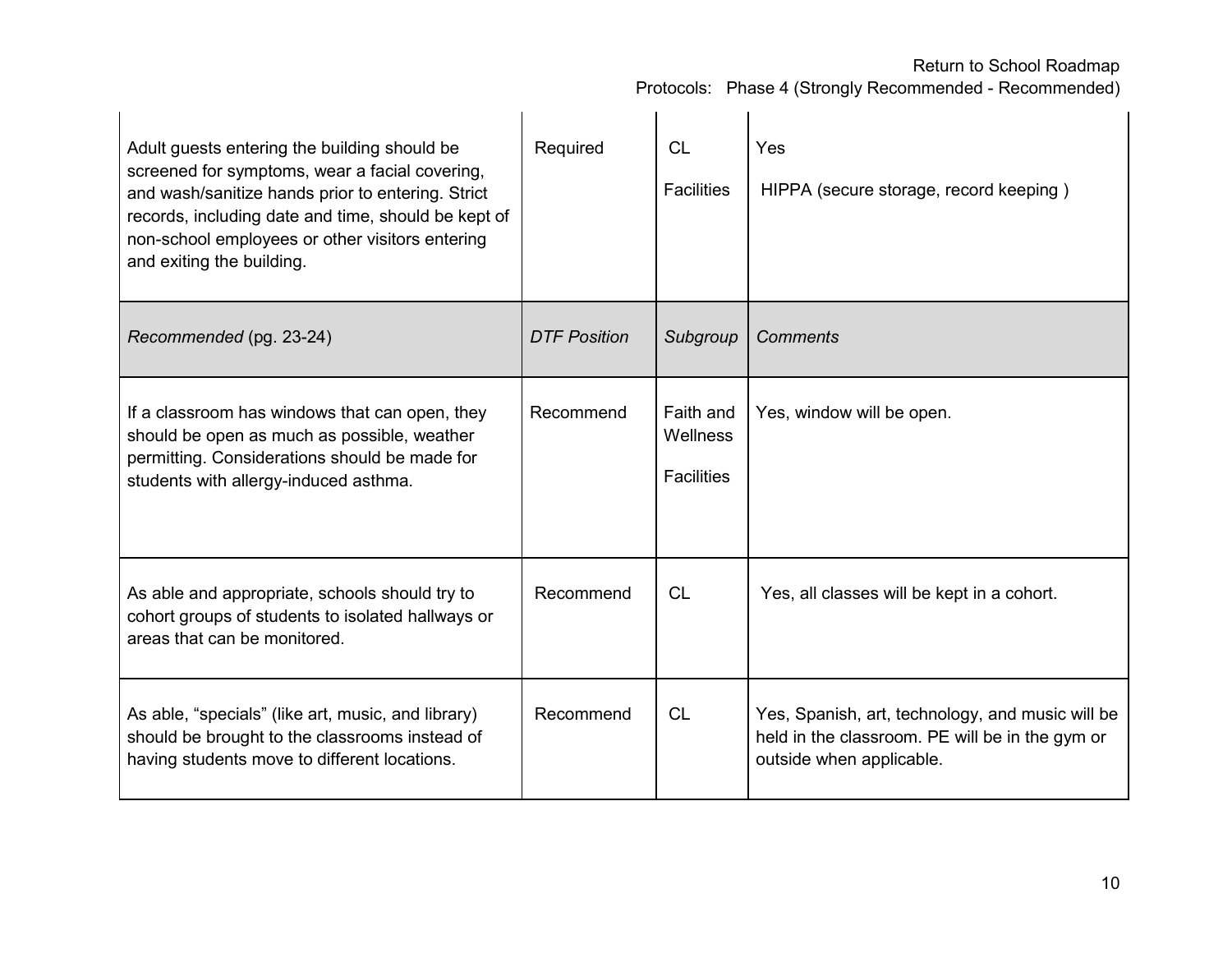| If all students cannot fit in the classroom space<br>available, a school may consider implementing a<br>staggered school schedule that incorporates<br>alternative dates of attendance or use of virtual<br>teaching. If a staggered school schedule is<br>adopted, schools should partner with community<br>organizations to identify safe spaces where<br>children can engage virtually, especially if family<br>members work and children cannot be home<br>alone. | local decision | <b>CL</b> | We can provide the appropriate social<br>distancing in classrooms.                                        |
|-----------------------------------------------------------------------------------------------------------------------------------------------------------------------------------------------------------------------------------------------------------------------------------------------------------------------------------------------------------------------------------------------------------------------------------------------------------------------|----------------|-----------|-----------------------------------------------------------------------------------------------------------|
| Efforts should be made to keep six feet of distance<br>between people in the hallways. Staggered<br>movements at incremental intervals should be<br>used if feasible to minimize the number of persons<br>in the hallways as able.                                                                                                                                                                                                                                    | agree          | <b>CL</b> | Yes                                                                                                       |
| Have staff monitor arrival and dismissal to<br>discourage congregating and ensure students go<br>straight from a vehicle to their classrooms and<br>vice-versa.                                                                                                                                                                                                                                                                                                       | agree          | <b>CL</b> | Students will be checked in at 2 of the 3<br>entrance doors and then sent directly to their<br>classroom. |
| Where possible, physical education should be held<br>outside and social distancing of six feet should be<br>practiced.                                                                                                                                                                                                                                                                                                                                                | agree          | CL        | Yes                                                                                                       |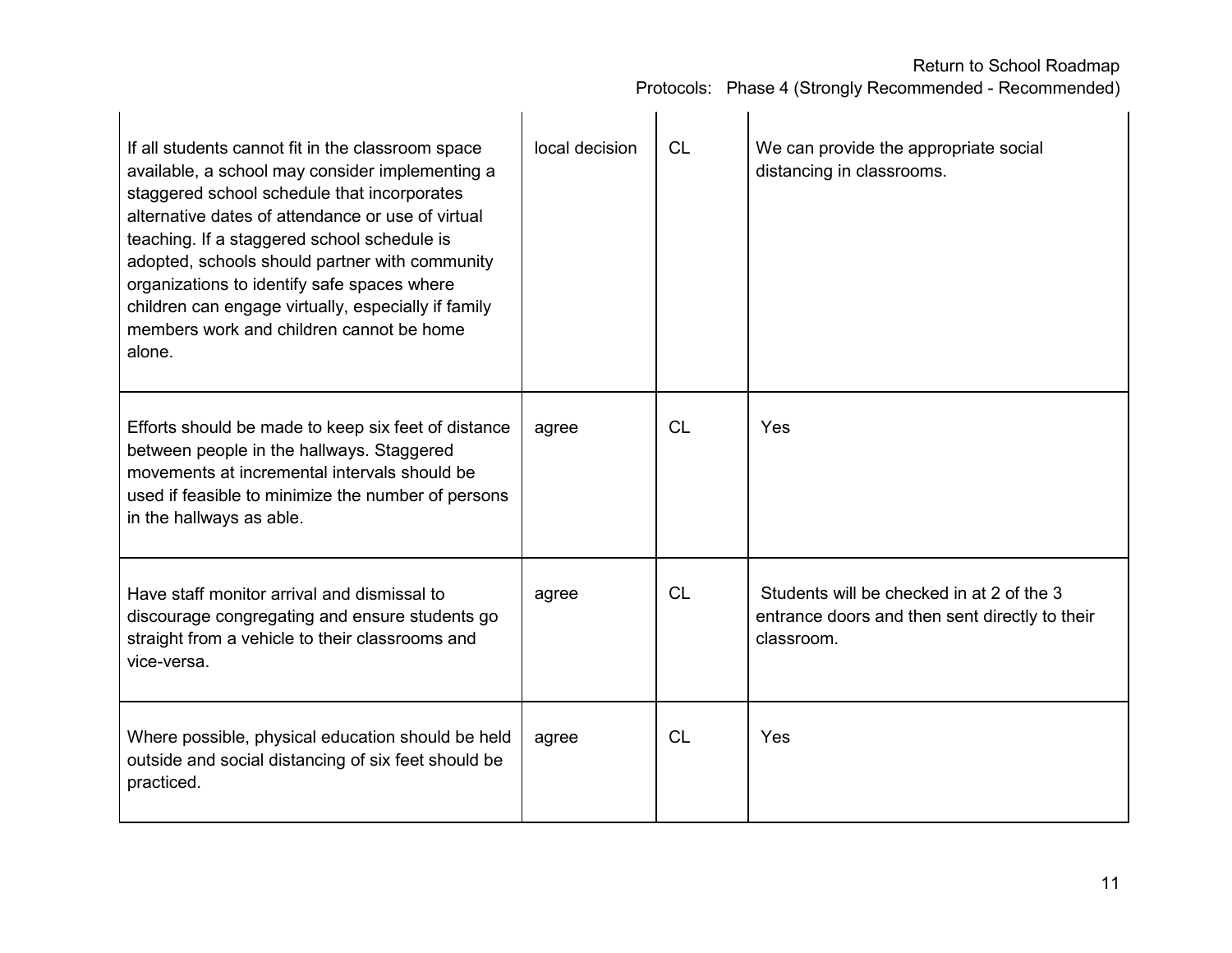Protocols: Phase 4 (Strongly Recommended - Recommended)

| Boarding schools should seek guidance from<br>MDHHS regarding spacing, movement, and facility<br>access.                                                                                        | NA.   | CL        | N/A                                                      |
|-------------------------------------------------------------------------------------------------------------------------------------------------------------------------------------------------|-------|-----------|----------------------------------------------------------|
| Flow of foot traffic should be directed in only one<br>direction, if possible. If one-way flow is not<br>possible, hallways should be divided with either<br>side following the same direction. | Agree | <b>CL</b> | Post signs to stay to the right.                         |
| Entrances and exits should be kept separate to<br>keep traffic moving in a single direction.                                                                                                    | Agree | <b>CL</b> | At each entrance one door to enter, one door to<br>exit. |

### *Screening Students and Staff*

| Required (pg. 24)                                                                                                                       | <b>DTF Position</b> | Subgroup | <b>Comments</b>                                                                                         |
|-----------------------------------------------------------------------------------------------------------------------------------------|---------------------|----------|---------------------------------------------------------------------------------------------------------|
| Schools must cooperate with the local public<br>health department regarding implementing<br>protocols for screening students and staff. |                     |          | Yes, students will complete a home screening<br>(written) and hand to school official upon<br>entering. |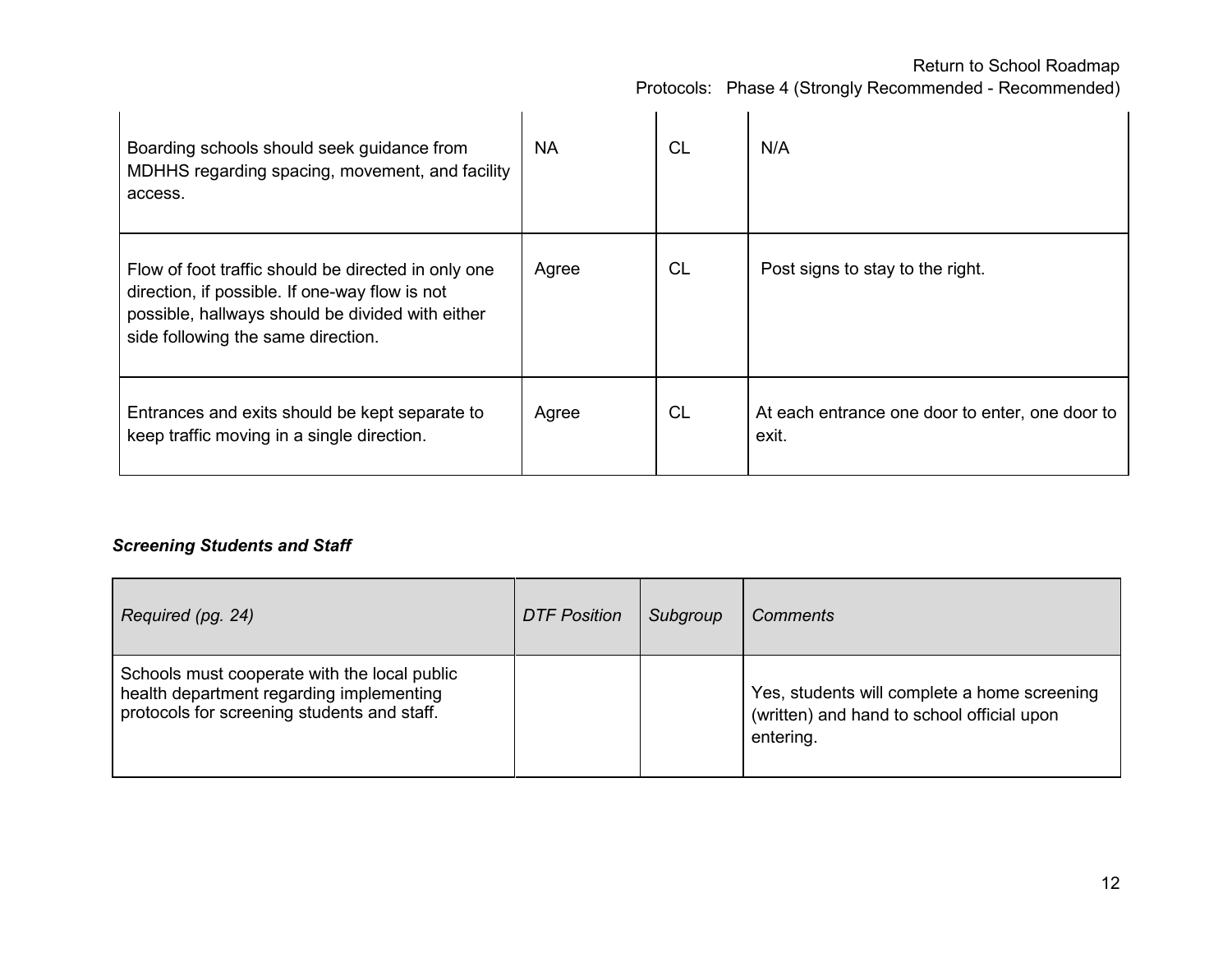| Strongly Recommended (pg. 24)                                                                                                                                                                                                                                                                                                                                                           | <b>DTF Position</b> | Subgroup              | <b>Comments</b>                                               |
|-----------------------------------------------------------------------------------------------------------------------------------------------------------------------------------------------------------------------------------------------------------------------------------------------------------------------------------------------------------------------------------------|---------------------|-----------------------|---------------------------------------------------------------|
| Every school should identify and designate a<br>quarantine area and a staff person to care for<br>students who become ill at school.                                                                                                                                                                                                                                                    | Required            | Faith and<br>Wellness | Yes, room 104 will be used only for the use of<br>quarantine. |
| Students who become ill with symptoms of<br>COVID-19 should be placed in an identified<br>quarantine area with a surgical mask in place until<br>they can be picked up. Identified school staff<br>caring for these children should wear a surgical<br>mask, with the exception of students with special<br>needs requiring aerosolized procedures in which<br>an N95 mask is required. | Agree               | Faith and<br>Wellness | Yes                                                           |
| Symptomatic students sent home from school<br>should be kept home until they have tested<br>negative or have completely recovered according<br>to CDC guidelines.                                                                                                                                                                                                                       | Required            | Faith and<br>Wellness | Follow advice of family doctor.<br>Note recommended.          |
| Staff should conduct daily self-examinations,<br>including a temperature check, prior to coming to<br>work. If they exhibit any respiratory or                                                                                                                                                                                                                                          | Required            | Faith<br>Wellness     | Yes                                                           |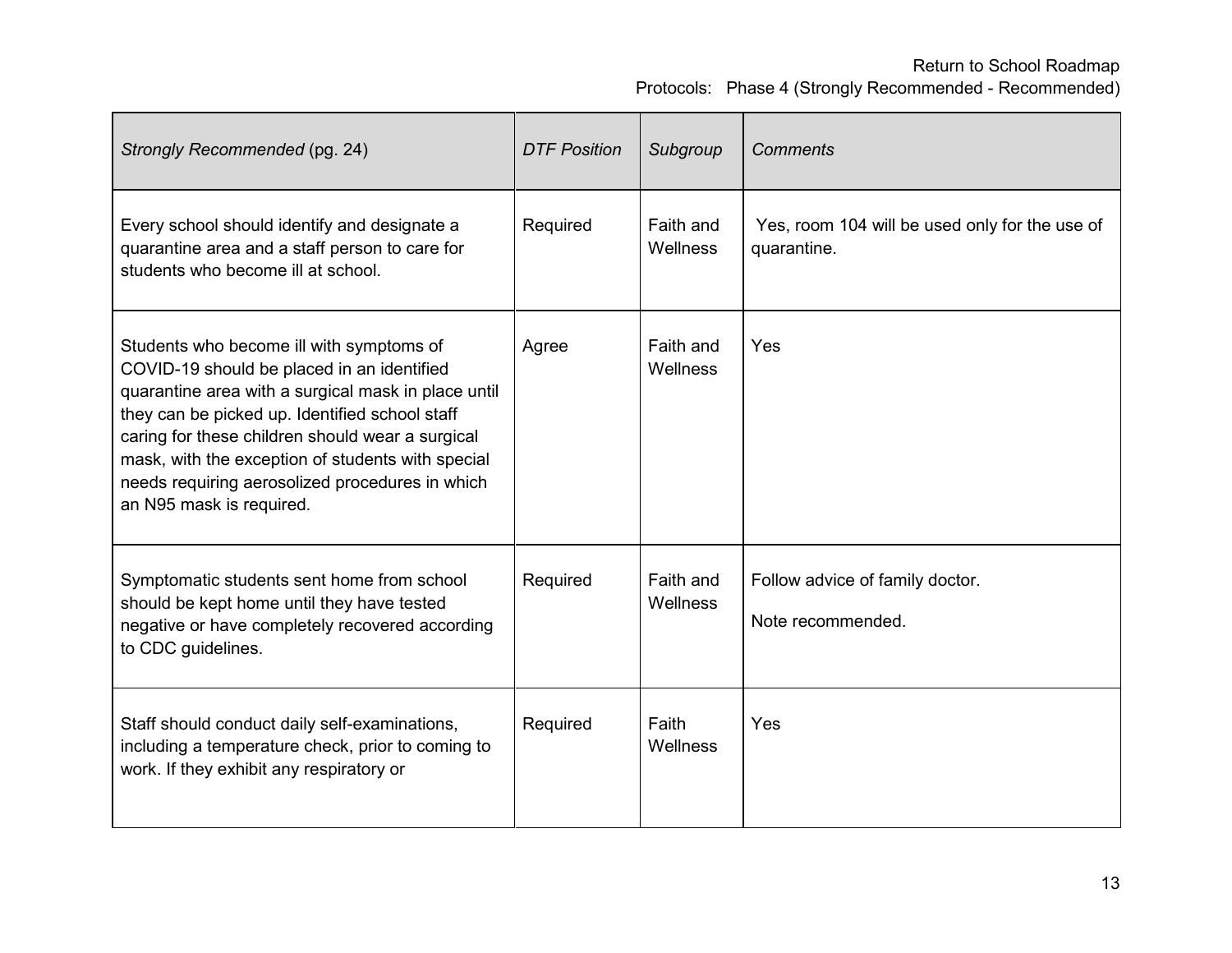| gastrointestinal symptoms, or have a temperature<br>of 100.4 or greater, they should stay home.                                                                                                                                                                                    |                     |                       |                                                         |
|------------------------------------------------------------------------------------------------------------------------------------------------------------------------------------------------------------------------------------------------------------------------------------|---------------------|-----------------------|---------------------------------------------------------|
| Recommended (pg. 24)                                                                                                                                                                                                                                                               | <b>DTF Position</b> | Subgroup              | <b>Comments</b>                                         |
| A monitoring form (paper or electronic) for<br>screening employees should be developed.                                                                                                                                                                                            | Agree               | Faith and<br>Wellness | Specific screening form has been created.               |
| Families are encouraged to check their child's<br>temperature at home every morning using oral,<br>tympanic, or temporal scanners; students with a<br>temperature of 100.4 or greater should stay home<br>and consider coronavirus testing if symptoms of<br>COVID-19 are present. | <b>Disagree</b>     | Faith and<br>Wellness | Yes, will need to be recorded on the screening<br>form. |
| Families are encouraged to monitor their children<br>for symptoms of COVID-19. The presence of any<br>symptoms, including cough or shortness of breath,<br>should prompt the family to keep the student home<br>from school and to follow up with a primary care<br>provider.      | Agree               | Faith and<br>Wellness | Yes, will need to be recorded on the screening<br>form. |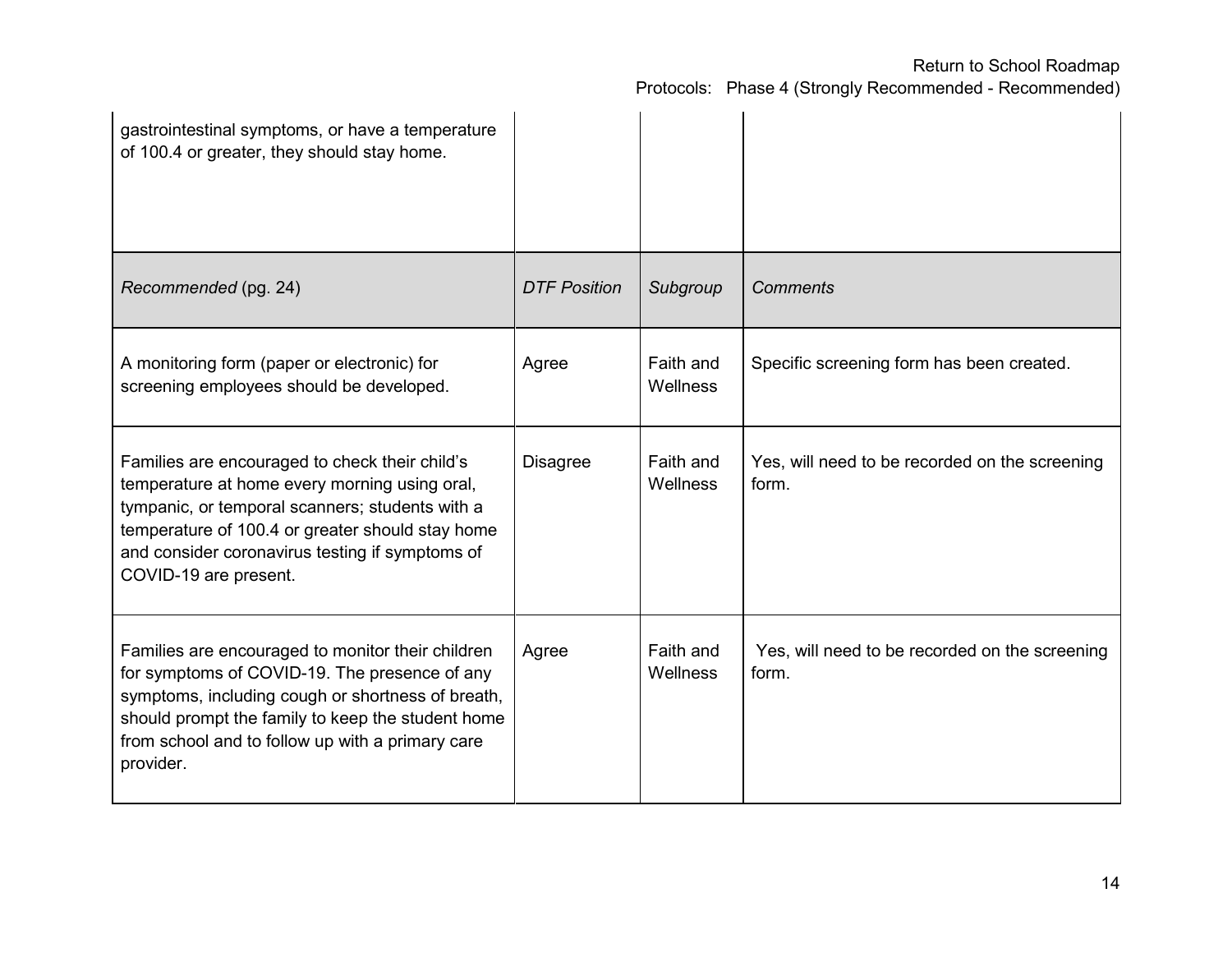### *Testing Protocols for Students and Staff and Responding to Positive Cases*

| Required (pg 25)                                                                                                                                                                                                                         | <b>DTF Position</b> | Subgroup              | Comments                                      |
|------------------------------------------------------------------------------------------------------------------------------------------------------------------------------------------------------------------------------------------|---------------------|-----------------------|-----------------------------------------------|
| Schools must cooperate with the local public<br>health department regarding implementing<br>protocols for screening students and staff.                                                                                                  |                     |                       | Will follow the health department guidelines. |
| Strongly Recommended (pg. 25)                                                                                                                                                                                                            | <b>DTF Position</b> | Subgroup              | Comments                                      |
| Students who develop a fever or become ill with<br>COVID-19 symptoms at school should wear a<br>mask and be transported by their parent or<br>guardian, emergency contact, or ambulance if<br>clinically unstable, for off-site testing. | <b>Disagree</b>     | Faith and<br>Wellness | Will follow the health department guidelines. |
| Staff who develop a fever or become ill with<br>COVID-19 symptoms at school should wear a<br>mask and be transported for off-site testing.                                                                                               | <b>Disagree</b>     | Faith and<br>Wellness | Will follow the health department guidelines. |
| Symptomatic students and staff sent home from<br>school should be kept home until they have tested                                                                                                                                       | Required            | Faith and<br>Wellness | Will follow the health department guidelines. |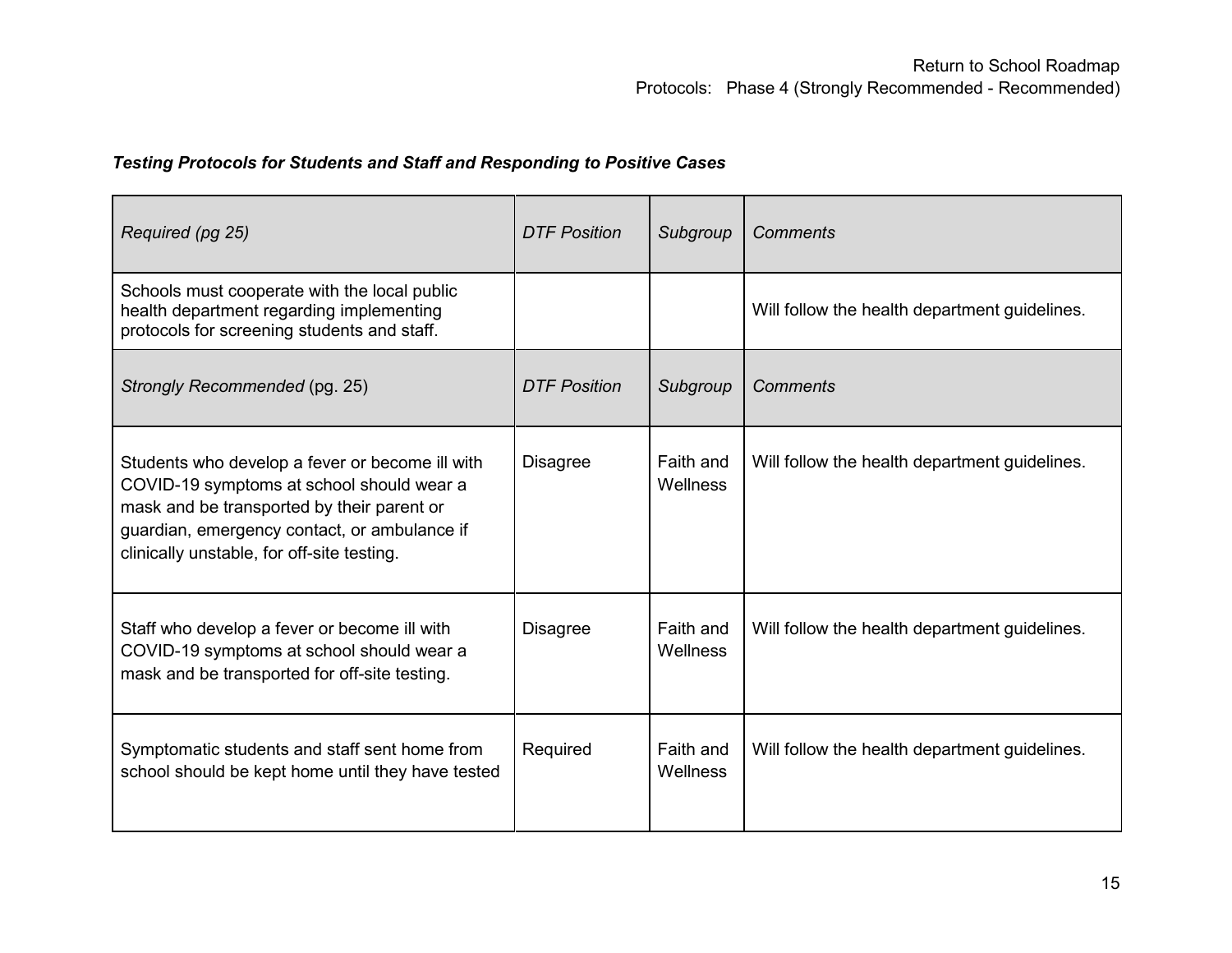|  |  |  |  | Protocols: Phase 4 (Strongly Recommended - Recommended) |
|--|--|--|--|---------------------------------------------------------|
|--|--|--|--|---------------------------------------------------------|

| negative for COVID-19, or have been released<br>from isolation according to CDC guidelines.                                                                                                                                                                                                                                                                                                                                                                                                                                                                               |                     |                       |                                               |
|---------------------------------------------------------------------------------------------------------------------------------------------------------------------------------------------------------------------------------------------------------------------------------------------------------------------------------------------------------------------------------------------------------------------------------------------------------------------------------------------------------------------------------------------------------------------------|---------------------|-----------------------|-----------------------------------------------|
| Families should be notified of the presence of any<br>laboratory positive or clinically diagnosed cases of<br>COVID-19 in the classroom and/or school to<br>encourage closer observation for any symptoms at<br>home.                                                                                                                                                                                                                                                                                                                                                     | Required            | Faith and<br>Wellness | Will follow the health department guidelines. |
| In the event of a lab or clinically diagnosed case of<br>COVID-19, immediate efforts should be made to<br>contact any close contacts (those who spent more<br>than 15 minutes less than six feet in close<br>proximity to the student or staff member) so that<br>they can be quarantined for 14 days at home.<br>Students and staff should be closely monitored for<br>any symptoms of COVID-19. At this time, empiric<br>testing of all students or staff members in the class<br>is not recommended. Only those that develop<br>symptoms require testing for COVID-19. | Required            |                       | Will follow the health department guidelines. |
| Recommended (pg. 25)                                                                                                                                                                                                                                                                                                                                                                                                                                                                                                                                                      | <b>DTF Position</b> | Subgroup              | Comments                                      |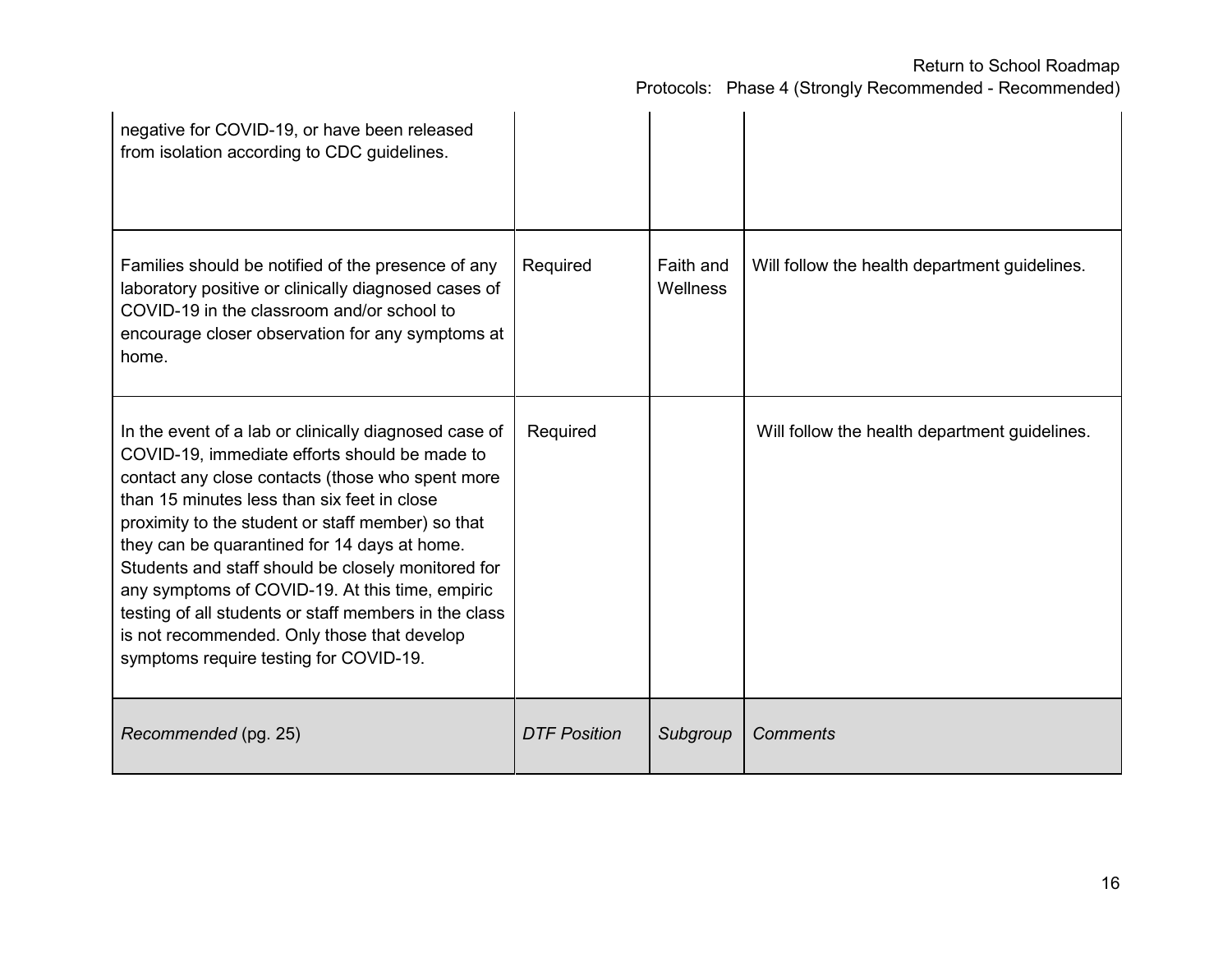Protocols: Phase 4 (Strongly Recommended - Recommended)

| Parents and guardians are encouraged to check<br>students' temperature at home every morning<br>using oral, tympanic (ear), or temporal scanners;<br>students with a temperature of 100.4 or greater<br>must stay home and consider coronavirus testing.                                                | Local decision<br>process | <b>CL</b> | Yes, will need to be recorded on the screening<br>form. |
|---------------------------------------------------------------------------------------------------------------------------------------------------------------------------------------------------------------------------------------------------------------------------------------------------------|---------------------------|-----------|---------------------------------------------------------|
| Parents and guardians are encouraged to monitor<br>for symptoms of COVID-19. The presence of any<br>unexplained symptoms, including cough or<br>shortness of breath, should prompt the parent or<br>guardian to keep the student home from school<br>and to follow up with their primary care provider. | Recommended               | <b>CL</b> | Yes, will need to be recorded on the screening<br>form. |

### *Responding to Positive Tests Among Staff and Students*

| Required (pg 25)                                                                                                                                                                                                                                                                                                  | <b>DTF Position</b> | Subgroup | Comments |
|-------------------------------------------------------------------------------------------------------------------------------------------------------------------------------------------------------------------------------------------------------------------------------------------------------------------|---------------------|----------|----------|
| All schools, public and private, must cooperate<br>with the local public health department if a<br>confirmed case of COVID-19 is identified, and in<br>particular, must collect the contact information for<br>any close contacts of the affected individual from<br>two days before he or she showed symptoms to |                     |          | Yes      |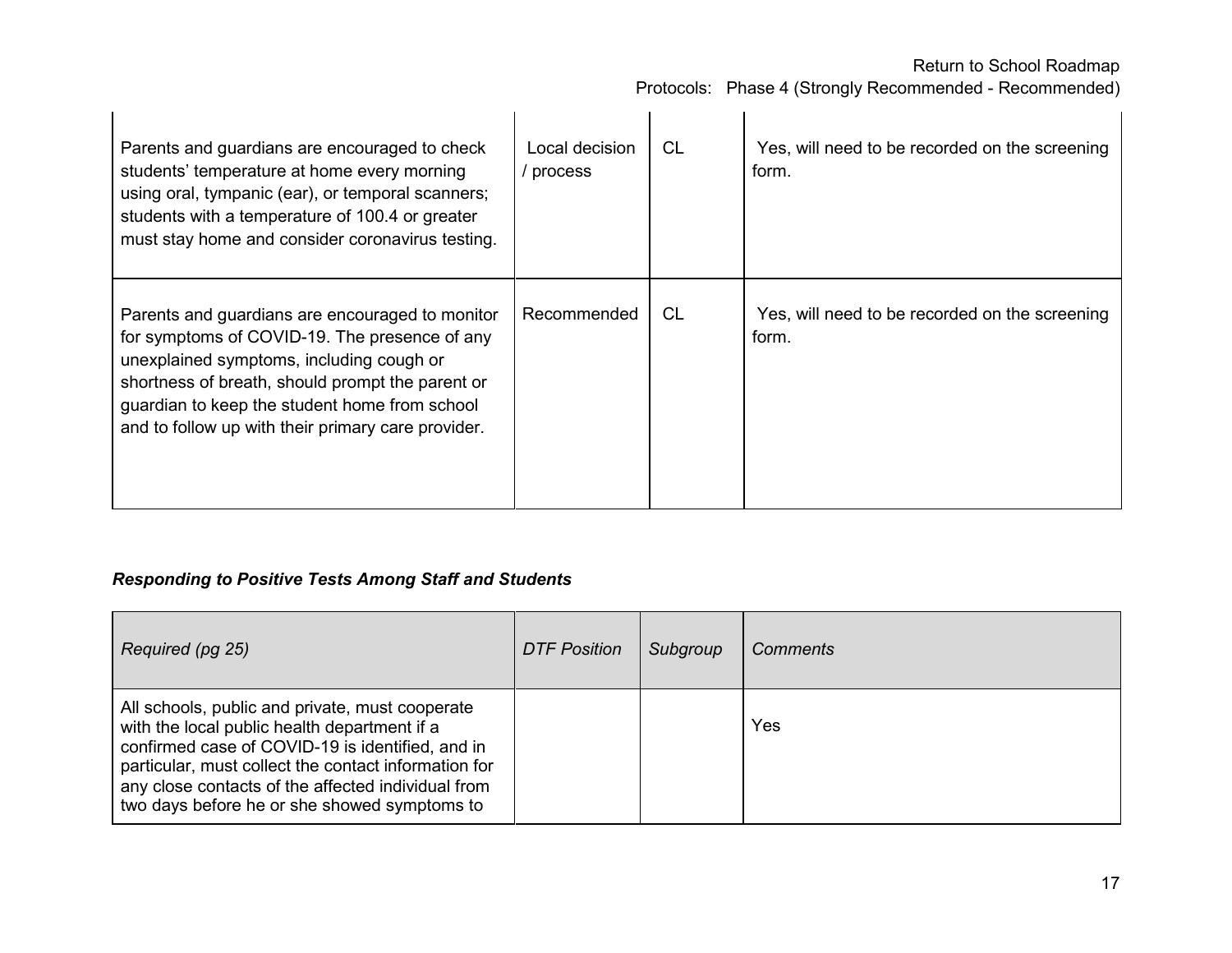| the time when he or she was last present at the<br>school.                                                                                                                                                                                                                                                                                                                                                                                                                                                      |                     |           |                                               |
|-----------------------------------------------------------------------------------------------------------------------------------------------------------------------------------------------------------------------------------------------------------------------------------------------------------------------------------------------------------------------------------------------------------------------------------------------------------------------------------------------------------------|---------------------|-----------|-----------------------------------------------|
| Strongly Recommended (pg. 25-26)                                                                                                                                                                                                                                                                                                                                                                                                                                                                                | <b>DTF Position</b> | Subgroup  | <b>Comments</b>                               |
| Notify local health officials, staff, and students<br>immediately of any possible case of COVID-19<br>while maintaining confidentiality consistent with the<br>Americans with Disabilities Act (ADA) and other<br>applicable federal and state privacy laws. a                                                                                                                                                                                                                                                  | Required            | <b>CL</b> | Yes                                           |
| The Local Health Department will initiate contact<br>tracing, following regular public health practice.<br>Anyone who was within close contact of the case<br>(less than six feet apart for 15+ minutes) will be<br>asked to self quarantine for up to 14 days after<br>exposure. Local health officials, depending on the<br>situation, may identify other contacts who require<br>quarantine. Schools can help the local health<br>department by collecting data and contact<br>information of those exposed. | Required            | <b>CL</b> | Will follow the health department guidelines. |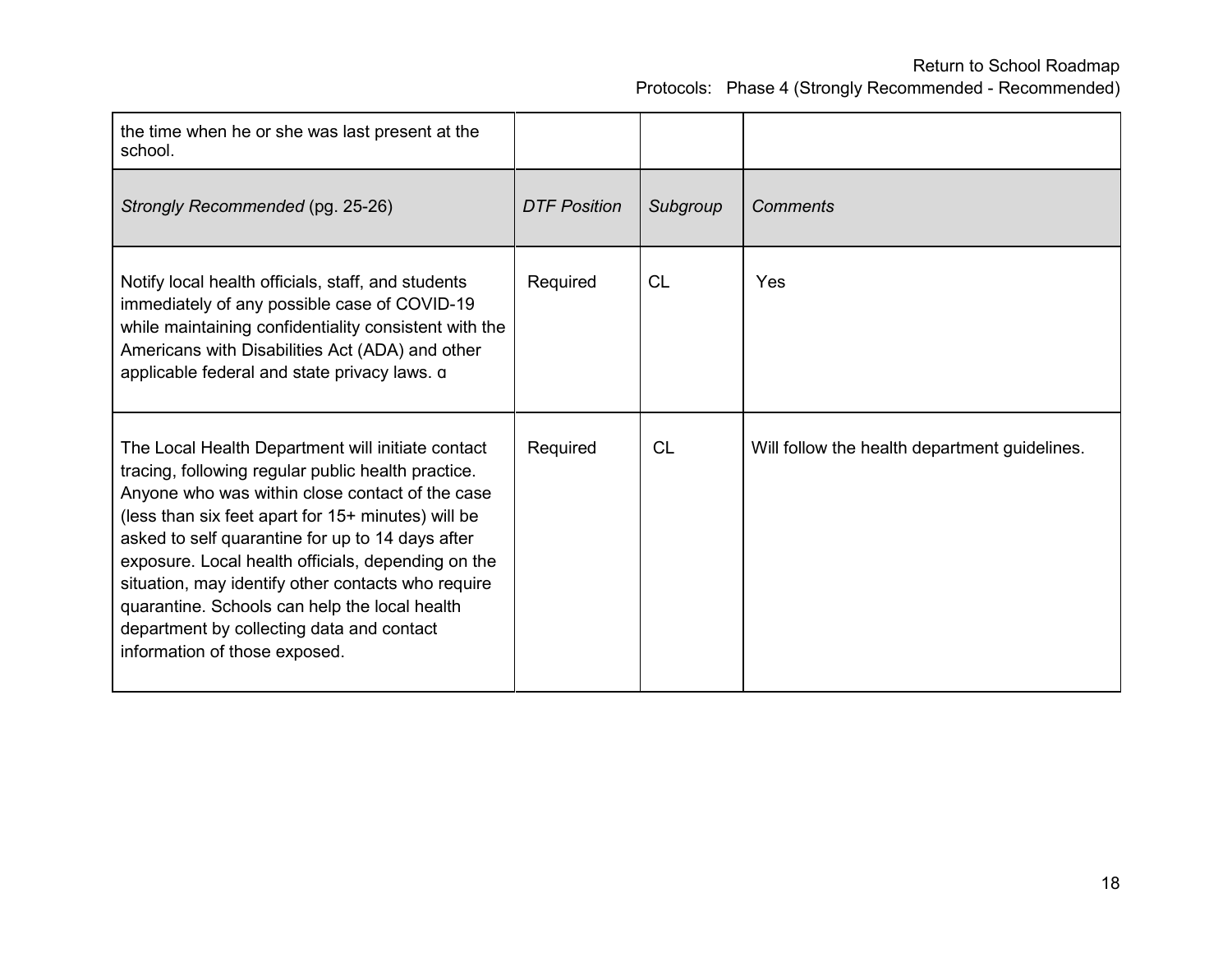| Note: schools should provide staff with guidance<br>on confidentiality laws and statutes that protect<br>student and staff health information. Student<br>communicable disease related information is<br>protected health information. (Even if a family/<br>student acknowledges and publicly discloses a<br>positive test, school staff and officials must not<br>participate in discussions or acknowledge a<br>positive test). | Required | <b>CL</b> | Will follow the health department guidelines. |
|------------------------------------------------------------------------------------------------------------------------------------------------------------------------------------------------------------------------------------------------------------------------------------------------------------------------------------------------------------------------------------------------------------------------------------|----------|-----------|-----------------------------------------------|
| Employees with a confirmed case of COVID-19<br>should only return to the workplace after they are<br>no longer infectious. Local health officials will<br>provide instruction about return to work, using the<br>most current guidelines from the CDC for this<br>determination.                                                                                                                                                   | Required | <b>CL</b> | Will follow the health department guidelines. |
| Cleaning staff should wear a surgical mask,<br>gloves, and a face shield when performing<br>cleaning of these areas.                                                                                                                                                                                                                                                                                                               | Required | <b>CL</b> | Yes                                           |
| If possible, smaller areas such as individual<br>classrooms should be closed for 24 hours before<br>cleaning to minimize the risk of any airborne<br>particles                                                                                                                                                                                                                                                                     |          |           | Will follow the health department guidelines. |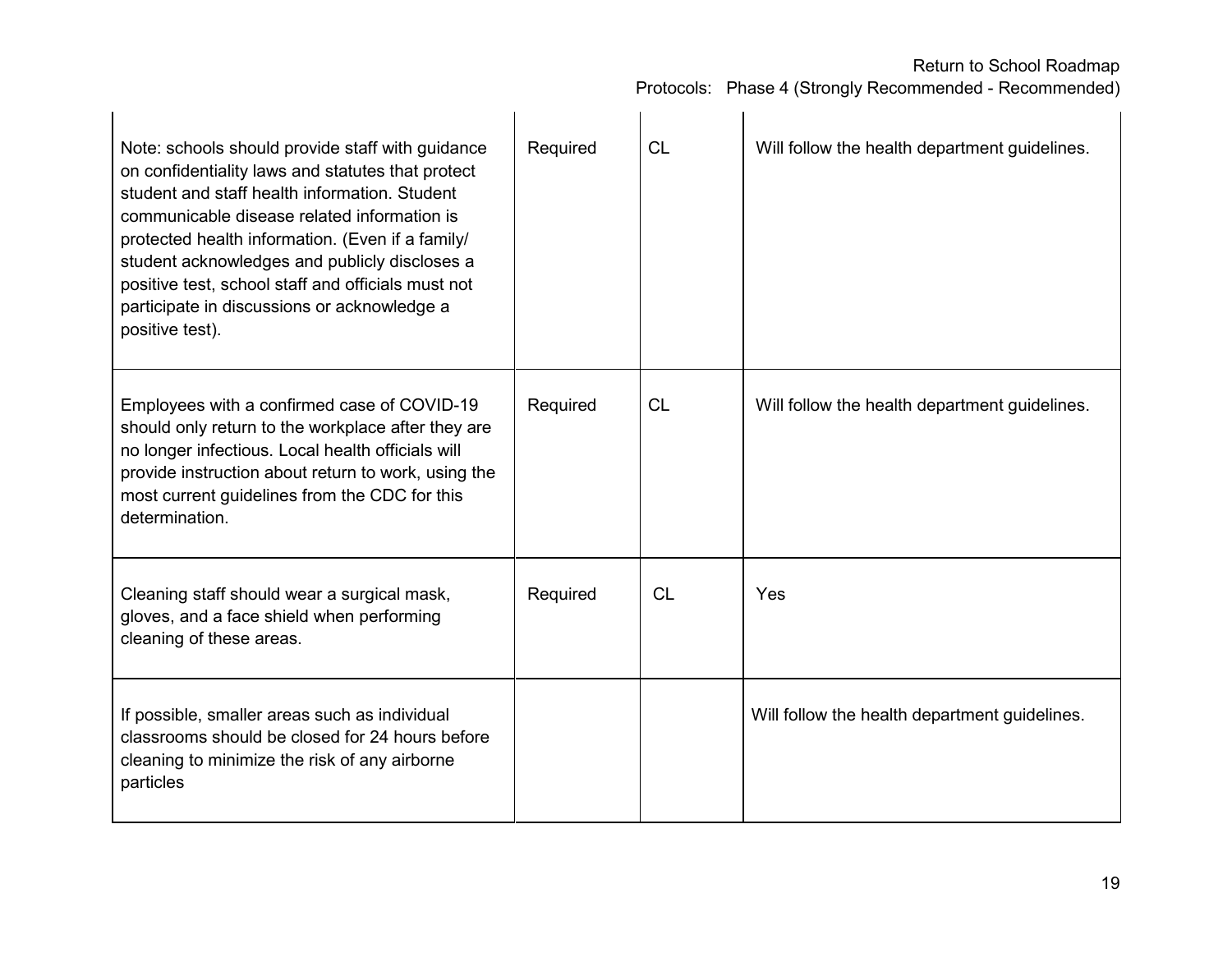| Recommended | DTF Position   Subgroup | <b>Comments</b> |
|-------------|-------------------------|-----------------|
| (None)      |                         |                 |

#### *Food Service, Gathering, and Extracurricular Activities*

| Required (pg. 26)                                                                        | <b>DTF Position</b> | Subgroup | <b>Comments</b> |
|------------------------------------------------------------------------------------------|---------------------|----------|-----------------|
| Prohibit indoor assemblies that bring together<br>students from more than one classroom. |                     |          | Yes             |
| <b>Strongly Recommended</b>                                                              | <b>DTF Position</b> | Subgroup | <b>Comments</b> |
| (None)                                                                                   |                     |          |                 |
| Recommended                                                                              | <b>DTF Position</b> | Subgroup | <b>Comments</b> |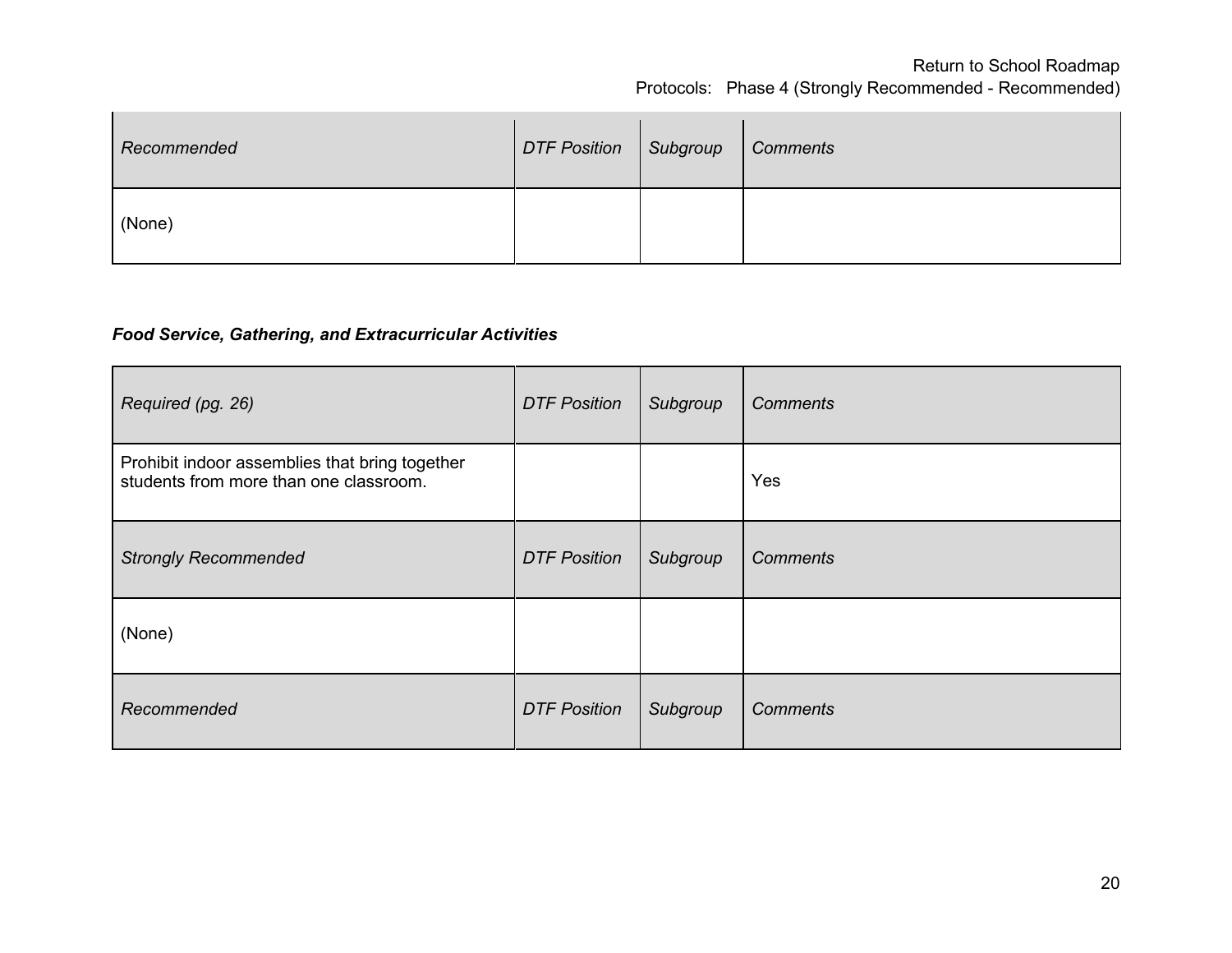| Classrooms or outdoor areas should be used for<br>students to eat meals at school, if distancing<br>guidelines cannot be met.              | Recommend  | <b>CL</b> | Will have three lunch rotations to ensure safe<br>social distancing. |
|--------------------------------------------------------------------------------------------------------------------------------------------|------------|-----------|----------------------------------------------------------------------|
| If cafeterias must be used, meal times should be<br>staggered to create seating arrangements with six<br>feet of distance between students | Local plan | <b>CL</b> | Yes                                                                  |
| Serving and cafeteria staff should use barrier<br>protection including gloves, face shields, and<br>surgical masks.                        | Local plan | CL        | Yes                                                                  |
| Students, teachers, and food service staff should<br>wash hands before and after every meal.                                               | Required   | CL        | Yes                                                                  |
| Students, teachers, and staff should wash hands<br>before and after every event.                                                           | Required   | CL        | Yes                                                                  |
| Large scale assemblies of more than 50 students<br>are suspended.                                                                          | Required   | <b>CL</b> | Yes                                                                  |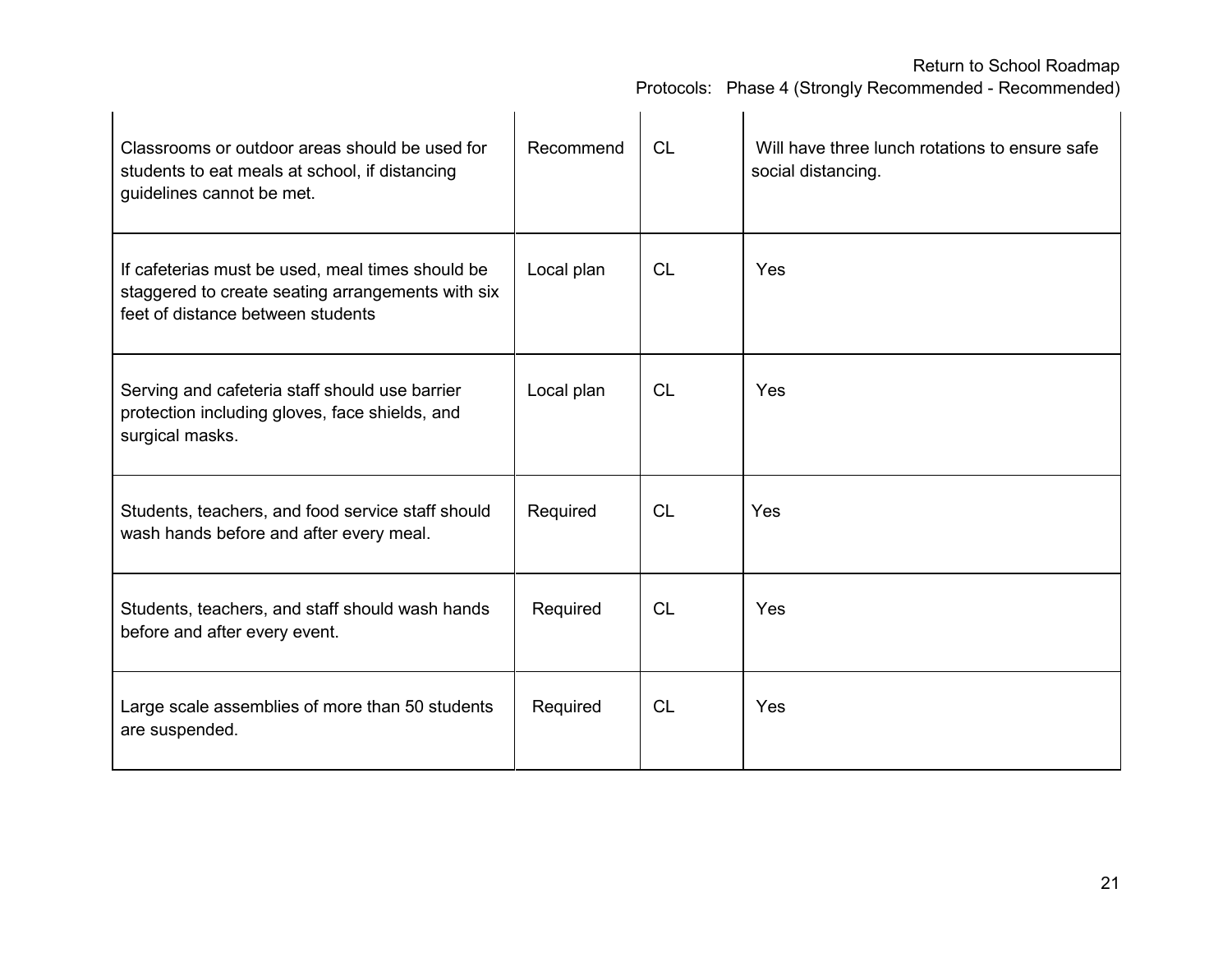Protocols: Phase 4 (Strongly Recommended - Recommended)

| Off-site field trips that require bus transportation to<br>an indoor location are suspended.                                                                                                          | Local<br>decision, w/<br>approval from<br>sup. | <b>CL</b> | Yes                                                                                                               |
|-------------------------------------------------------------------------------------------------------------------------------------------------------------------------------------------------------|------------------------------------------------|-----------|-------------------------------------------------------------------------------------------------------------------|
| Recess should be conducted outside whenever<br>possible with appropriate social distancing and<br>cohorting of students. If more than one class is<br>outside, students should wear facial coverings. | Required                                       | CL        | Students will wear masks during recess and will<br>limit the number of students on the playground<br>at one time. |
| If possible, school-supplied meals should be<br>delivered to classrooms with disposable utensils.                                                                                                     | Local<br>decision                              | <b>CL</b> | N/A                                                                                                               |
| If possible, schools should offer telecasting of<br>assemblies and other school-sanctioned events.                                                                                                    | Agree                                          | <b>CL</b> | Yes                                                                                                               |
| Extracurricular activities may continue with the use<br>of facial coverings.                                                                                                                          | Local<br>decision                              | <b>CL</b> | Yes, if applicable                                                                                                |

*Athletics* **(pg. 27)**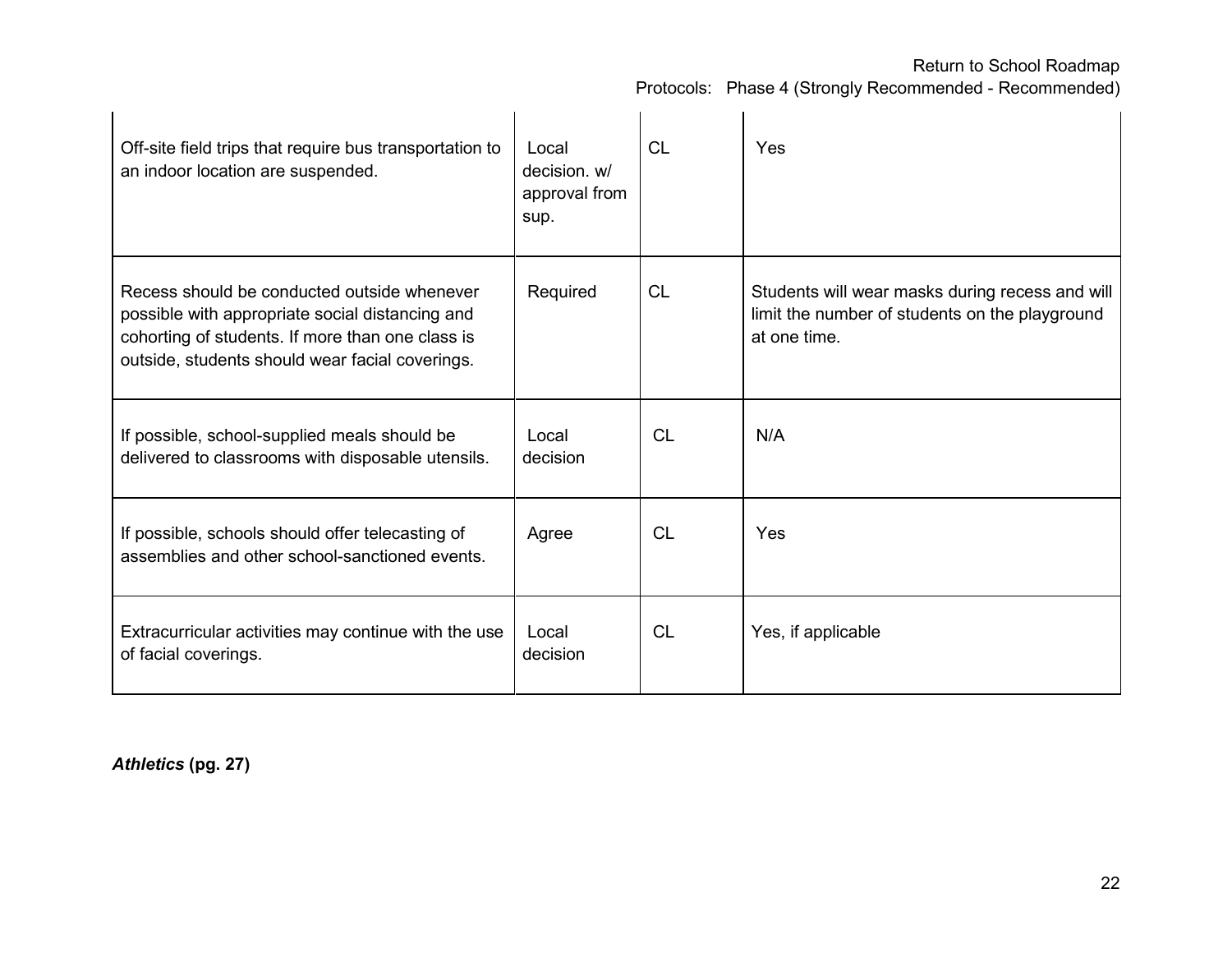| Required                                                                                                                                                                                                                                                                                                                                                     | <b>DTF Position</b> | Subgroup | <b>Comments</b>    |
|--------------------------------------------------------------------------------------------------------------------------------------------------------------------------------------------------------------------------------------------------------------------------------------------------------------------------------------------------------------|---------------------|----------|--------------------|
| Comply with all guidance published by Michigan<br>High School Athletic Association (MHSAA) and<br>the National Federation of State High School<br>Associations (NFHS).                                                                                                                                                                                       |                     |          | Yes, if applicable |
| Students, teachers, and staff must use proper<br>hand hygiene techniques before and after every<br>practice, event, or other gathering. Every<br>participant should confirm that they are healthy<br>and without any symptoms prior to any event.                                                                                                            |                     |          | Yes, if applicable |
| All equipment must be disinfected before and after<br>use.                                                                                                                                                                                                                                                                                                   |                     |          | Yes, if applicable |
| Inter-school competitions may be held provided<br>that, facial coverings are worn if school<br>transportation is provided. Buses must be cleaned<br>and disinfected before and after every use, as<br>detailed in the subsequent "Busing and Student"<br>Transportation" section.                                                                            |                     |          | Yes, if applicable |
| Spectators are allowed provided that facial<br>coverings are used by observers and six feet of<br>social distancing can be maintained at all times.<br>Attention must given to entry and exit points to<br>prevent crowding. Each participant must use a<br>clearly marked water bottle for individual use.<br>There should be no sharing of this equipment. |                     |          | Yes, if applicable |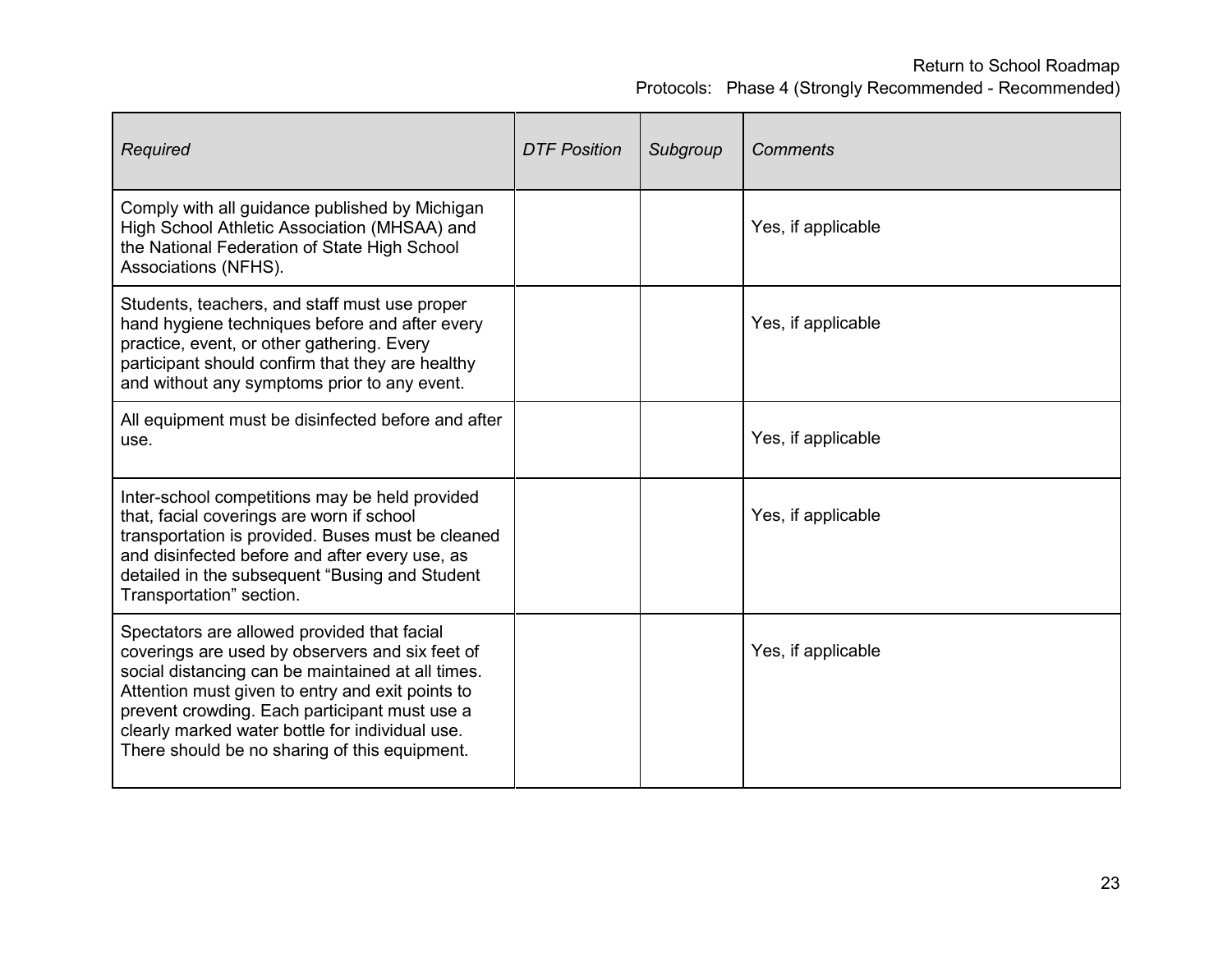| Handshakes, fist bumps, and other unnecessary<br>contact must not occur.                                                                                                                                                                 |                     |          | Yes, if applicable |
|------------------------------------------------------------------------------------------------------------------------------------------------------------------------------------------------------------------------------------------|---------------------|----------|--------------------|
| Indoor weight rooms and physical conditioning<br>activities that require shared equipment are<br>suspended. Outdoor physical conditioning<br>activities are allowed while maintaining social<br>distancing.                              |                     |          | Yes, if applicable |
| Large scale indoor spectator events are<br>suspended. Large scale outdoor spectator or<br>stadium events are limited to 100 people, and<br>people not part of the same household must<br>maintain six feet of distance from one another. |                     |          | Yes, if applicable |
| <b>Strongly Recommended</b>                                                                                                                                                                                                              | <b>DTF Position</b> | Subgroup | <b>Comments</b>    |
| (None)                                                                                                                                                                                                                                   |                     |          |                    |
| Recommended                                                                                                                                                                                                                              | <b>DTF Position</b> | Subgroup | <b>Comments</b>    |
| (None)                                                                                                                                                                                                                                   |                     |          |                    |

*Cleaning* **(pg. 27)**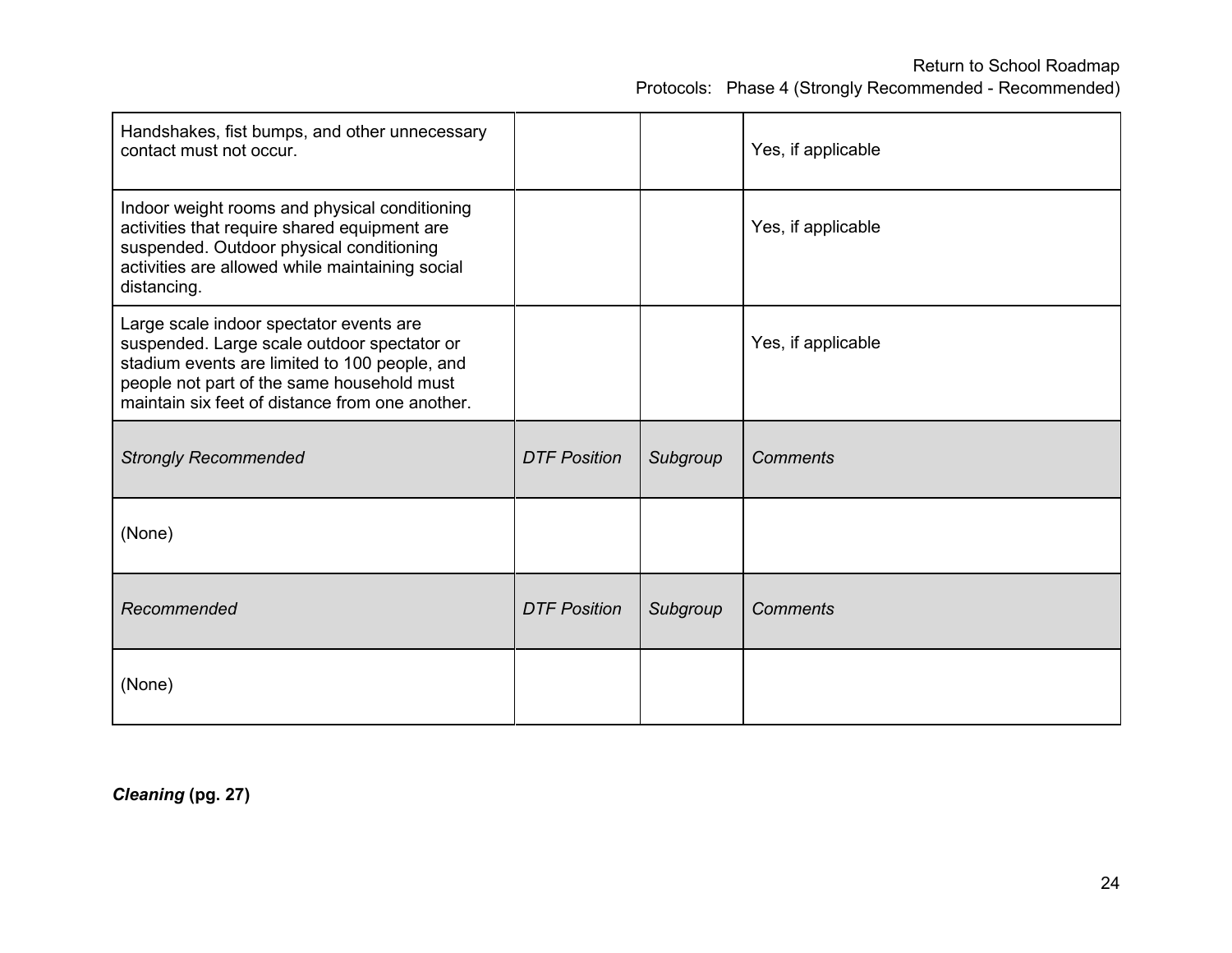| Required                                                                                                                                                                                                          | <b>DTF Position</b> | Subgroup | <b>Comments</b>    |
|-------------------------------------------------------------------------------------------------------------------------------------------------------------------------------------------------------------------|---------------------|----------|--------------------|
| Frequently touched surfaces including light<br>switches, doors, benches, bathrooms, must<br>undergo cleaning at least every four hours with<br>either an EPA-approved disinfectant or diluted<br>bleach solution. |                     |          | Yes, every 3 hours |
| Libraries, computer labs, arts, and other handson<br>classrooms must undergo cleaning after every<br>class period with either an EPA-approved<br>disinfectant or diluted bleach solution.                         |                     |          | Yes, every 3 hours |
| Student desks must be wiped down with either<br>an EPA-approved disinfectant or diluted bleach<br>solution after every class period.                                                                              |                     |          | Yes, every 3 hours |
| Playground structures must continue to undergo<br>normal routine cleaning, but using an EPA<br>approved disinfectant is unnecessary.                                                                              |                     |          | Yes                |
| Ensure safe and correct use and storage of<br>cleaning and disinfection products, including<br>storing products securely away from children, and<br>with adequate ventilation when staff use products.            |                     |          | Yes                |
| Staff must wear gloves, surgical mask, and face<br>shield when performing all cleaning activities.                                                                                                                |                     |          | Yes                |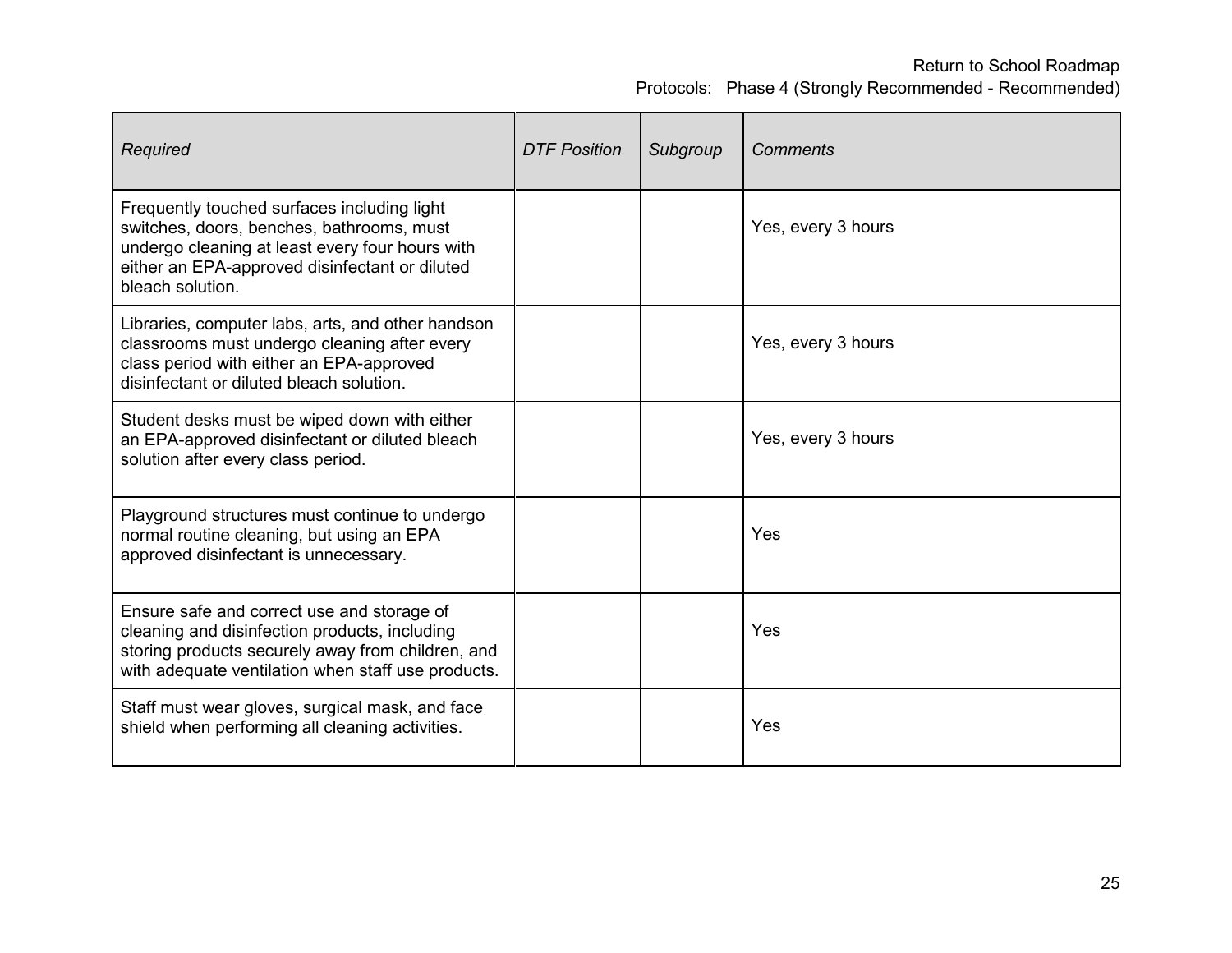| <b>Strongly Recommended</b> | <b>DTF Position</b> | Subgroup | <b>Comments</b>    |
|-----------------------------|---------------------|----------|--------------------|
| (None)                      |                     |          | May required items |
| Recommended                 | <b>DTF Position</b> | Subgroup | <b>Comments</b>    |
| (None)                      |                     |          |                    |

# *Busing and Student Transportation* **(pg. 28)**

| Required                                                                                                                                                                                                                                                                                                                                                      | <b>DTF Position</b> | Subgroup | Comments |
|---------------------------------------------------------------------------------------------------------------------------------------------------------------------------------------------------------------------------------------------------------------------------------------------------------------------------------------------------------------|---------------------|----------|----------|
| Require the use of hand sanitizer before entering<br>the bus. Hand sanitizer must be supplied on the<br>bus.                                                                                                                                                                                                                                                  |                     |          | N/A      |
| The bus driver, staff, and all students in grades<br>preK-12, if medically feasible, must wear facial<br>coverings while on the bus. Note: there may be<br>situations where it is not safe for the bus driver<br>to wear a facial covering. Decisions about these<br>situations should be made on a case-by-case<br>basis with local public health officials. |                     |          | N/A      |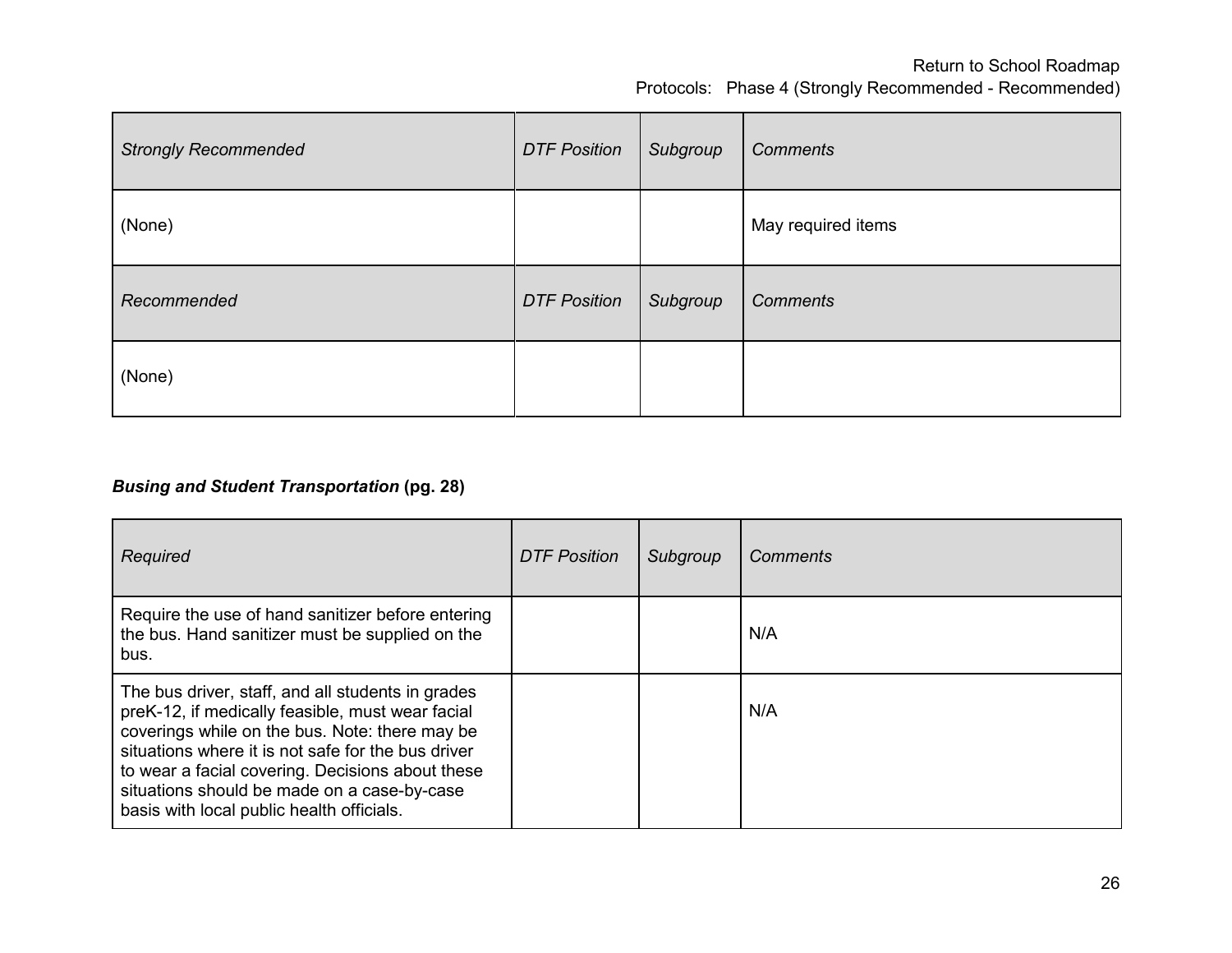| Clean and disinfect transportation vehicles before<br>and after every transit route. Children must not be<br>present when a vehicle is being cleaned.                                                                                                                                              |  | N/A |
|----------------------------------------------------------------------------------------------------------------------------------------------------------------------------------------------------------------------------------------------------------------------------------------------------|--|-----|
| Clean and disinfect frequently touched surfaces<br>in the vehicle (e.g., surfaces in the driver's cockpit,<br>hard seats, arm rests, door handles, seat belt<br>buckles, light and air controls, doors and windows,<br>and grab handles) prior to morning routes and<br>prior to afternoon routes. |  | N/A |
| Clean, sanitize, and disinfect equipment including<br>items such as car seats, wheelchairs, walkers,<br>and adaptive equipment being transported to<br>schools daily.                                                                                                                              |  | N/A |
| Create a plan for getting students home safely if<br>they are not allowed to board the vehicle.                                                                                                                                                                                                    |  | N/A |
| If a student becomes sick during the day, they<br>must not use group transportation to return home<br>and must follow protocols outlined above. If a<br>driver becomes sick during the day, they must<br>follow protocols for sick staff outlined above and<br>must not return to drive students.  |  | N/A |
| Weather permitting, keep doors and windows<br>open when cleaning the vehicle and between trips<br>to let the vehicles thoroughly air out.                                                                                                                                                          |  | N/A |
| Weather permitting, consider keeping windows<br>open while the vehicle is in motion to help reduce<br>spread of the virus by increasing air circulation, if                                                                                                                                        |  | N/A |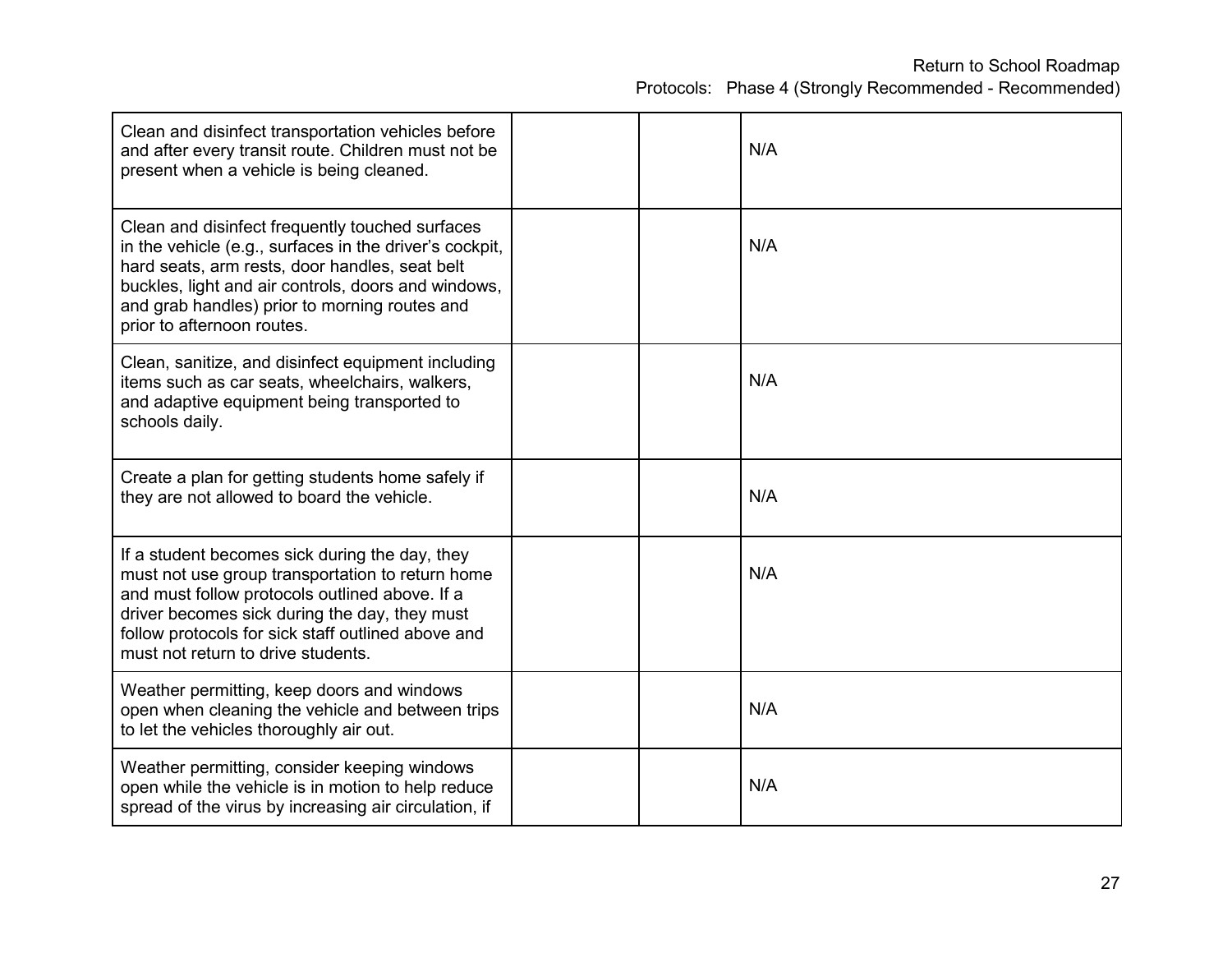| appropriate and safe.       |                     |          |                 |
|-----------------------------|---------------------|----------|-----------------|
| <b>Strongly Recommended</b> | <b>DTF Position</b> | Subgroup | <b>Comments</b> |
| (None)                      |                     |          |                 |
| Recommended                 | <b>DTF Position</b> | Subgroup | <b>Comments</b> |
| (None)                      |                     |          |                 |

### *Medically Vulnerable Students and Staff*

| Required                      | <b>DTF Position</b> | Subgroup | <b>Comments</b> |
|-------------------------------|---------------------|----------|-----------------|
| (None)                        |                     |          |                 |
| Strongly Recommended (pg. 28) | <b>DTF Position</b> | Subgroup | <b>Comments</b> |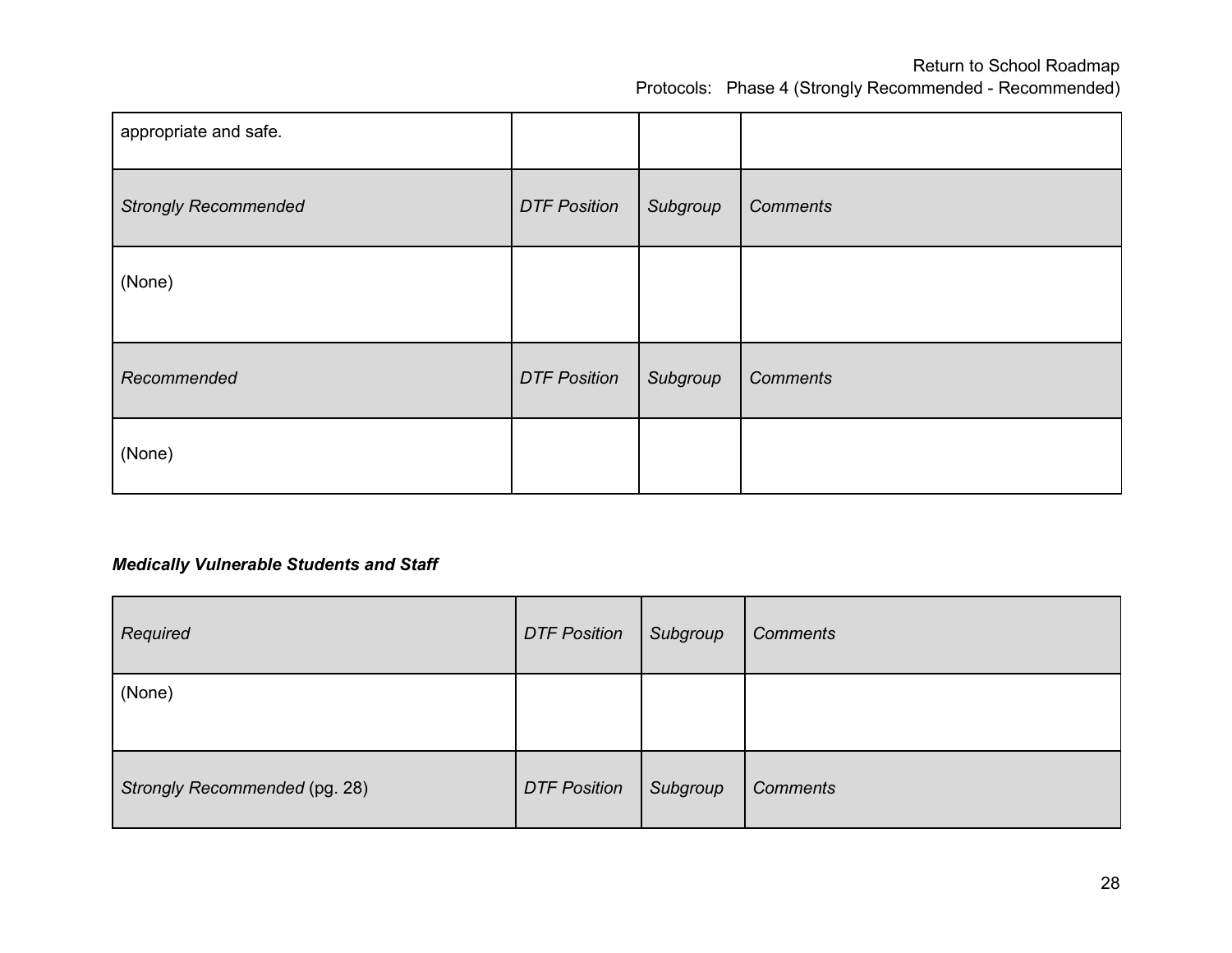| Systematically review all current plans (e.g.<br>Individual Healthcare Plans, Individualized<br><b>Education Programs, Individualized Family Service</b><br>Plans, or 504 plans) for accommodating students<br>with special healthcare needs and update their<br>care plans as needed to decrease their risk for<br>exposure to COVID-19. | Required            | <b>CL</b> |                 |
|-------------------------------------------------------------------------------------------------------------------------------------------------------------------------------------------------------------------------------------------------------------------------------------------------------------------------------------------|---------------------|-----------|-----------------|
| Create a process for students/families and staff to<br>self-identify as high-risk for severe illness due to<br>COVID-19 and have a plan in place to address<br>requests for alternative learning arrangements or<br>work reassignments.                                                                                                   | Required            | CL        |                 |
| Recommended (pg. 28)                                                                                                                                                                                                                                                                                                                      | <b>DTF Position</b> | Subgroup  | <b>Comments</b> |
| Pertaining to medically vulnerable students, revise<br>the school's remote learning plan to incorporate<br>feedback and input from teachers, families,<br>students, and school leaders and improve its<br>effectiveness. Share it with all involved<br>stakeholders.                                                                      | Required            | CL        |                 |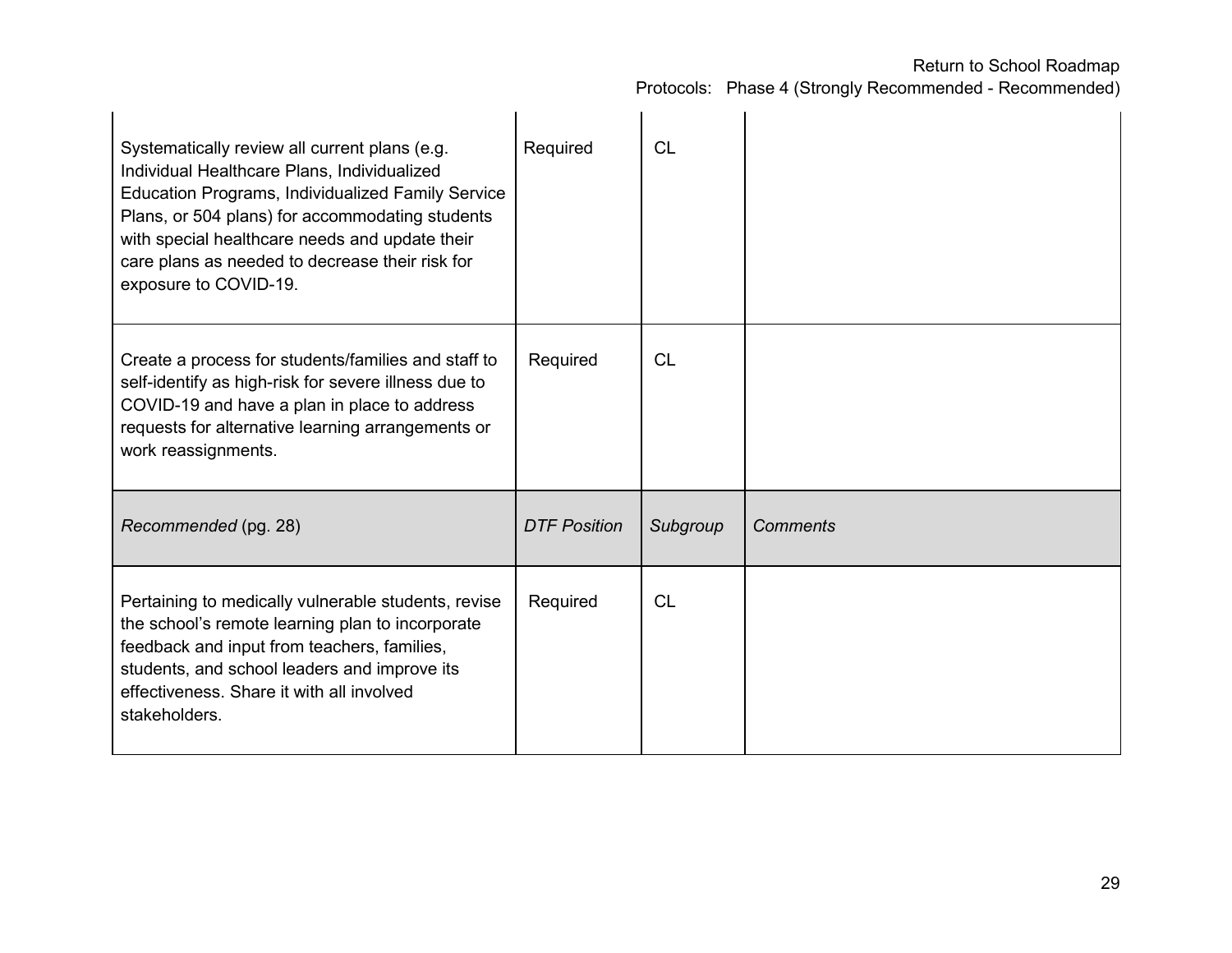| Staff caring for children and providing any medical<br>care that include aerosol generating procedures<br>(e.g., nebulizers) should have N95 masks.                                                                                                                                                                |       | <b>CL</b> |  |
|--------------------------------------------------------------------------------------------------------------------------------------------------------------------------------------------------------------------------------------------------------------------------------------------------------------------|-------|-----------|--|
| Enable staff who are high-risk for severe illness to<br>minimize face-to-face contact and to allow them to<br>maintain a distance of six feet from others, modify<br>job responsibilities that limit exposure risk, or to<br>telework if possible. Meaningfully engage and<br>consult with local bargaining units. | Agree | <b>CL</b> |  |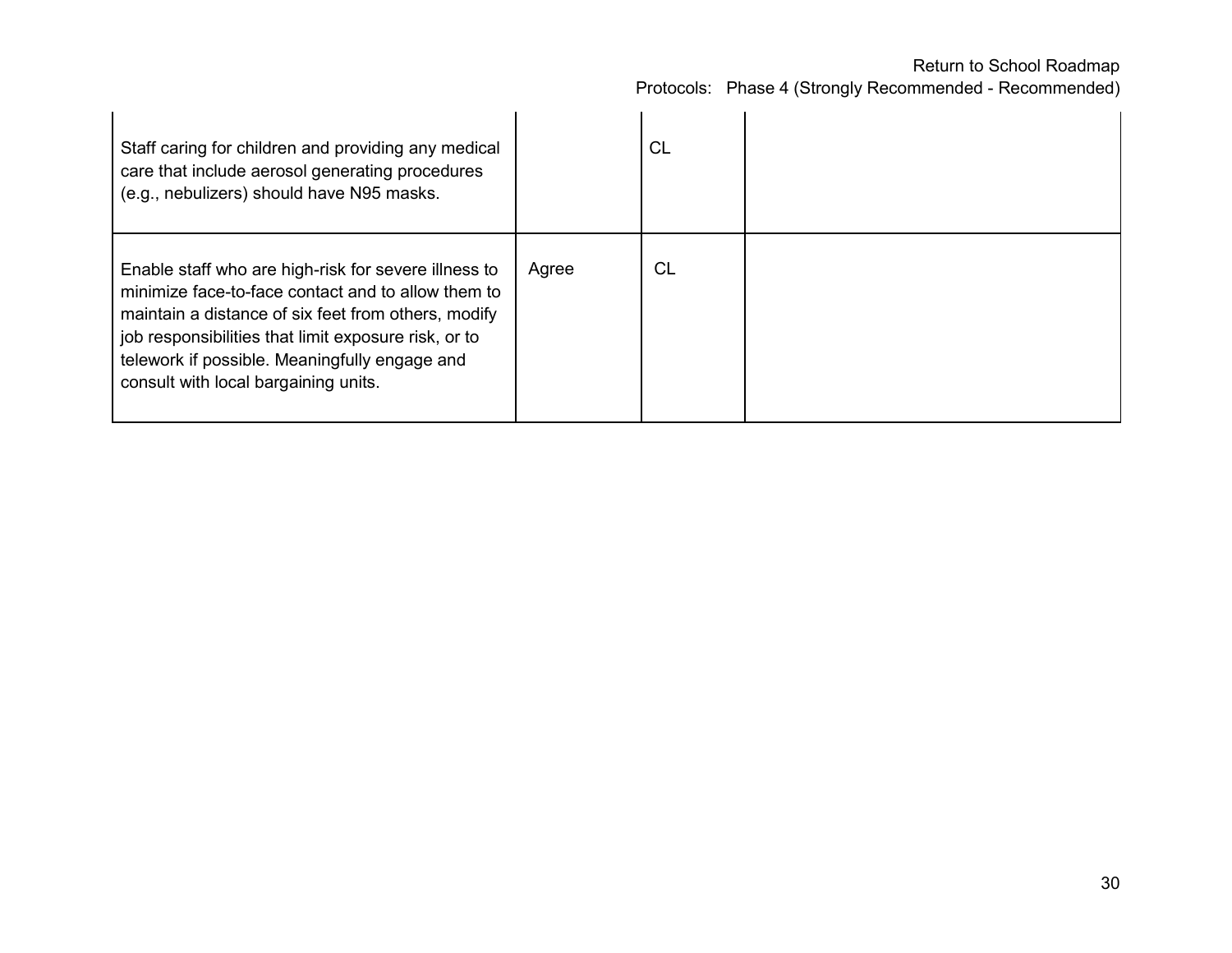# **Mental & Social Emotional Health**

**Before Schools Reopen (In-Person or Hybrid)**

| Required                                                                                                                                                                                                                                                                                                                                                                                                                          | <b>DTF Position</b> | Subgroup  | <b>Comments</b> |
|-----------------------------------------------------------------------------------------------------------------------------------------------------------------------------------------------------------------------------------------------------------------------------------------------------------------------------------------------------------------------------------------------------------------------------------|---------------------|-----------|-----------------|
| (None)                                                                                                                                                                                                                                                                                                                                                                                                                            |                     |           |                 |
| Strongly Recommended (pg. 29)                                                                                                                                                                                                                                                                                                                                                                                                     | <b>DTF Position</b> | Subgroup  | <b>Comments</b> |
| Encourage schools to implement a mental health<br>screening for all students by a trained professional,<br>if possible. Any screening should be compliant with<br>HIPAA and FERPA policies. Screening instructions<br>(offered verbally to younger students) should<br>provide age-appropriate and transparent disclosure<br>of protocols in place to protect confidentiality while<br>adhering to mandated reporting guidelines. | Agree               | <b>CL</b> |                 |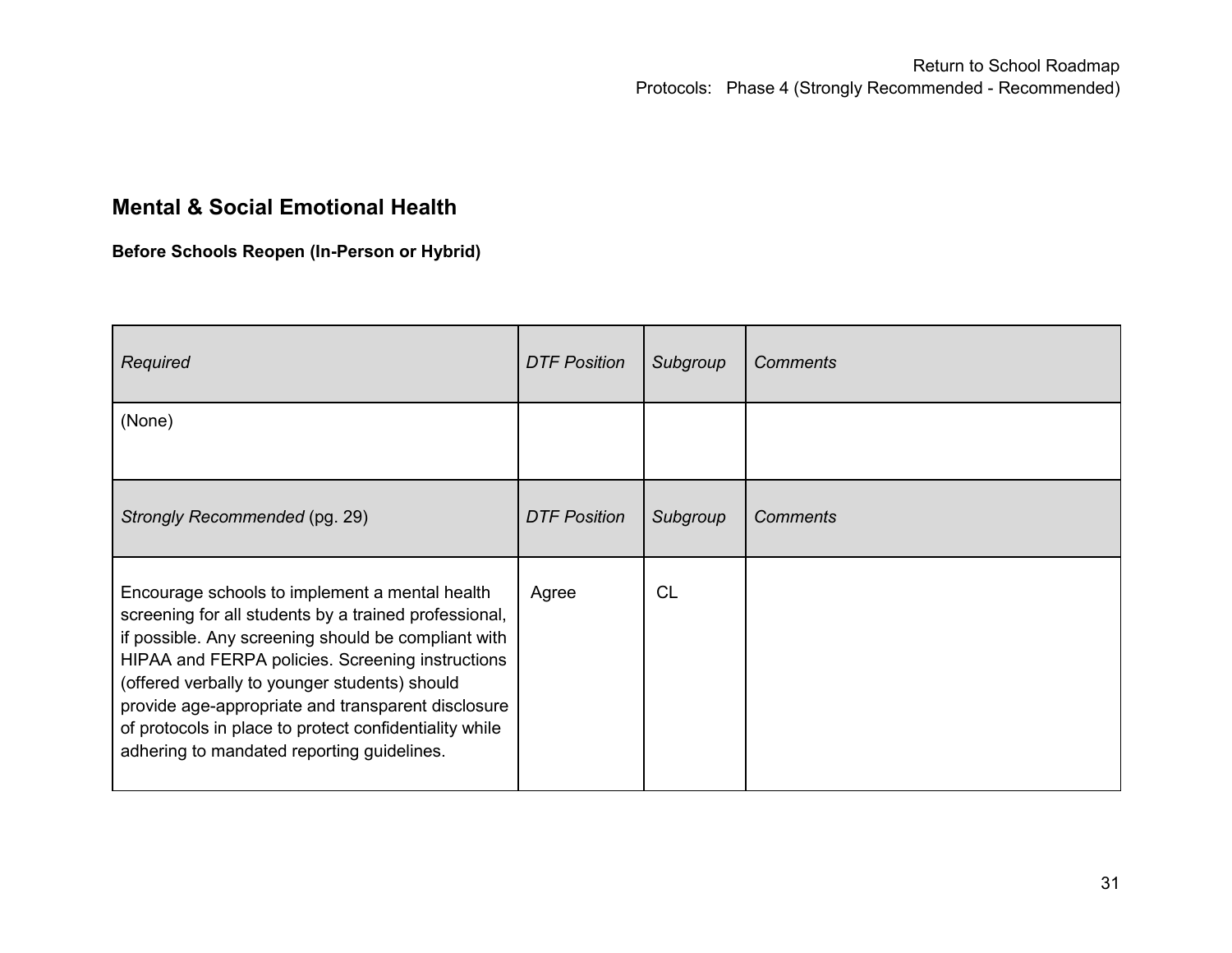| Establish and communicate to all staff guidelines<br>for identification and rapid referral of at-risk<br>students to appropriate building-level support<br>teams.                                                                                                                                                                                                                                                                                                     | Agree | <b>CL</b> | Catholic Family Services (CFS) documents will<br>be available. |
|-----------------------------------------------------------------------------------------------------------------------------------------------------------------------------------------------------------------------------------------------------------------------------------------------------------------------------------------------------------------------------------------------------------------------------------------------------------------------|-------|-----------|----------------------------------------------------------------|
| Provide all staff with timely, responsive, and<br>ongoing training/professional development as well<br>as needed tools, resources, and implementation<br>support, focused on a variety of topics, including:<br>social-emotional learning, trauma-informed best<br>practices, identification of students at risk and<br>proper local referral protocols, and self-care to<br>promote holistic wellness and resilience and to<br>prevent burnout and vicarious trauma. | Agree | <b>CL</b> | Catholic Family Services (CFS) documents<br>will be available. |
| Encourage the identification of a point person or<br>establish an access navigator to centralize mental<br>health referrals, communications to families/<br>students, and public-facing wellness materials.                                                                                                                                                                                                                                                           | Agree | <b>CL</b> |                                                                |
| Establish a comprehensive crisis management<br>plan that leverages available internal and external/<br>community-based resources, which can be<br>activated efficiently as needed (e.g., loss of<br>student, loss of a school staff member).                                                                                                                                                                                                                          | Agree | CL        | EPO / emergency plan                                           |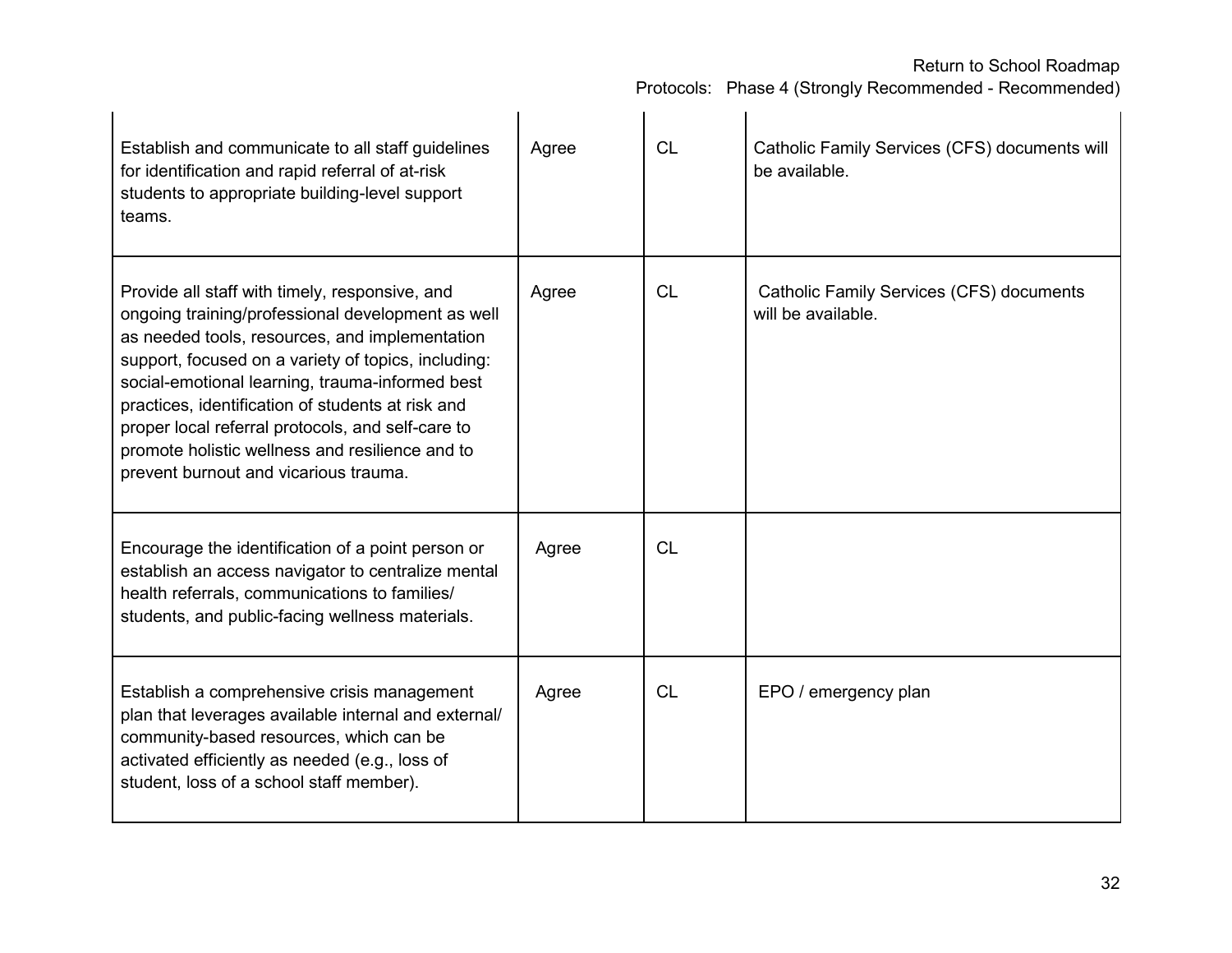| Compile and regularly update comprehensive lists<br>of wellness resources available to both staff and<br>students that can be provided in conjunction with<br>screening activities, and that references school and<br>community wellness resources. | Agree                | CL        | DOS site                                                       |
|-----------------------------------------------------------------------------------------------------------------------------------------------------------------------------------------------------------------------------------------------------|----------------------|-----------|----------------------------------------------------------------|
| Establish ongoing reporting protocols for school<br>staff to evaluate physical and mental health status.                                                                                                                                            | Required             | <b>CL</b> | Safe School training / support from CFS                        |
| Provide resources for staff self-care, including<br>resiliency strategies.                                                                                                                                                                          | Recommend            | <b>CL</b> | Catholic Family Services (CFS) documents will<br>be available. |
| Designate a mental health liaison (school-based)<br>who will work across the school, local public health<br>agencies, and community partners.                                                                                                       | Recommend            | <b>CL</b> |                                                                |
| Leverage MDE resources for student and staff<br>mental health and wellness support.                                                                                                                                                                 | Recommend            | CL        |                                                                |
| Activate communication channels for school<br>stakeholders to address mental health concerns<br>resulting from COVID-19 (for example, a telephone<br>hotline or a designated email).                                                                | commendRec<br>ommend | <b>CL</b> | Catholic Family Services (CFS) documents will<br>be available. |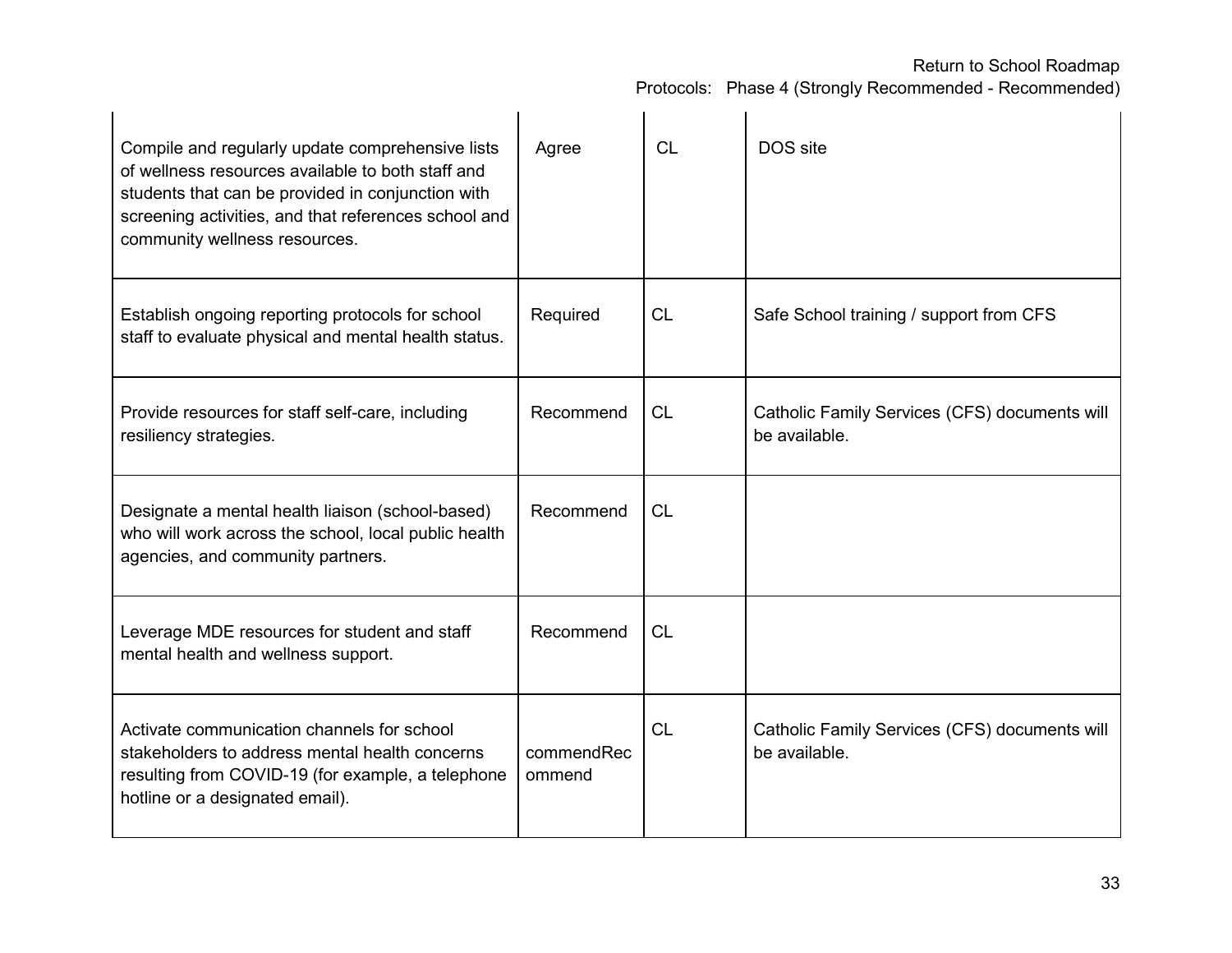| Communicate with parents and guardians, via a<br>variety of channels, return to school transition<br>information including:<br>Destigmatization of COVID-19<br>Understanding normal behavioral response to | Recommend           |          |                 |
|------------------------------------------------------------------------------------------------------------------------------------------------------------------------------------------------------------|---------------------|----------|-----------------|
| crises                                                                                                                                                                                                     |                     |          |                 |
| General best practices of talking through<br>trauma with children                                                                                                                                          |                     |          |                 |
| Positive self-care strategies that promote<br>health and wellness.                                                                                                                                         |                     |          |                 |
|                                                                                                                                                                                                            |                     |          |                 |
| Recommended                                                                                                                                                                                                | <b>DTF Position</b> | Subgroup | <b>Comments</b> |
| (None)                                                                                                                                                                                                     |                     |          |                 |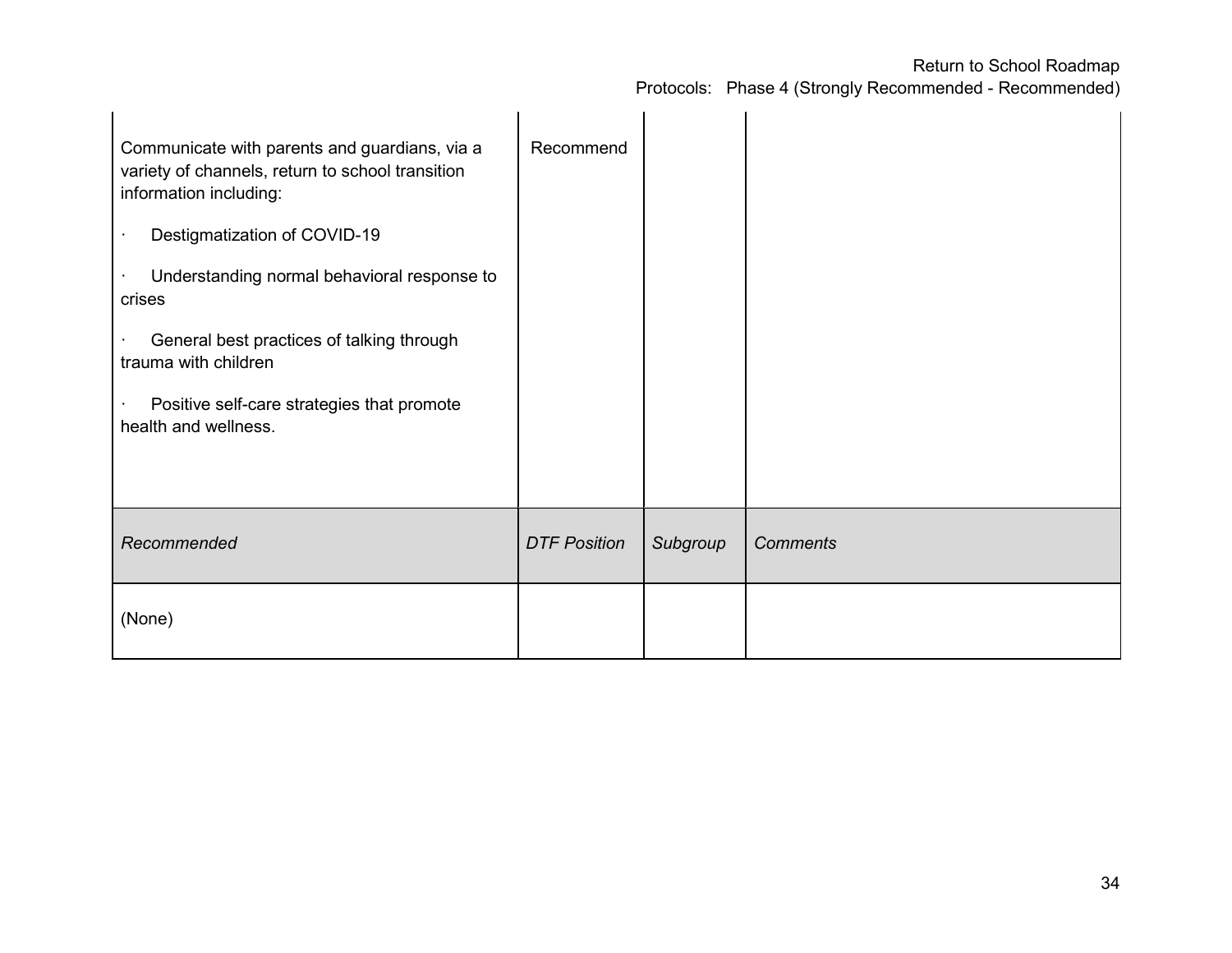### Before Schools Reopen (In-Person or Hybrid)

### *Governance* **(pg. 30)**

| <b>Strongly Recommended</b>                                                                                                                                                                                                                                                                                                                                                                                                                                         | <b>DTF Position</b> | Subgroup    | <b>Comments</b>               |
|---------------------------------------------------------------------------------------------------------------------------------------------------------------------------------------------------------------------------------------------------------------------------------------------------------------------------------------------------------------------------------------------------------------------------------------------------------------------|---------------------|-------------|-------------------------------|
| Create a district Return to Instruction and Learning<br>working group, potentially led by the Director of<br>Curriculum, Chief Academic Officer or the<br>equivalent, and composed of a broad group of<br>stakeholders on the district and school level, to:<br>Gather feedback from families, teachers,<br>students, and school leaders about their<br>experiences with remote learning through online<br>surveys and/or virtual focus groups or<br>conversations. | Required            | Instruction | Diocese of Saginaw Task Force |
| Revise the district's remote learning plan to<br>incorporate feedback and input from stakeholders<br>to improve its effectiveness.<br>Share the district's remote learning plan with<br>all involved stakeholders in case of a return to<br>remote learning.                                                                                                                                                                                                        |                     |             |                               |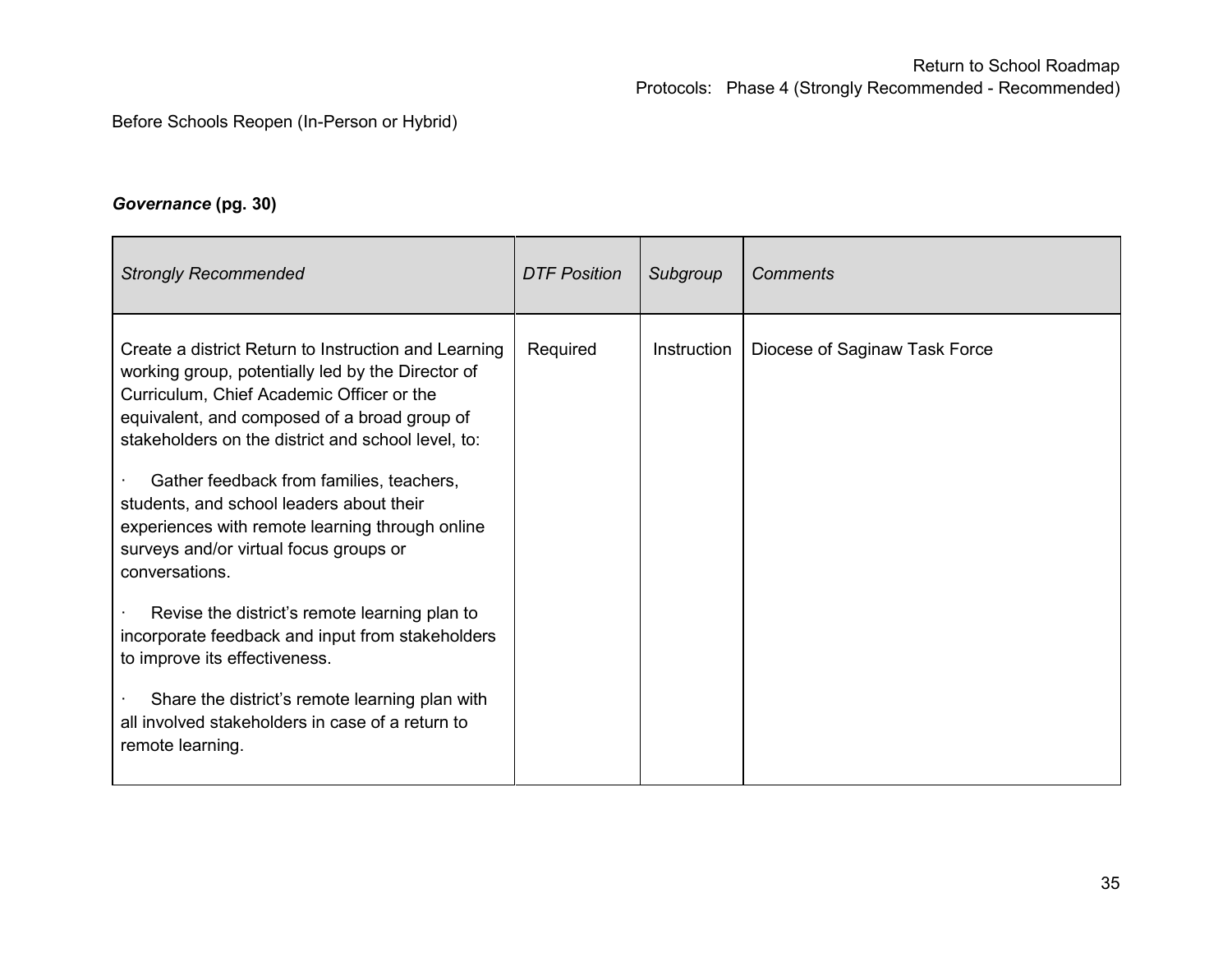| Recommended | DTF Position   Subgroup | Comments |
|-------------|-------------------------|----------|
| (None)      |                         |          |

#### *Instruction* **(pg. 30-31)**

| <b>Strongly Recommended</b>                                                                                                                                                                                                                                                                                                         | <b>DTF Position</b> | Subgroup    | Comments                                                                                                                                                                                                                                                                                                                                         |
|-------------------------------------------------------------------------------------------------------------------------------------------------------------------------------------------------------------------------------------------------------------------------------------------------------------------------------------|---------------------|-------------|--------------------------------------------------------------------------------------------------------------------------------------------------------------------------------------------------------------------------------------------------------------------------------------------------------------------------------------------------|
| Activate hybrid learning programs at scale to<br>deliver standards-aligned curricula and high-quality<br>instructional materials. Integrate synchronous and<br>asynchronous learning and best practices that<br>promote student engagement, consistency, and<br>differentiation. Consult MDE for high-quality digital<br>resources. | Required            | Instruction | Start to implement virtual learning strategies<br>into face-to-face instruction so that if the need<br>to move to virtual arises we will be prepared.<br>Connect with other schools within the Diocese<br>that have virtual options for families if needed<br>for long-term options. Short-term options will<br>be provided within the building. |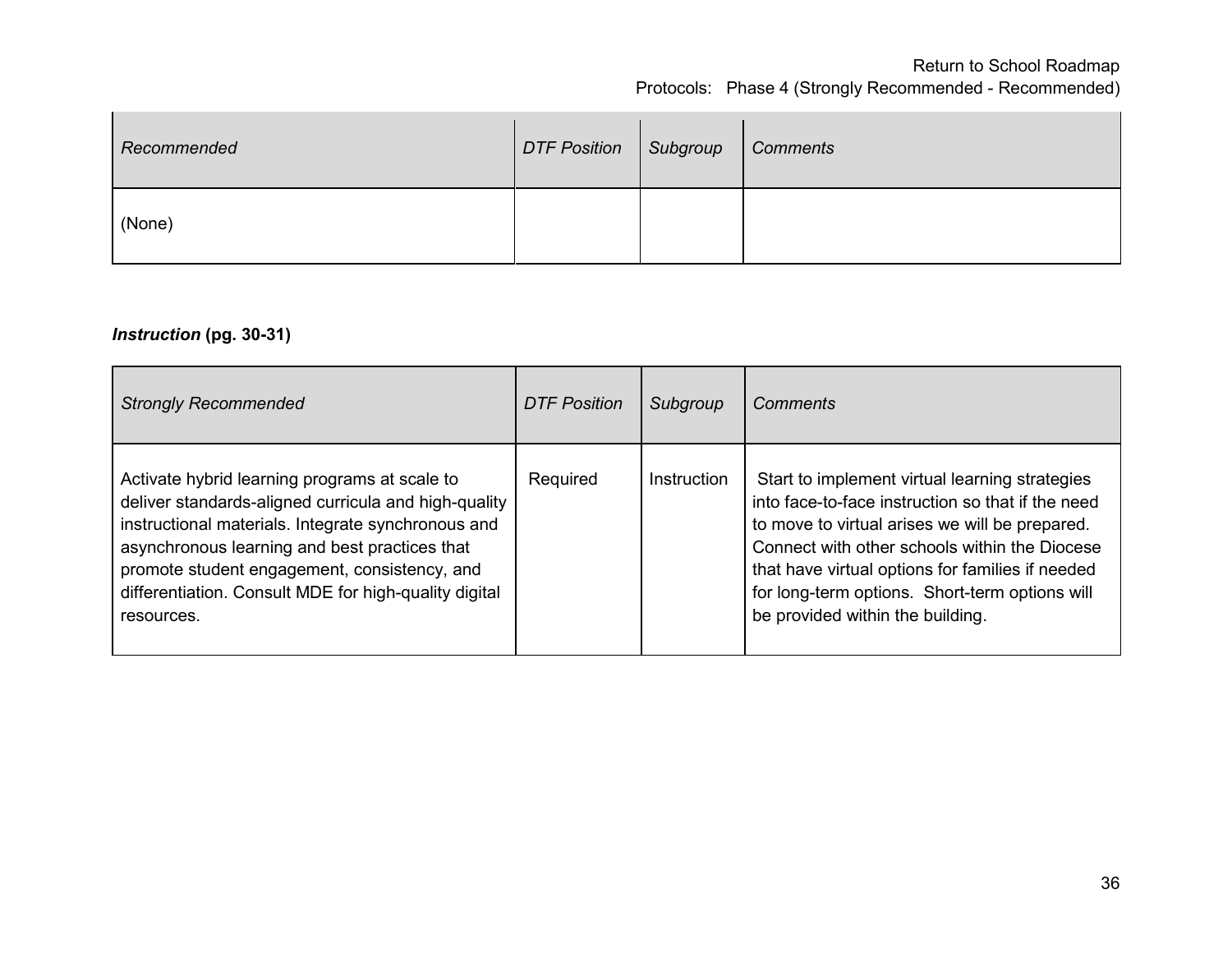| Make expectations clear to school leaders and<br>teachers around hybrid or remote instruction that<br>include:            | Required | Instruction | These are good instructional practices for<br>instruction. Professional development may be<br>needed to create this environment. Individual |
|---------------------------------------------------------------------------------------------------------------------------|----------|-------------|---------------------------------------------------------------------------------------------------------------------------------------------|
| Best practices for blended or remote learning                                                                             |          |             | buildings will provide time for instruction and<br>completion of assignments.                                                               |
| Grade-level proficiencies                                                                                                 |          |             |                                                                                                                                             |
| Modes of student assessment and feedback                                                                                  |          |             |                                                                                                                                             |
| Differentiated support for students                                                                                       |          |             |                                                                                                                                             |
| The inclusion of social-emotional learning; and                                                                           |          |             |                                                                                                                                             |
| Guidance around daily instructional time and<br>workload per different grade bands to ensure<br>consistency for students. |          |             |                                                                                                                                             |
|                                                                                                                           |          |             |                                                                                                                                             |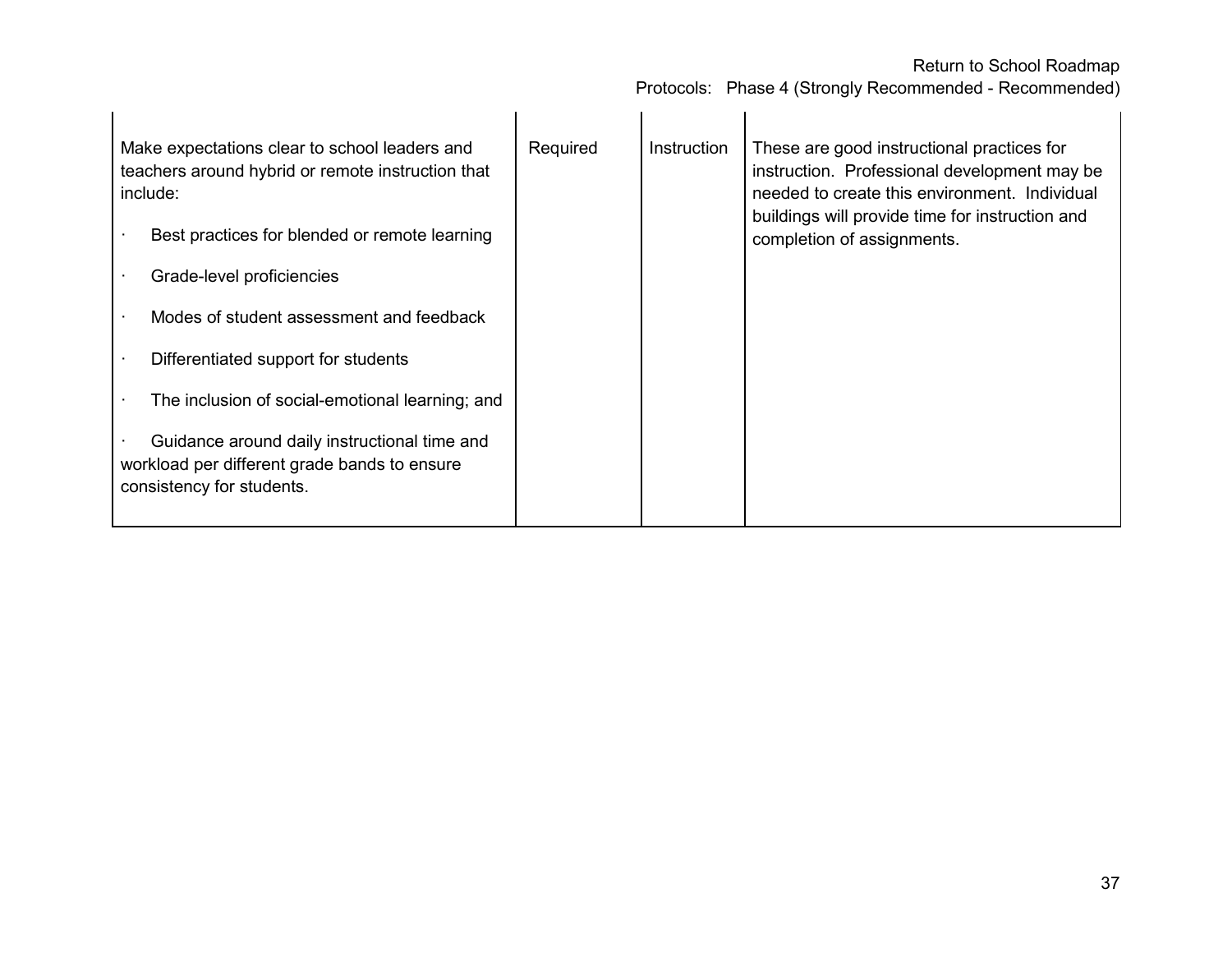| Set an instructional vision that ensures that:<br>Every student will start the year with access to<br>grade-level instruction and high quality, standards-<br>aligned instructional materials in every subject.<br>Every student will be assessed on their<br>understanding of prerequisite skills and grade-level<br>proficiencies using formative assessments,<br>screeners, or diagnostics.<br>Every students' academic and social emotional<br>needs will be addressed with the integration of<br>Social and Emotional Learning (SEL) and<br>strengthening connections with students. | Required | <b>Instruction</b> | Schools will provide diagnostic assessments in<br>the following areas:<br>K-5 at least Reading and Math, using NWEA,<br>IXL, or teacher-developed assessments<br>Grades 4-8 will be assessed in the areas of<br>reading, math, science and language arts using<br>NWEA, IXL, or teacher-developed<br>assessments<br>Grades 9-12 will do internal teacher<br>assessments and/or core competency exams<br>Catholic Family Services will be available on a<br>regular basis at least one time per week |
|-------------------------------------------------------------------------------------------------------------------------------------------------------------------------------------------------------------------------------------------------------------------------------------------------------------------------------------------------------------------------------------------------------------------------------------------------------------------------------------------------------------------------------------------------------------------------------------------|----------|--------------------|-----------------------------------------------------------------------------------------------------------------------------------------------------------------------------------------------------------------------------------------------------------------------------------------------------------------------------------------------------------------------------------------------------------------------------------------------------------------------------------------------------|
| Secure supports for students who are transitioning<br>to postsecondary                                                                                                                                                                                                                                                                                                                                                                                                                                                                                                                    | Required | <b>Instruction</b> | Continue with previously scheduled support<br>programs                                                                                                                                                                                                                                                                                                                                                                                                                                              |
| Support schools to implement grade-level curricula<br>that is aligned to Michigan preK-12 standards.<br>Support teachers to utilize power standards<br>that identify the major work of the grade in order to<br>focus, prioritize, and accelerate instruction.                                                                                                                                                                                                                                                                                                                            | Required | Instruction        | Intentional professional development focused<br>on standards especially in regard to virtual<br>learning.                                                                                                                                                                                                                                                                                                                                                                                           |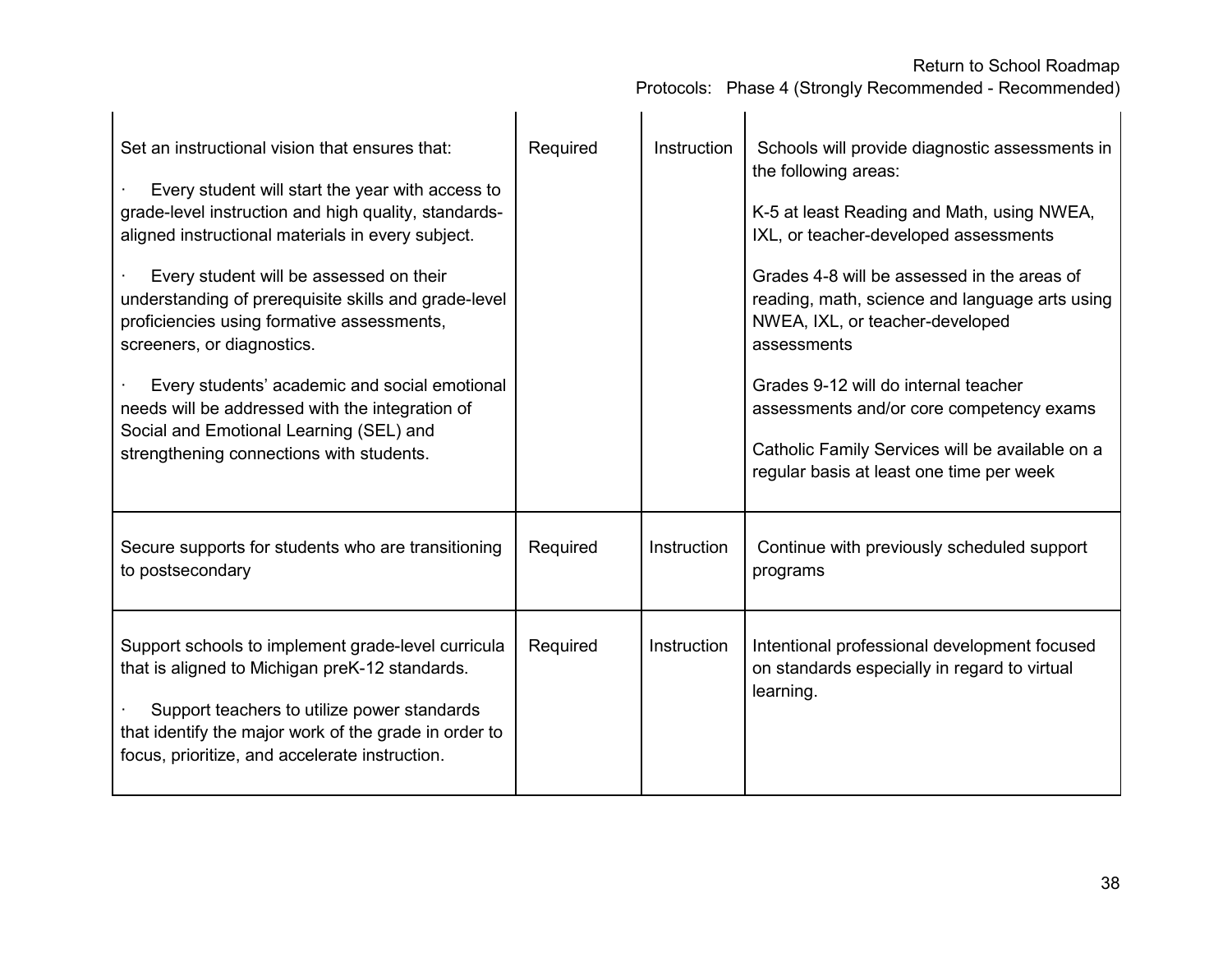| Revise students' IEPs, IFSPs, and 504 plans in<br>coordination with general and special education<br>teachers to reflect the child's evolving needs based<br>on assessment data and parent feedback, and<br>design accommodations and match services<br>accordingly.<br>Commence intervention and support services.<br>Plans must include all programs and learning<br>environments, especially special education, birth to<br>five services, and CTE.<br>Establish structures for general and special<br>education teachers to collaborate on delivery<br>methods for assessments and instruction as<br>outlined in IEPs. Consider students' needs around<br>accessibility and provide assistive technologies,<br>where possible. | Required | Instruction | Continue with scheduled 504 and IEP<br>meetings and schedule additional meetings in<br>the event of hybrid learning or virtual learning<br>situations. |
|------------------------------------------------------------------------------------------------------------------------------------------------------------------------------------------------------------------------------------------------------------------------------------------------------------------------------------------------------------------------------------------------------------------------------------------------------------------------------------------------------------------------------------------------------------------------------------------------------------------------------------------------------------------------------------------------------------------------------------|----------|-------------|--------------------------------------------------------------------------------------------------------------------------------------------------------|
| Inventory all intervention programs and services<br>available to students on the district and school<br>level and identify any gaps.                                                                                                                                                                                                                                                                                                                                                                                                                                                                                                                                                                                               | Required | Instruction | Schedule additional meetings in the event of<br>hybrid learning or virtual learning situations                                                         |
| Remain connected with MDE about policies and<br>guidance.                                                                                                                                                                                                                                                                                                                                                                                                                                                                                                                                                                                                                                                                          | Required | Instruction | Building leaders provide intentional sharing of<br>MDE updates and policies as they become<br>available for staff and parents.                         |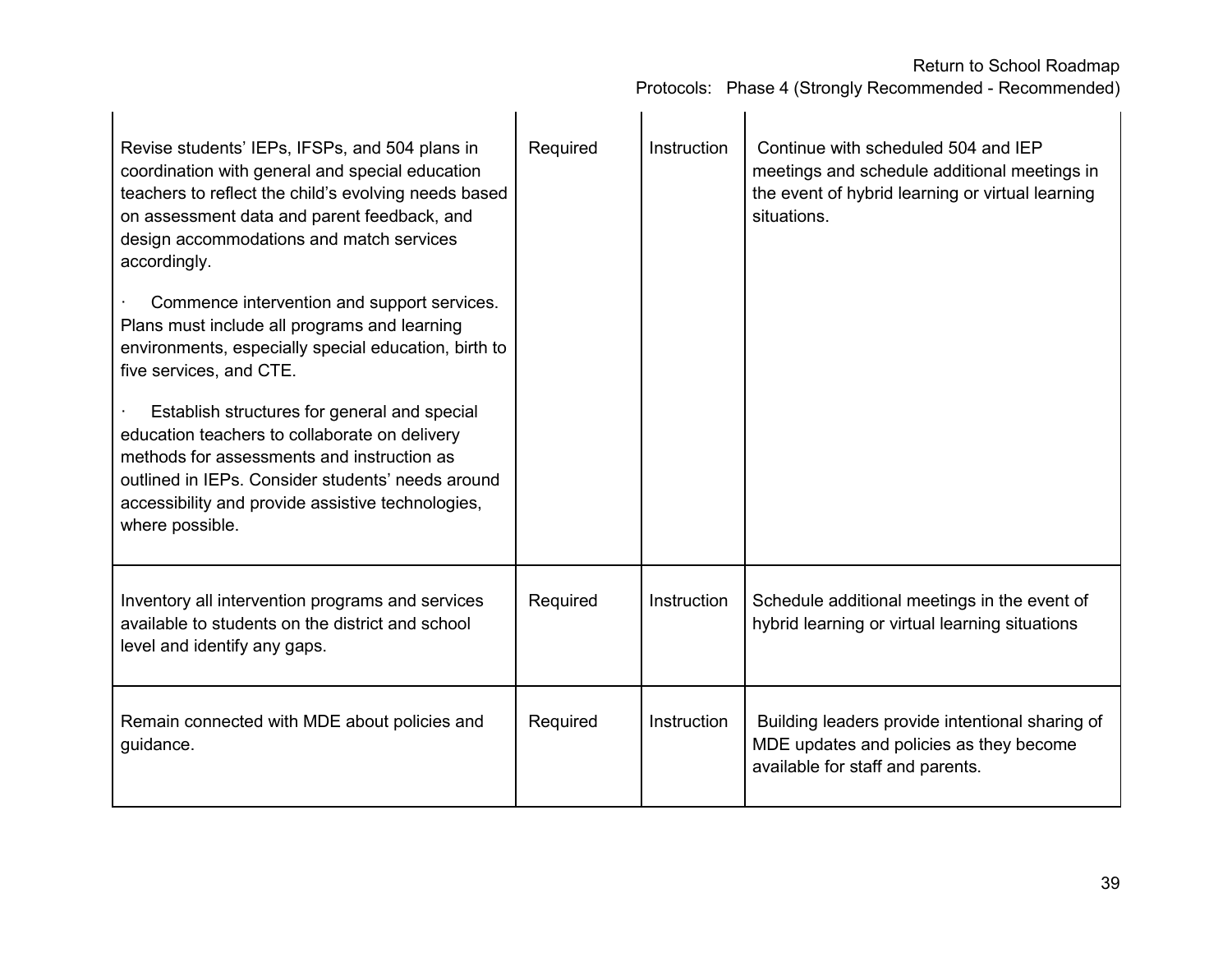| Develop a continuation of services plan for<br>students needing either occupational, physical,<br>and/or speech and language therapy, including<br>evaluations by school psychologists and social<br>workers. | Required            | <b>Instruction</b> | Continue with scheduled 504 and IEP<br>meetings and schedule additional meetings in<br>the event of hybrid learning or virtual learning<br>situations. Following up with local LEAs. |
|---------------------------------------------------------------------------------------------------------------------------------------------------------------------------------------------------------------|---------------------|--------------------|--------------------------------------------------------------------------------------------------------------------------------------------------------------------------------------|
| Recommended                                                                                                                                                                                                   | <b>DTF Position</b> | Subgroup           | Comments                                                                                                                                                                             |
| (None)                                                                                                                                                                                                        |                     |                    |                                                                                                                                                                                      |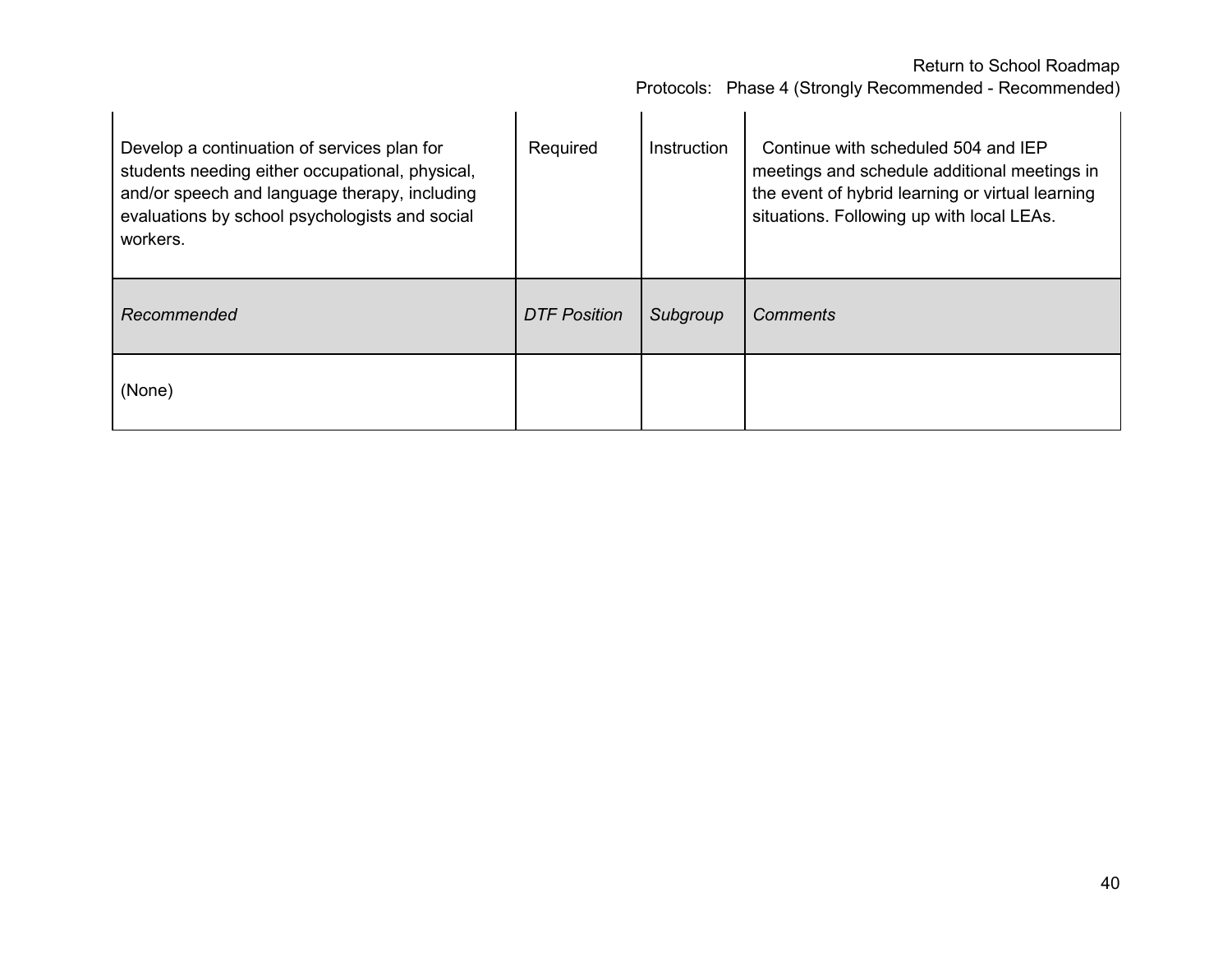# *Communications and Family Supports* **(pg. 31)**

| <b>Strongly Recommended</b>                                                                                                                                                                        | <b>DTF Position</b> | Subgroup  | <b>Comments</b> |
|----------------------------------------------------------------------------------------------------------------------------------------------------------------------------------------------------|---------------------|-----------|-----------------|
| Implement any additional communication systems<br>needed to reach every family and student in their<br>home language through multiple modes (e.g., text,<br>all call, email, home visit) to share: | Recommend           | <b>CL</b> |                 |
| Expectations around their child's return to<br>school;                                                                                                                                             |                     |           |                 |
| Clear information about schedules and<br>configurations, if hybrid;                                                                                                                                |                     |           |                 |
| Information about modes of assessment,<br>details on curricula used in each of the core<br>subjects, and grade-level proficiencies;                                                                |                     |           |                 |
| Plans for each of the different school opening<br>scenarios.                                                                                                                                       |                     |           |                 |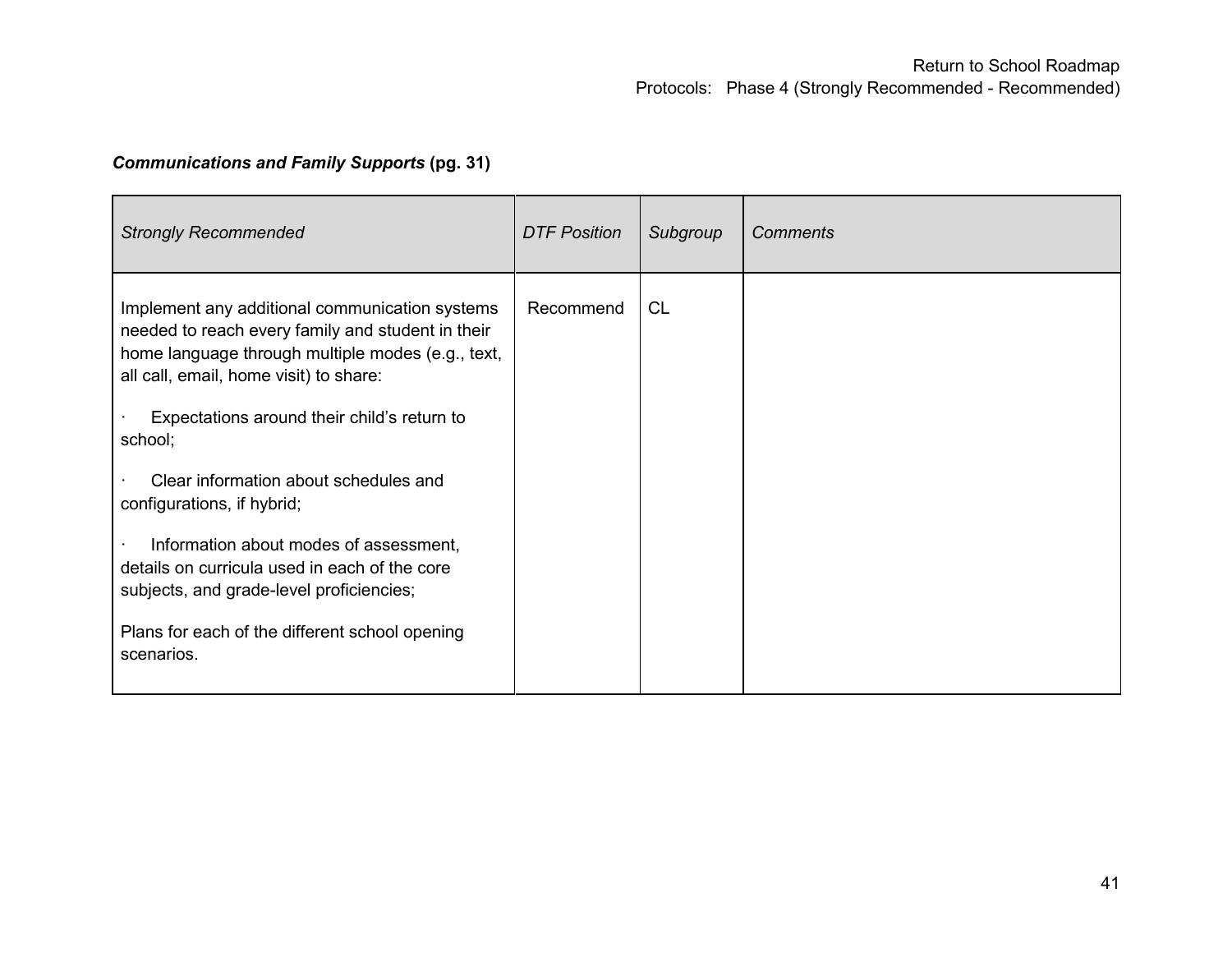| Provide resources that demonstrate schools value<br>parents as partners in their child's education. Offer<br>family supports that provide families with: | Required | CL |  |
|----------------------------------------------------------------------------------------------------------------------------------------------------------|----------|----|--|
| Training about how to access and use the<br>school's chosen digital systems and tools;                                                                   |          |    |  |
| Supports and resources for families to use at<br>home, such as grade-specific activities and<br>strategies for teaching and helping their child;         |          |    |  |
| Opportunities to build their digital literacy;                                                                                                           |          |    |  |
| Strategies to support their child's learning at home.                                                                                                    |          |    |  |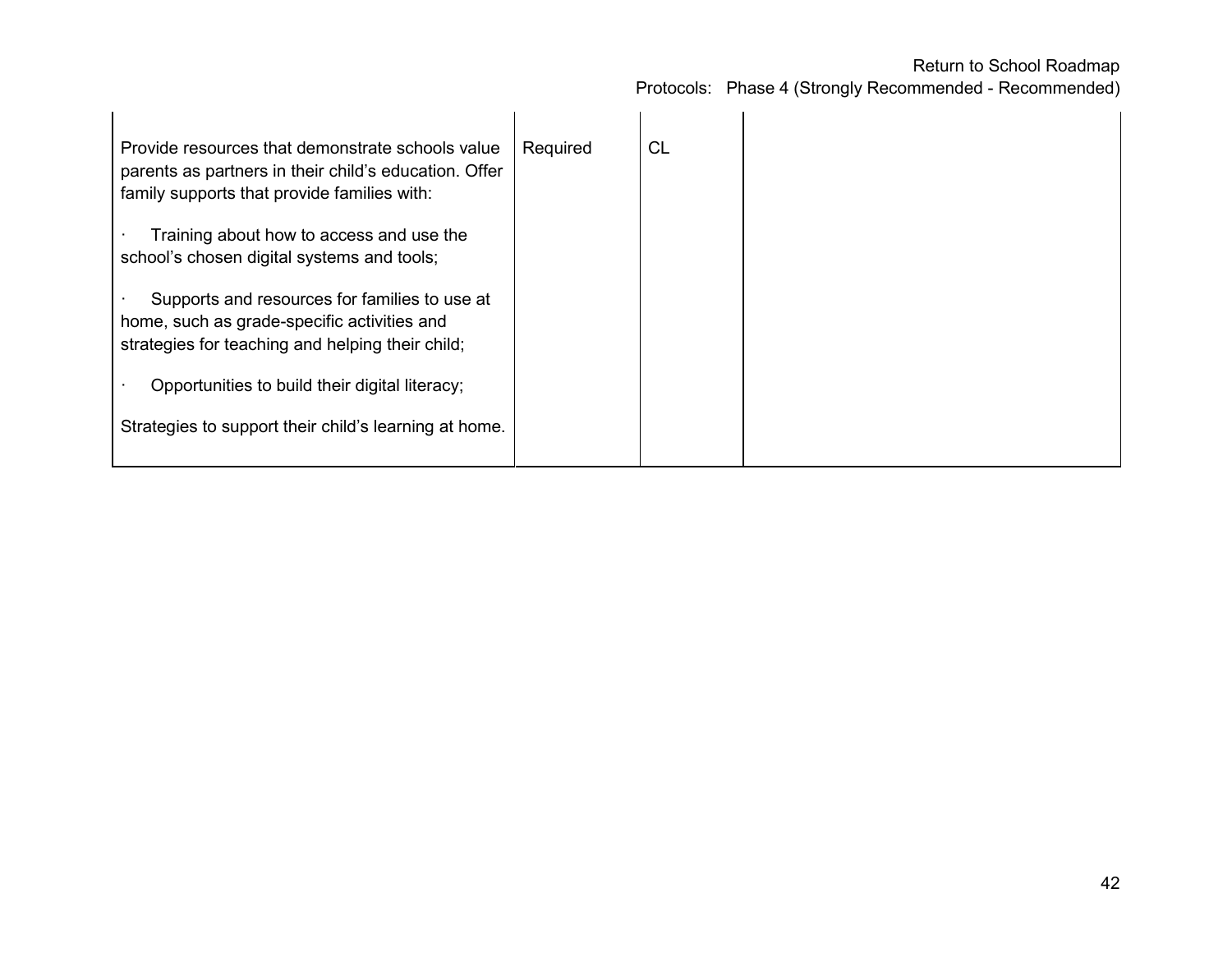# *Professional Learning* **(pg. 31)**

| <b>Strongly Recommended</b>                                                                                                                                                                                                                                                                                                                                                                                                                                                          | <b>DTF Position</b> | Subgroup  | <b>Comments</b> |
|--------------------------------------------------------------------------------------------------------------------------------------------------------------------------------------------------------------------------------------------------------------------------------------------------------------------------------------------------------------------------------------------------------------------------------------------------------------------------------------|---------------------|-----------|-----------------|
| Provide adequate time for schools and educators<br>to engage in:<br>Intentional curriculum planning and<br>documentation to ensure stability of instruction,<br>whether school buildings are open or closed;<br>Identify students who did not engage in remote<br>learning and develop a plan to provide additional<br>supports, if needed. Share data and concerns<br>about each student's growth and needs with<br>students' assigned teacher(s) for the 2020-2021<br>school year; | Required            | <b>CL</b> |                 |
| Identify students who potentially need<br>additional support; and<br>Share knowledge and ideas around the use<br>and effectiveness of digital tools and resources<br>that support remote learning                                                                                                                                                                                                                                                                                    |                     |           |                 |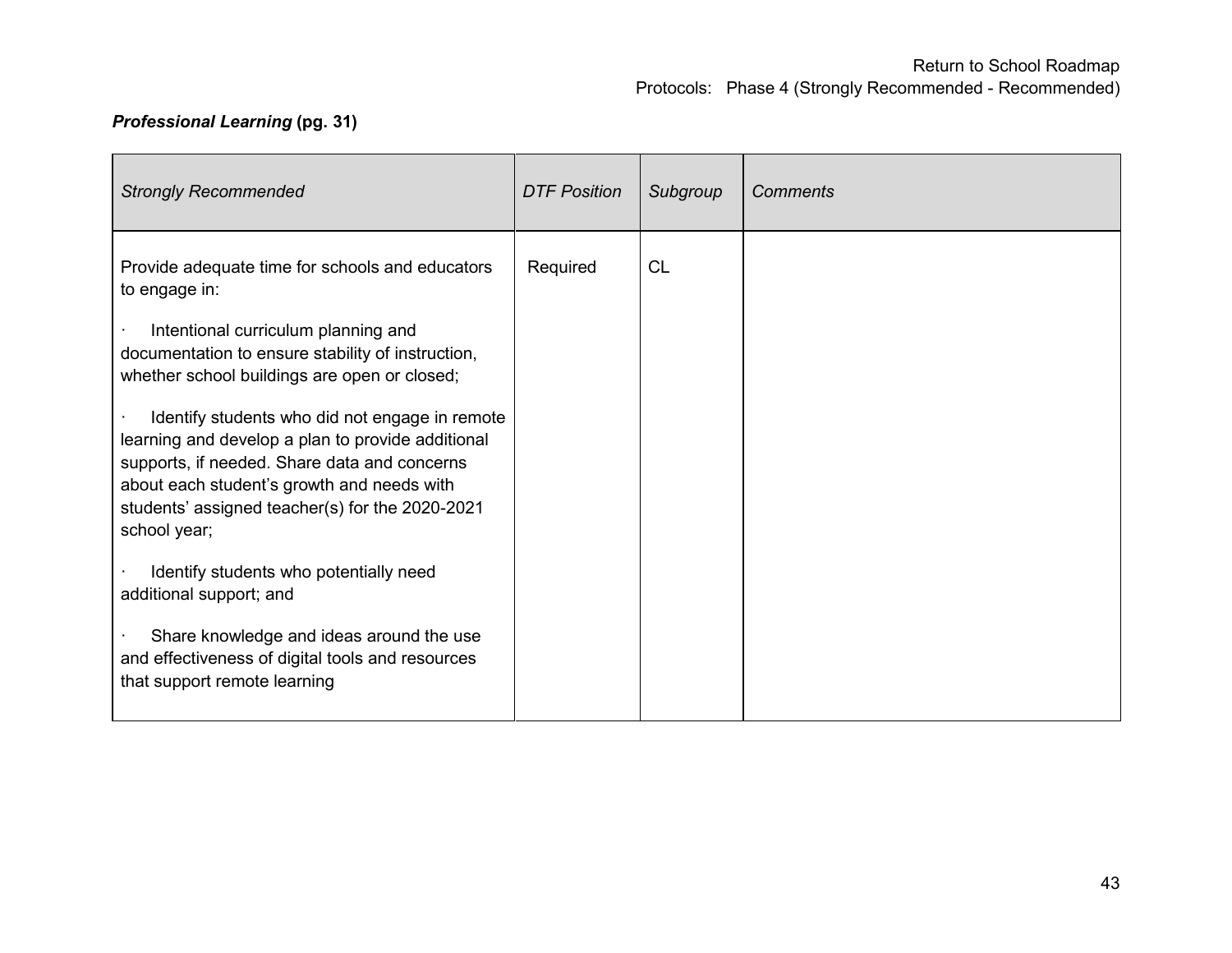| Create a plan for professional learning and<br>training, with goals to:                                                                                         | Required            | <b>CL</b> |                 |
|-----------------------------------------------------------------------------------------------------------------------------------------------------------------|---------------------|-----------|-----------------|
| Offer restorative supports for teachers and<br>learning around equity and implicit bias, social-<br>emotional learning, and culturally responsive<br>education; |                     |           |                 |
| Train school leaders and teachers thoroughly<br>in the chosen digital systems and tools and their<br>use; and                                                   |                     |           |                 |
| Build school leaders' and teachers' capacity to<br>design and develop blended and remote learning<br>experiences that are equitable and engaging.               |                     |           |                 |
| Recommended                                                                                                                                                     | <b>DTF Position</b> | Subgroup  | <b>Comments</b> |
| (None)                                                                                                                                                          |                     |           |                 |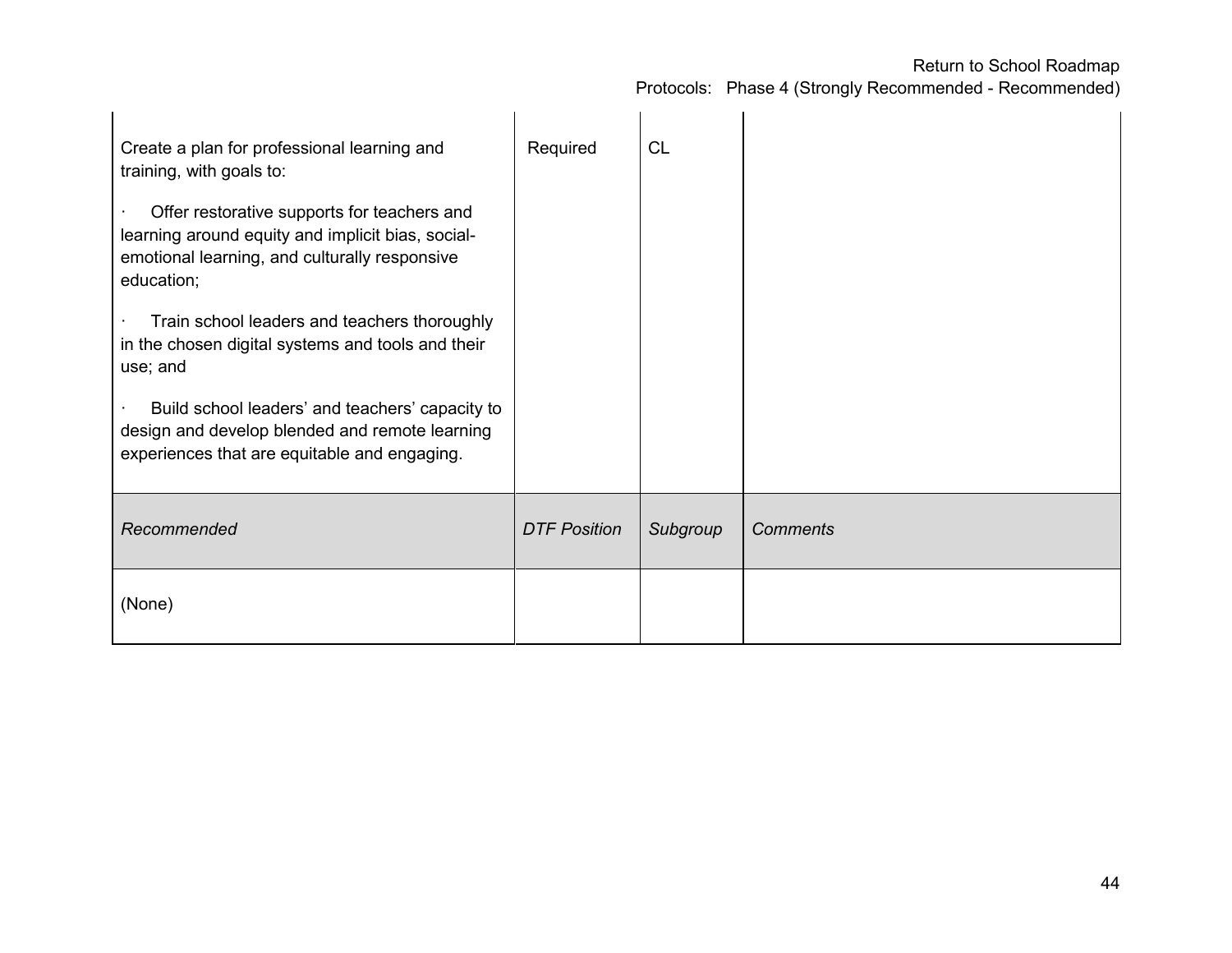#### **Strongly Recommended When Schools Reopen for In-Person or Hybrid Instruction**

### *Instruction* **(pg. 32)**

| <b>Strongly Recommended</b>                                                                                                                                                                                                                                                                                                              | <b>DTF Position</b> | Subgroup  | <b>Comments</b> |
|------------------------------------------------------------------------------------------------------------------------------------------------------------------------------------------------------------------------------------------------------------------------------------------------------------------------------------------|---------------------|-----------|-----------------|
| Ensure that every student:<br>Has access to standards-aligned, grade level<br>instruction, including strategies to accelerate<br>student learning;<br>Is assessed to determine student readiness to<br>engage in grade-level content;<br>Is offered scaffolds and supports to meet their<br>diverse academic and social emotional needs. | Required            | <b>CL</b> |                 |
| Conduct checkpoints with school leaders around<br>curriculum pacing and ongoing monitoring of<br>student progress, specifically honing in on the<br>growth of students who need acceleration.                                                                                                                                            | Required            | <b>CL</b> |                 |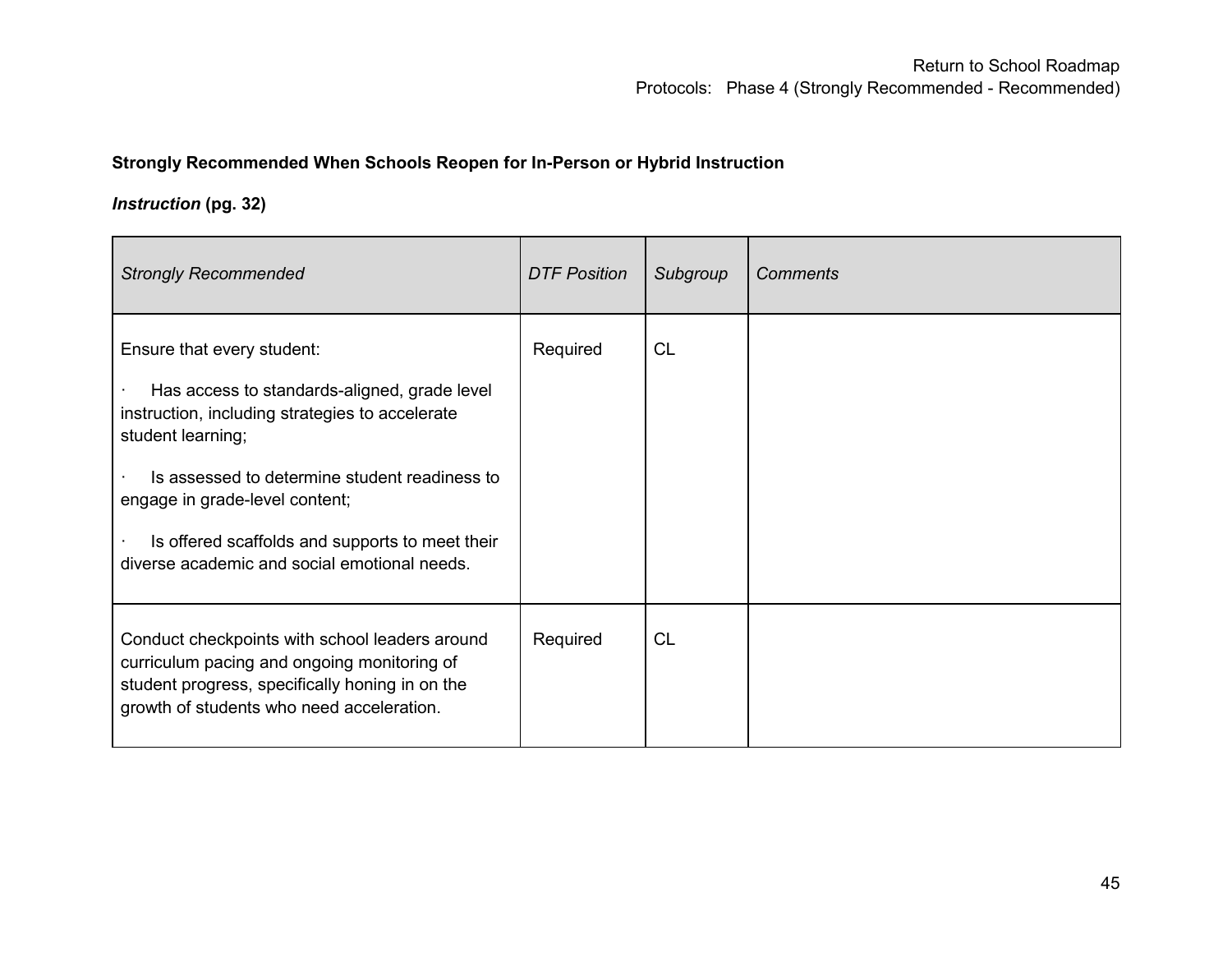| Review student data to identify overall trends and<br>gaps in student learning to design systemic<br>supports and interventions.                                                                                                                                                         | Required | <b>CL</b> |  |
|------------------------------------------------------------------------------------------------------------------------------------------------------------------------------------------------------------------------------------------------------------------------------------------|----------|-----------|--|
| Conduct a review of each students' IEP in<br>partnership with teachers and parents to reflect<br>each student's evolving needs based on time away<br>from associated services including OT, PT, and<br>Speech while school buildings were closed.                                        | Required | <b>CL</b> |  |
| Procure any additional standards-aligned tools or<br>materials to support differentiation, intervention,<br>and remote learning, based on students' needs.                                                                                                                               | Required | <b>CL</b> |  |
| Set expectations for schools and teachers to<br>integrate high quality digital tools and resources<br>that are appropriate and sustainable at each grade<br>level, to increase teachers' and students' familiarity<br>with online learning in case of a return to remote<br>instruction. | Required | <b>CL</b> |  |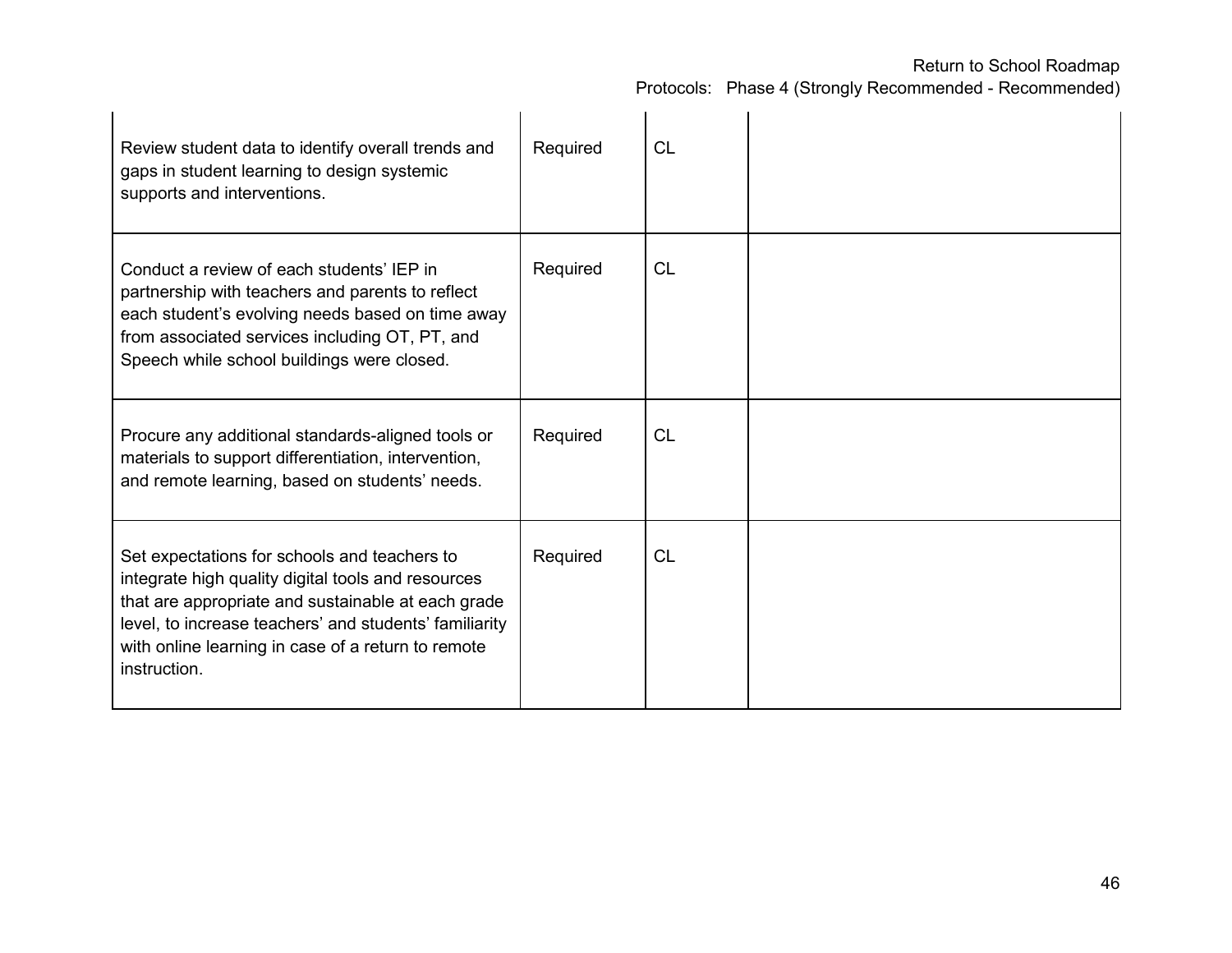| Determine and activate structures outside of the<br>regular school day, such as summer learning<br>options, extended day, and after-school<br>programming, to potentially be leveraged to support<br>students in need of additional support. | Required | СL |  |
|----------------------------------------------------------------------------------------------------------------------------------------------------------------------------------------------------------------------------------------------|----------|----|--|
| Support schools to communicate regularly with<br>families in their home language about their child's<br>progress and the targeted plans for students in<br>need of additional support.                                                       | Required | CL |  |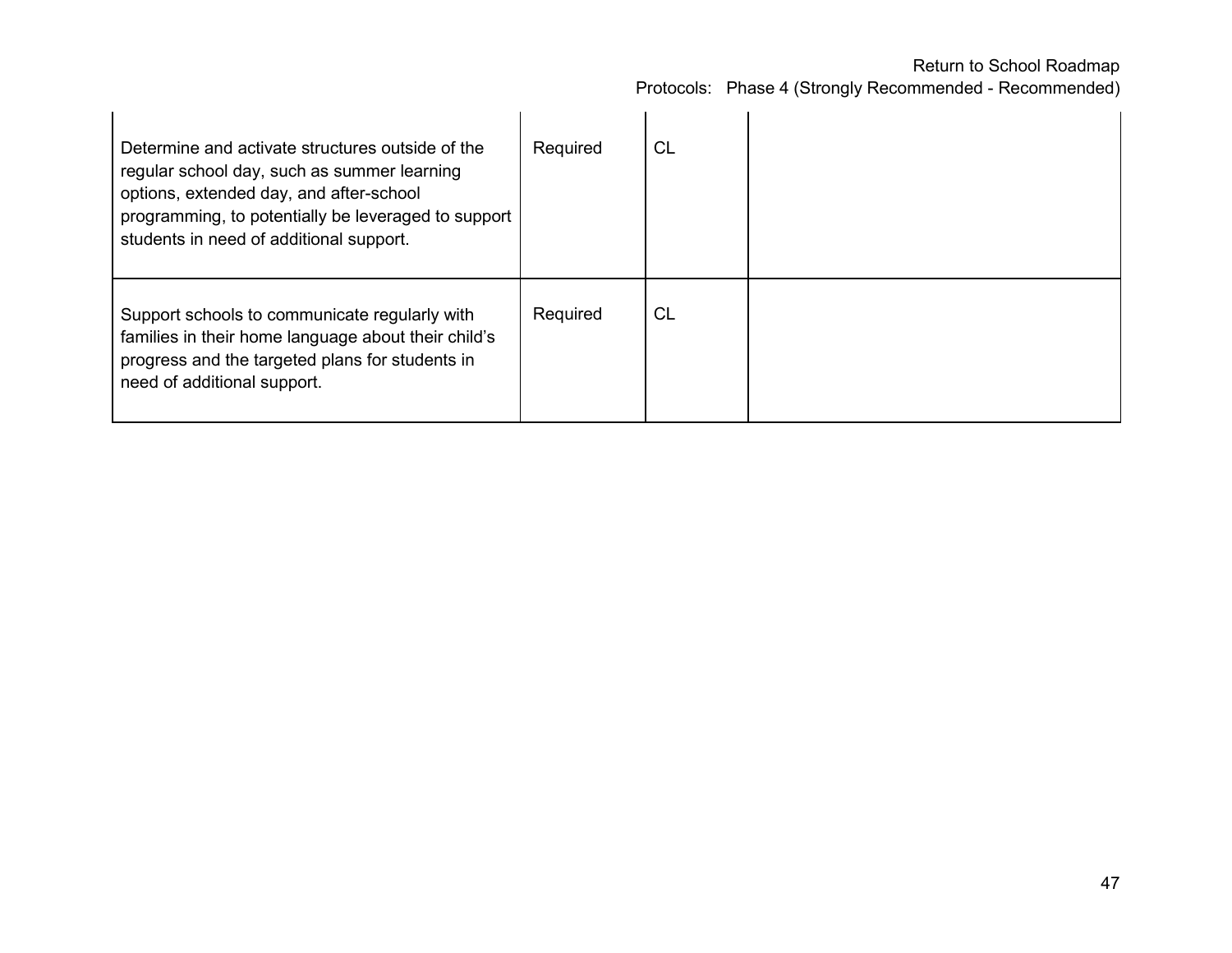| If hybrid, activate plans to monitor and assess the<br>following:                                                                                                                                                                 |                     |          | If relevant     |
|-----------------------------------------------------------------------------------------------------------------------------------------------------------------------------------------------------------------------------------|---------------------|----------|-----------------|
| <b>Connectivity and Access:</b>                                                                                                                                                                                                   |                     |          |                 |
| ○ Ensure that all students and<br>families have adequate connectivity<br>and the devices necessary to<br>successfully engage in and complete<br>schoolwork.                                                                       |                     |          |                 |
| Attendance:                                                                                                                                                                                                                       |                     |          |                 |
| o Develop systems to monitor and<br>track students' online attendance on<br>a daily basis.                                                                                                                                        |                     |          |                 |
| <b>Student Work:</b>                                                                                                                                                                                                              |                     |          |                 |
| $\circ$ Teachers will assess the quality of<br>student work and provide feedback<br>to students and families.<br>$\circ$ Students will self-assess the<br>quality of work, reflect on teacher<br>feedback, and learning progress. |                     |          |                 |
| Recommended                                                                                                                                                                                                                       | <b>DTF Position</b> | Subgroup | <b>Comments</b> |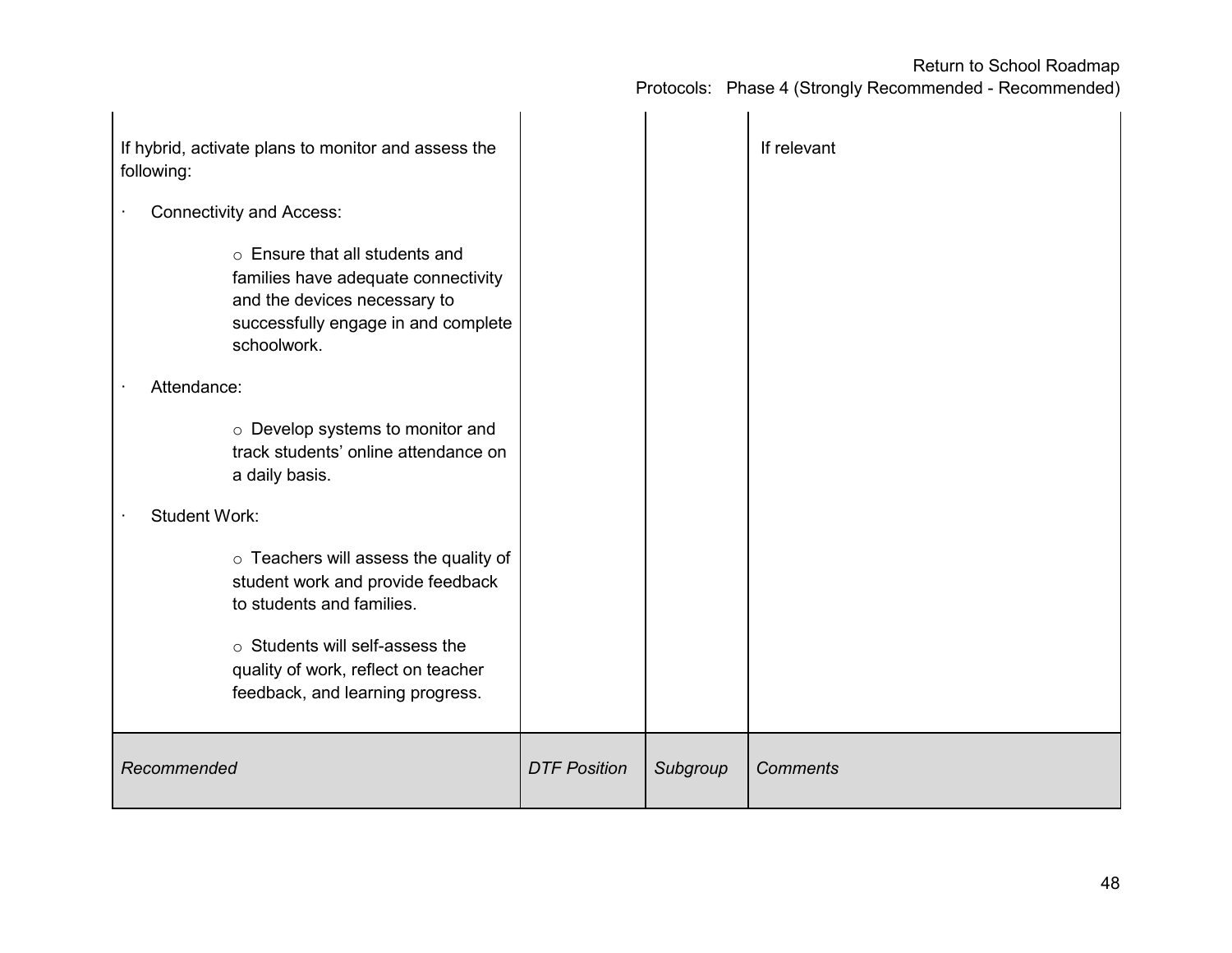| (None) |  |  |  |
|--------|--|--|--|
|--------|--|--|--|

*Operations*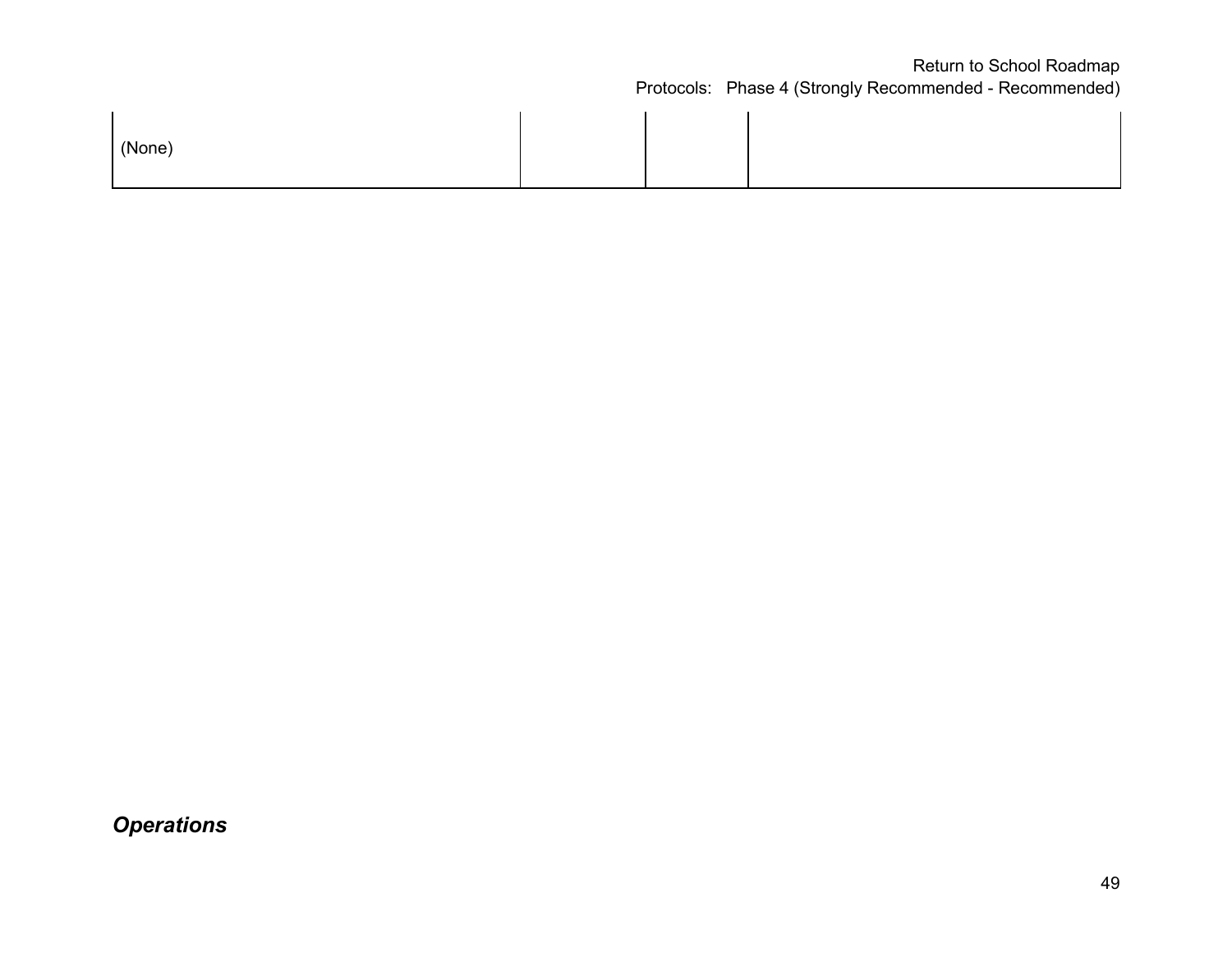# *Facilities* **(pg. 33)**

## **Strongly Recommended Before Schools Reopen for In-Person Instruction**

| <b>Strongly Recommended</b>                                                                                                                                                                  | <b>DTF Position</b> | Subgroup   | Comments                                                                                                                         |
|----------------------------------------------------------------------------------------------------------------------------------------------------------------------------------------------|---------------------|------------|----------------------------------------------------------------------------------------------------------------------------------|
| Audit necessary materials and supply chain for<br>cleaning and disinfection supplies.                                                                                                        | Required            | Operations | Maintenance team handles this activity                                                                                           |
| Coordinate with Local Emergency Management<br>Programs (LEMP) for support with procurement of<br>cleaning and disinfection supplies.<br>Advocate for ISDs to coordinate with LEMPs.          | Required            | Operations | Maintenance team and Administration with ISD<br>to work on procurement<br>Communication to Parents on cleaning<br>materials used |
| Audit any additional facilities that the district may<br>have access to that could be used for learning.                                                                                     | Recommenda<br>tion  | Operations | Determine as needed (building discretion)                                                                                        |
| Provide school-level guidance for cleaning and<br>disinfecting all core assets including buildings and<br>playgrounds. Frequently touched surfaces should<br>be cleaned several times a day. | Required            | Operations | Teachers/staff need process and protocol on<br>how to clean and disinfect                                                        |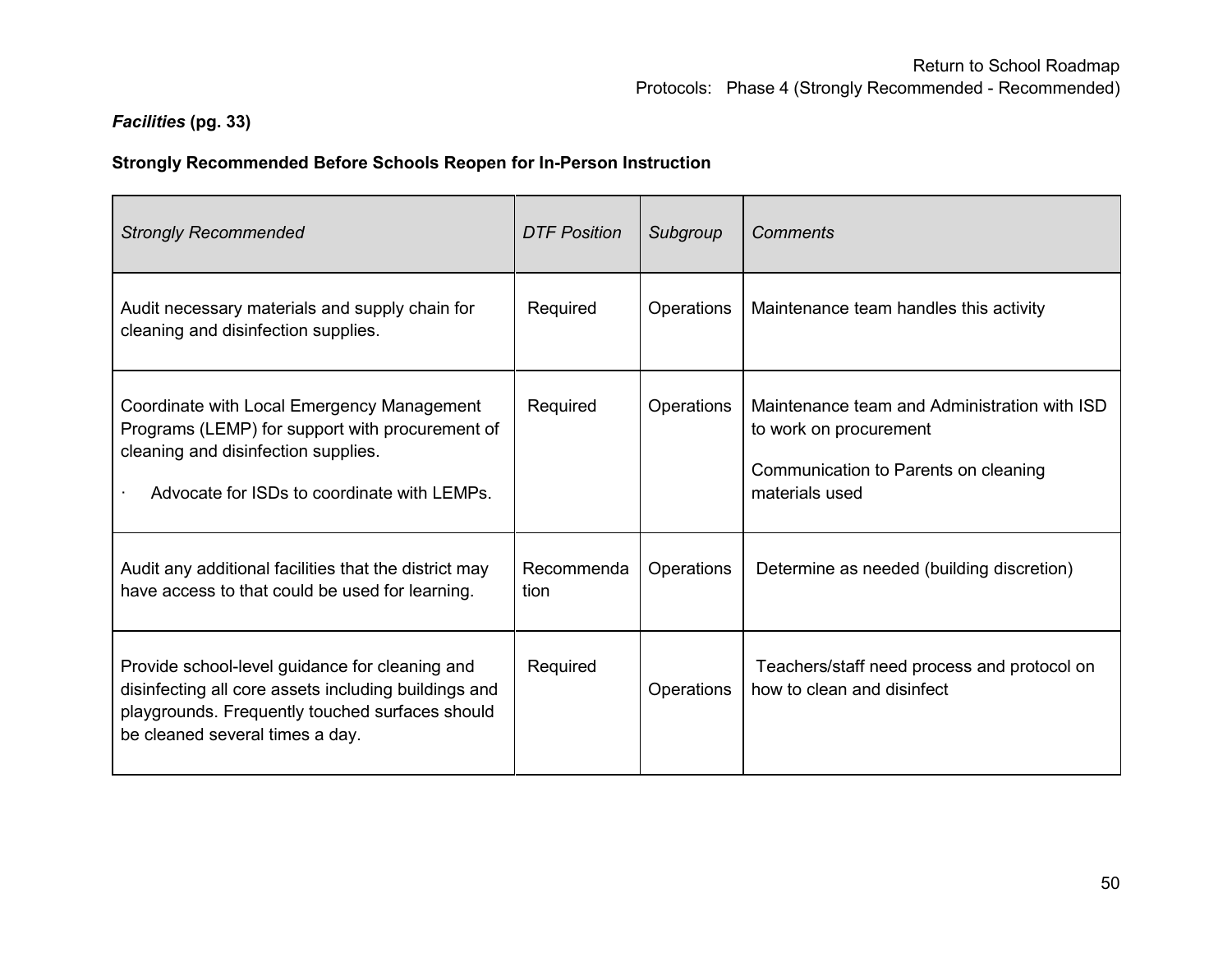| Alert school-based custodial and infection control<br>staff of any changes in recommended cleaning<br>guidelines issued by OSHA and/or CDC. It is<br>expected that this guidance will be updated in real-<br>time based on the status | Required  | Operations | Cleaning crew outsourced. |
|---------------------------------------------------------------------------------------------------------------------------------------------------------------------------------------------------------------------------------------|-----------|------------|---------------------------|
| Encourage schools to convene custodial and<br>facilities staff to review and make actionable<br>district guidance regarding cleaning and<br>disinfection.                                                                             | Required  | Operations | Cleaning crew outsourced. |
| Encourage schools to provide advanced training<br>for custodial staff.                                                                                                                                                                | Required  | Operations | Cleaning crew outsourced. |
| Custodial staff should continue deep cleaning over<br>the summer.                                                                                                                                                                     | Recommend | Operations | Cleaning crew outsourced. |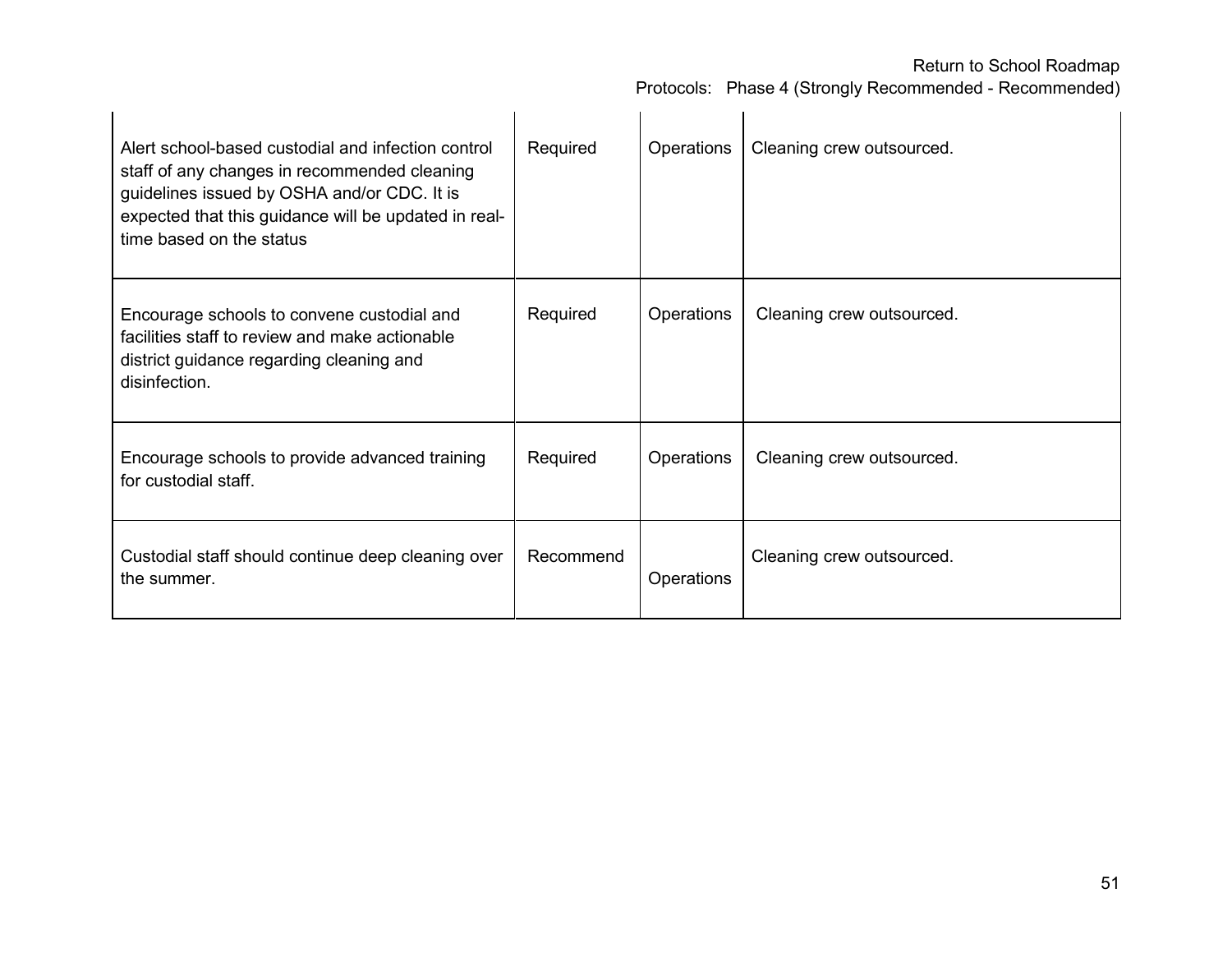| Audit all school buildings with a focus on:                                                  | Required  | Operations        |                                                                  |
|----------------------------------------------------------------------------------------------|-----------|-------------------|------------------------------------------------------------------|
| How many classrooms are available;                                                           |           |                   |                                                                  |
| The size of each classroom;                                                                  |           |                   |                                                                  |
| Additional spaces that are available (e.g., gym,<br>lunchroom, auditorium);                  |           |                   |                                                                  |
| The ventilation in each classroom.                                                           |           |                   |                                                                  |
| Audit school security protocols to decide if any<br>process changes need to be implemented.  | Recommend | <b>Operations</b> | Schools review security protocol to see if<br>changes are needed |
| School security staff should follow CDC protocols if<br>interacting with the general public. | Required  | Operations        | Schools inform security staff of CDC protocols                   |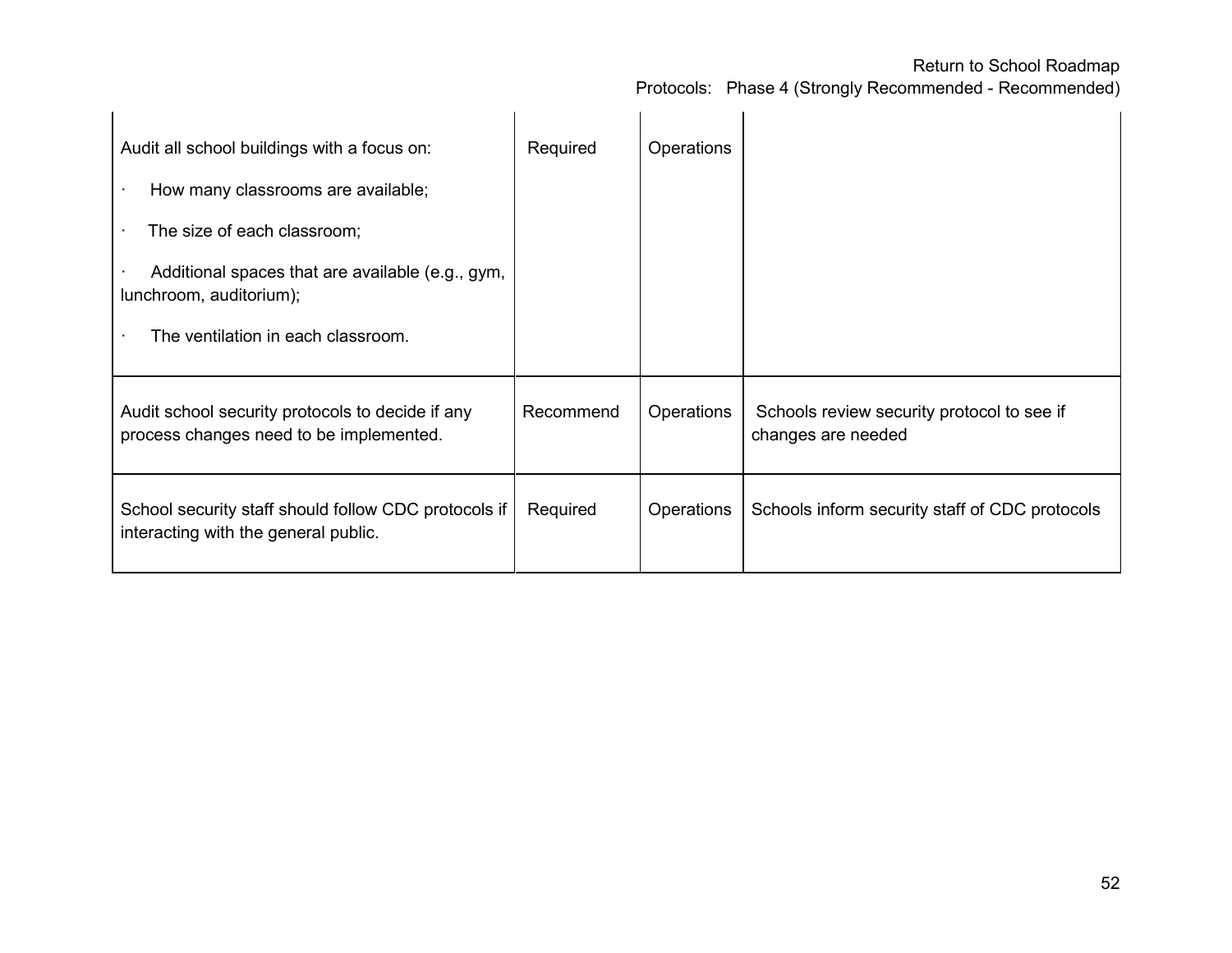| Maintain facilities for in-person school operations.<br>Check HVAC systems at each building to<br>ensure that they are running efficiently.<br>Air filters should be changed regularly.<br>Custodial staff should distribute wastebaskets,<br>tissues, and CDC-approved soap to every office<br>and classroom so that these materials can be used<br>upon entry and exit into any discrete location and<br>during travel between sites.<br>Signage about frequent handwashing, cough<br>etiquette, and nose blowing should be widely<br>posted, disseminated, and encouraged through<br>various methods of communication.<br>Custodial staff should follow guidance from the<br>CDC about the use of facial coverings and special<br>respirators at use when performing cleaning<br>duties. | Required | Operations | Regular checklist is in place. Maintenance<br>teams should be doing this but need to add<br>new CDC protocols. |
|---------------------------------------------------------------------------------------------------------------------------------------------------------------------------------------------------------------------------------------------------------------------------------------------------------------------------------------------------------------------------------------------------------------------------------------------------------------------------------------------------------------------------------------------------------------------------------------------------------------------------------------------------------------------------------------------------------------------------------------------------------------------------------------------|----------|------------|----------------------------------------------------------------------------------------------------------------|
| School leaders should conduct and document a<br>facility walk-through with the custodial services<br>team to ensure that the classrooms, common<br>spaces, and the exterior are ready for staff and<br>students                                                                                                                                                                                                                                                                                                                                                                                                                                                                                                                                                                             | Required | Operations | Administration and Maintenance can do a walk-<br>through on a daily basis.                                     |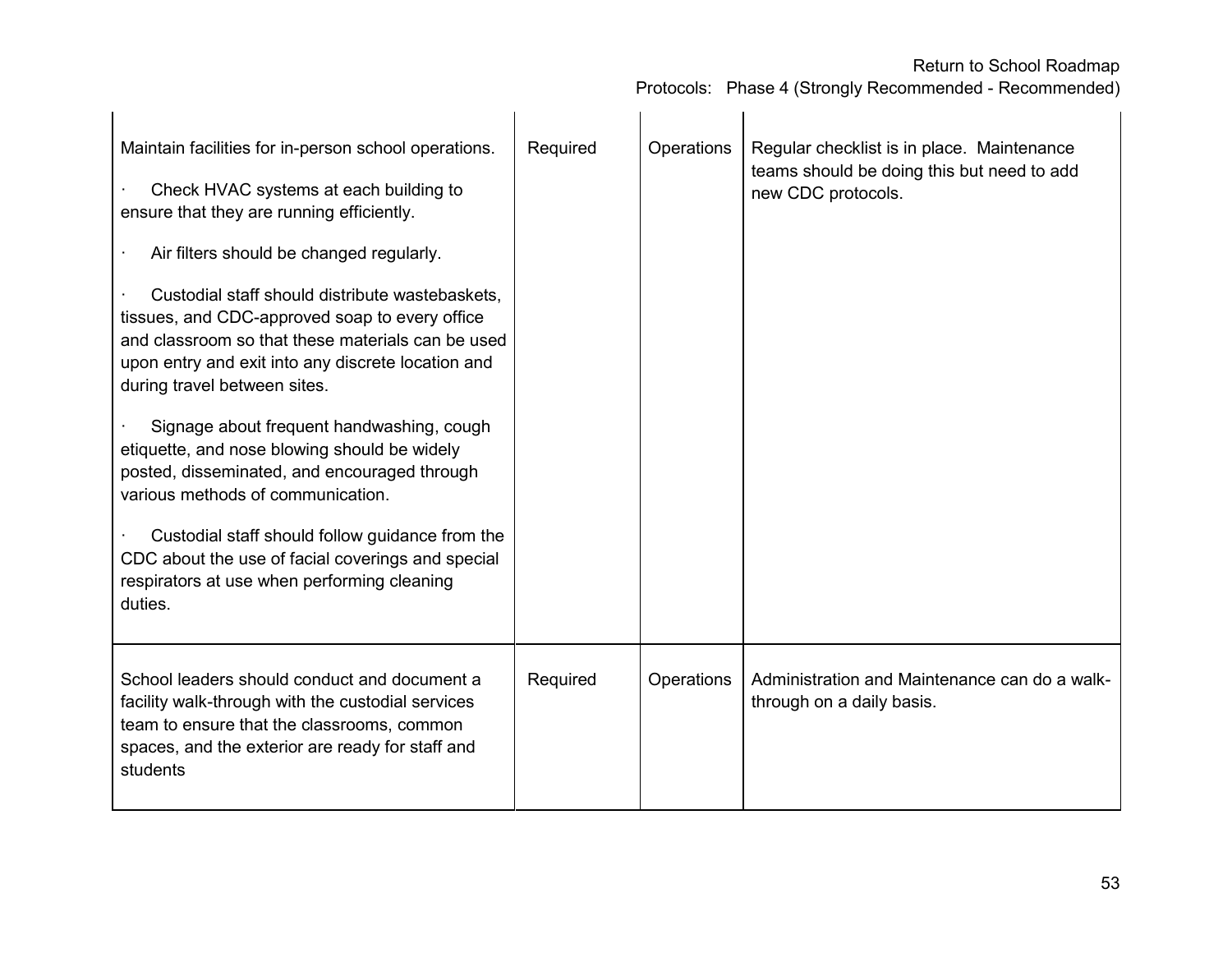| Procure level-1 facial coverings, including those<br>with a transparent front, for preK-5 teachers, low<br>income students, and students with special needs.                                                                                                                                                                                                  | Recommend           | Operations | We will provide masks for any employee or<br>child when needed. Every school could review<br>IEPs and determine needs. |
|---------------------------------------------------------------------------------------------------------------------------------------------------------------------------------------------------------------------------------------------------------------------------------------------------------------------------------------------------------------|---------------------|------------|------------------------------------------------------------------------------------------------------------------------|
| Procure level-1 surgical masks for cleaning and<br>janitorial staff.                                                                                                                                                                                                                                                                                          | Recommend           | <b>CL</b>  |                                                                                                                        |
| <b>Strongly Recommended If Schools are</b><br>Instructed to Close for In-Person Instruction<br>(pg. 34)<br>Activate school cleaning and disinfection<br>protocols according to the CDC School Decision<br>Tree. Custodial staff should wear surgical masks<br>when performing cleaning duties.<br>Maintain facilities for resumption of school<br>operations. | Required            | <b>CL</b>  |                                                                                                                        |
| Recommended                                                                                                                                                                                                                                                                                                                                                   | <b>DTF Position</b> | Subgroup   | <b>Comments</b>                                                                                                        |
| (None)                                                                                                                                                                                                                                                                                                                                                        |                     |            |                                                                                                                        |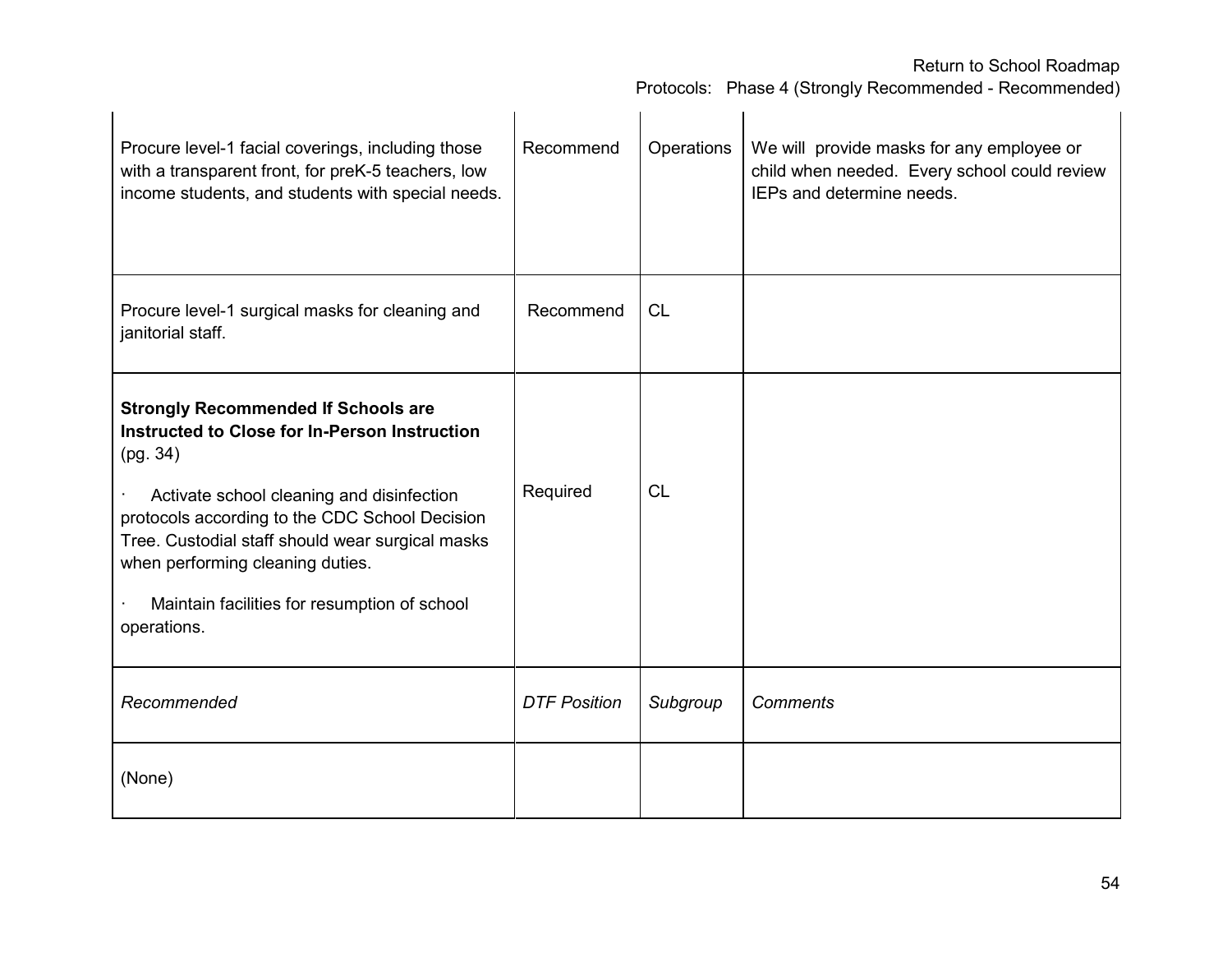## *Budget, Food Service, Enrollment, and Staffing* **(pg. 34)**

## **Strongly Recommended Before Schools Reopen for In-Person Instruction**

| <b>Strongly Recommended</b>                                                                                                                                                                                                                                                                                                                                                                                                                                                           | <b>DTF Position</b> | Subgroup  | <b>Comments</b> |
|---------------------------------------------------------------------------------------------------------------------------------------------------------------------------------------------------------------------------------------------------------------------------------------------------------------------------------------------------------------------------------------------------------------------------------------------------------------------------------------|---------------------|-----------|-----------------|
| Support schools in assessing student arrival<br>protocols. This should include how students arrive<br>at and depart from school (e.g., school bus,<br>dropped off via car, drive themselves, walk, public<br>transportation).                                                                                                                                                                                                                                                         | Required            | <b>CL</b> |                 |
| Support schools in conducting staff and student<br>outreach to understand who is coming back.<br>For staff, this should include a breakdown of<br>the staff – administrators, educators, support staff,<br>full-time nurses, part-time nurses, school<br>counselors, etc.<br>Develop a staffing plan to account for teachers<br>and staff who are not returning or are at risk (i.e.,<br>those who are 65 years or have an underlying<br>medical condition and decide not to return). | Required            | <b>CL</b> |                 |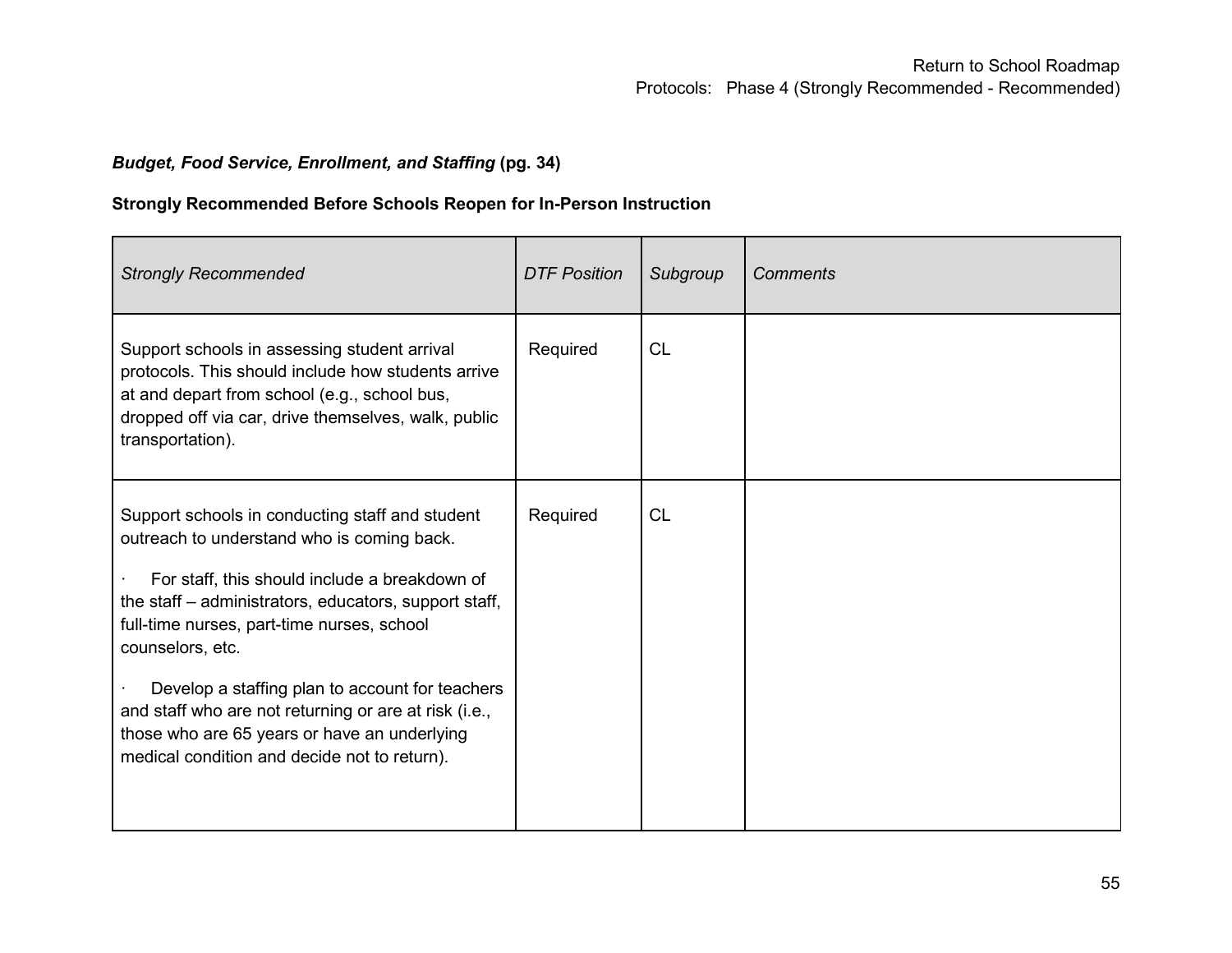| For students, this should include those with<br>preexisting conditions who may need a remote<br>learning environment.                                                                   |           |           |                                                                                                                         |
|-----------------------------------------------------------------------------------------------------------------------------------------------------------------------------------------|-----------|-----------|-------------------------------------------------------------------------------------------------------------------------|
| Assess need for new or additional positions with a<br>specific focus on student and staff wellness,<br>technology support, and other COVID-19 related<br>needs.                         | Required  | <b>CL</b> | If funding is available; also reassess staff roles<br>when needed (fill different positions as<br>circumstances change) |
| Work with relevant local bargaining units to assess<br>how job responsibilities may shift in light of COVID-<br>19 and how new or additional responsibilities will<br>be accounted for. | <b>NA</b> | <b>CL</b> |                                                                                                                         |
| Recruit, interview and hire new staff.                                                                                                                                                  | recommend | <b>CL</b> |                                                                                                                         |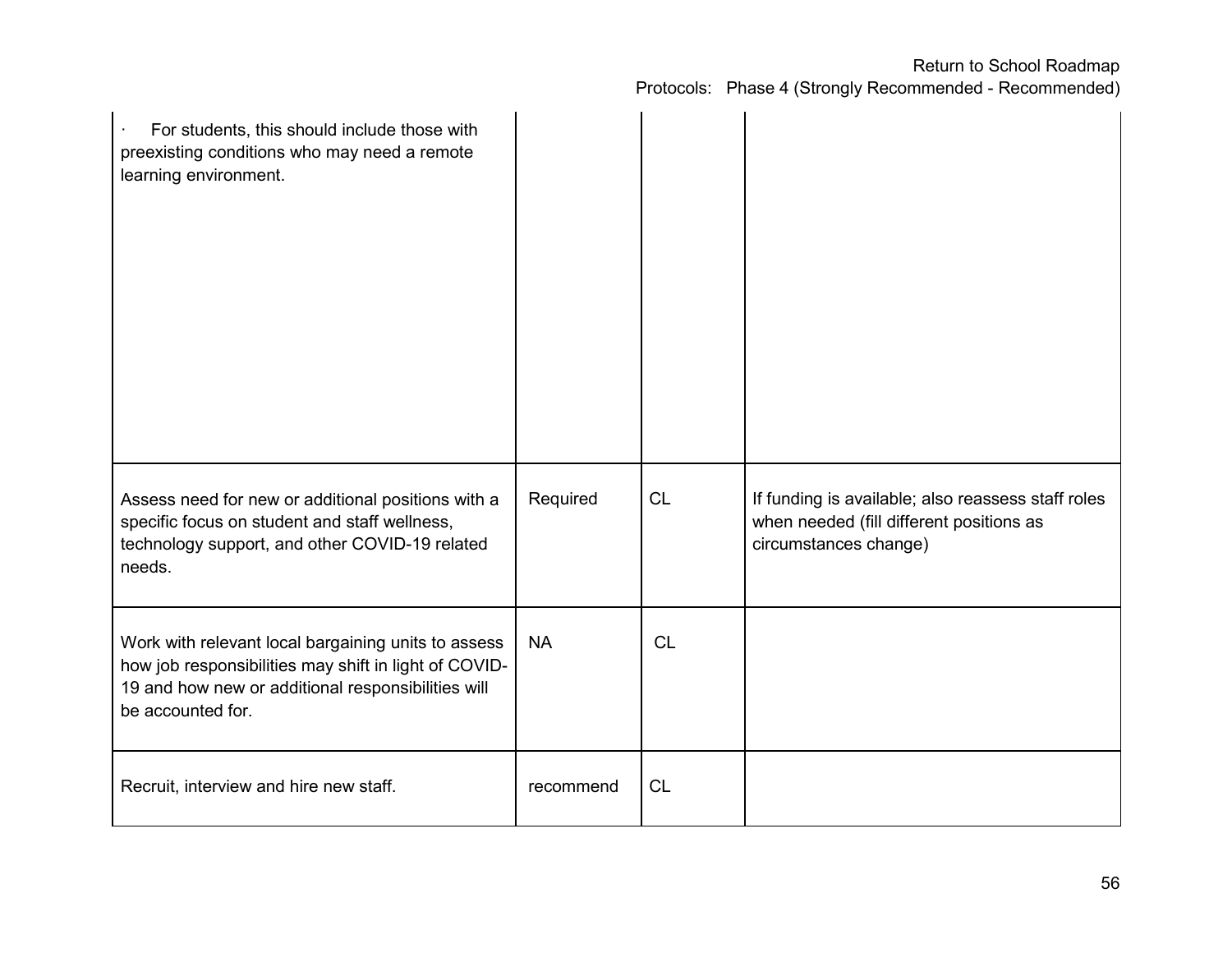| Consider redeploying underutilized staff to serve<br>core needs.                                                                                                            | Required  | <b>CL</b> |  |
|-----------------------------------------------------------------------------------------------------------------------------------------------------------------------------|-----------|-----------|--|
| Where possible, and in partnership with local<br>bargaining units, identify and modify staff positions,<br>that would enable high-risk staff to provide remote<br>services. | <b>NA</b> | CL        |  |
| Communicate any student enrollment or<br>attendance policy changes with school staff and<br>families.                                                                       | Required  | CL        |  |
| Provide guidance to school leaders for recruiting,<br>interviewing, and hiring staff remotely                                                                               | Required  | <b>CL</b> |  |
| Seek and provide guidance on use of CARES Act<br>funding for key purchases (e.g., cleaning supplies).                                                                       | Required  | <b>CL</b> |  |
| Coordinate services with related service providers,<br>in the school and community, to identify and<br>address new student and adult needs.                                 | Required  | <b>CL</b> |  |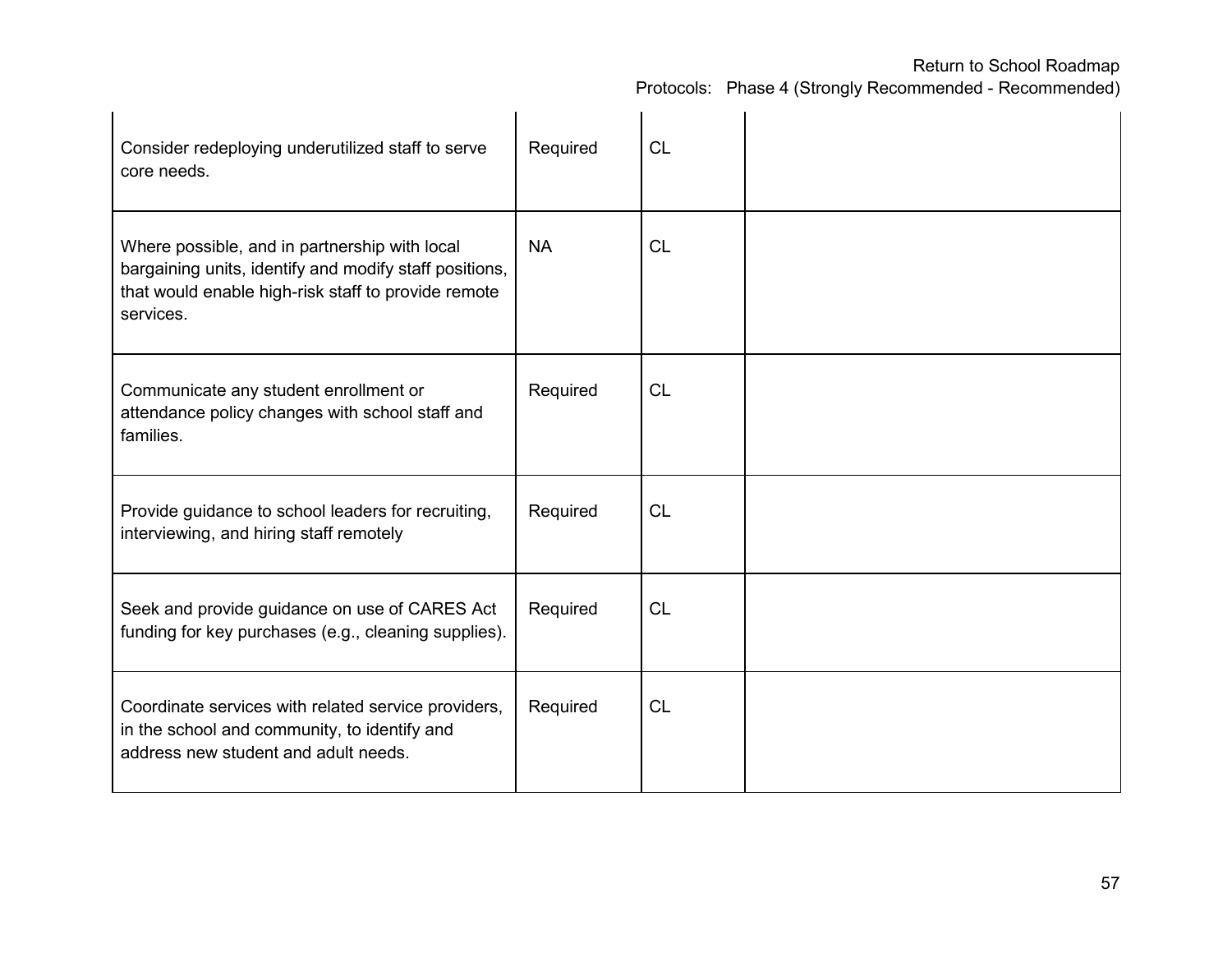| Inventory how many substitute teachers are<br>available.                                                                                                                                                              | Required | <b>CL</b> |                                                                |
|-----------------------------------------------------------------------------------------------------------------------------------------------------------------------------------------------------------------------|----------|-----------|----------------------------------------------------------------|
| Build and send back to school communications to<br>all relevant stakeholders (i.e., families, school staff)<br>and include updates across all policies and<br>procedures.                                             | Required | <b>CL</b> |                                                                |
| Verify that student and staff handbooks and<br>planners are printed and ready for distribution<br>and/or are available digitally. Create a master list<br>of any changes to distribute at the first staff<br>meeting. | Required | <b>CL</b> |                                                                |
| Consult legal counsel to preemptively address<br>liability questions, related concerns, or vendor<br>issues relative to COVID-19 and share with school<br>leaders.                                                    | Required | <b>CL</b> |                                                                |
| Engage school leaders in a budgeting exercise to<br>help plan for changing enrollment patterns, new<br>staffing needs, and resource constraints or<br>additional dollars.                                             | Required | <b>CL</b> | May need to do this on a regular basis -<br>ongoing assessment |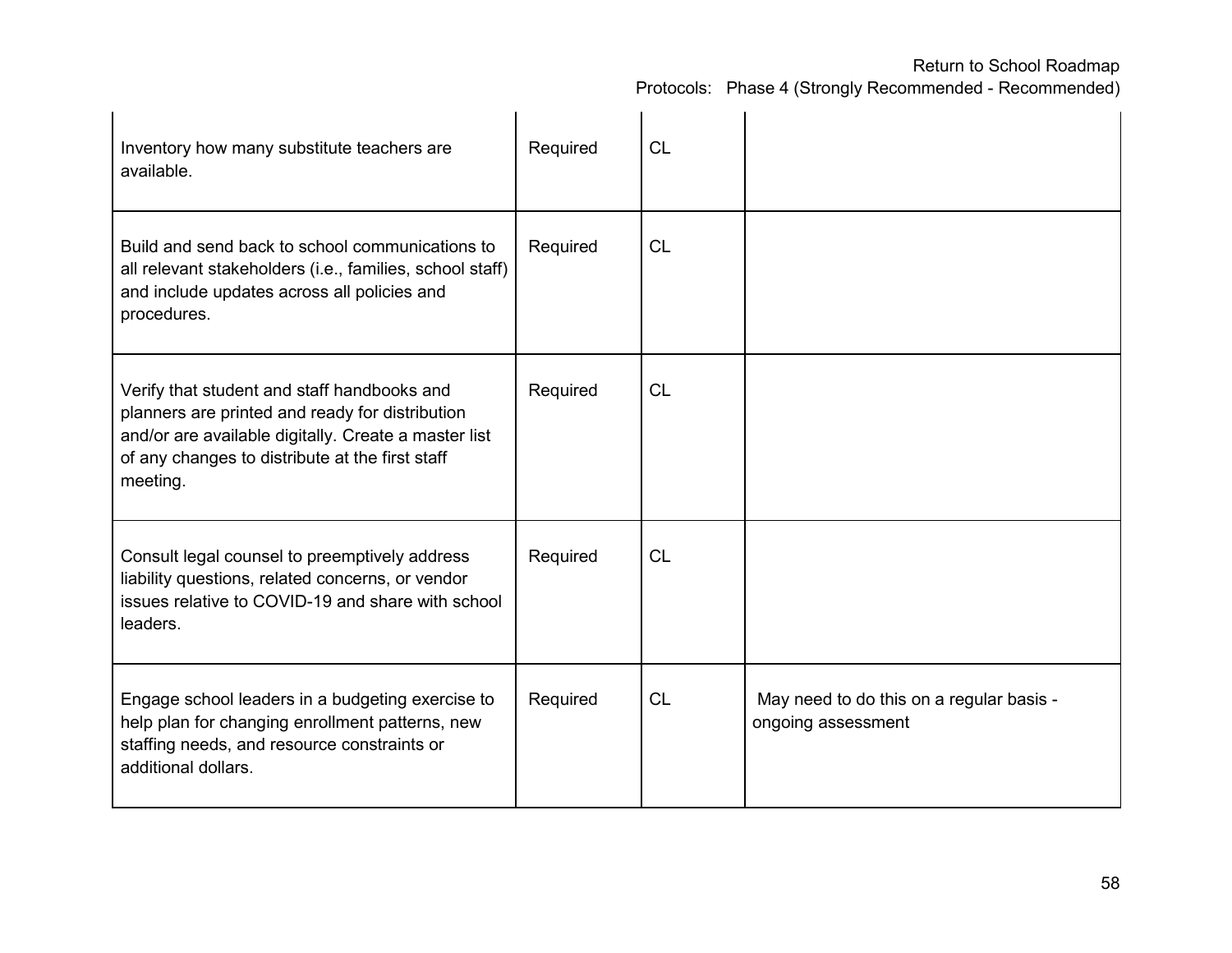Protocols: Phase 4 (Strongly Recommended - Recommended)

| Work with school leaders to orient new school staff<br>to any operational changes.                                                                                                                   | Required            | <b>CL</b> | All staff should be re-oriented as well                 |
|------------------------------------------------------------------------------------------------------------------------------------------------------------------------------------------------------|---------------------|-----------|---------------------------------------------------------|
| Create master teaching schedules, student and<br>faculty arrival/dismissal schedules, bus schedules,<br>lunch schedules for staff and students, and bell<br>schedules with safety protocols in mind. | Required            | <b>CL</b> | Build in time for removal of mask for breathing<br>time |
| Collaborate with food service staff to ensure any<br>necessary food handling changes are implemented<br>based on local public health guidance.                                                       | Required            | <b>CL</b> |                                                         |
| Recommended                                                                                                                                                                                          | <b>DTF Position</b> | Subgroup  | <b>Comments</b>                                         |
| (None)                                                                                                                                                                                               |                     |           |                                                         |

*Technology* **(pg. 35)**

**Strongly Recommended Before Schools Reopen for In-Person Instruction**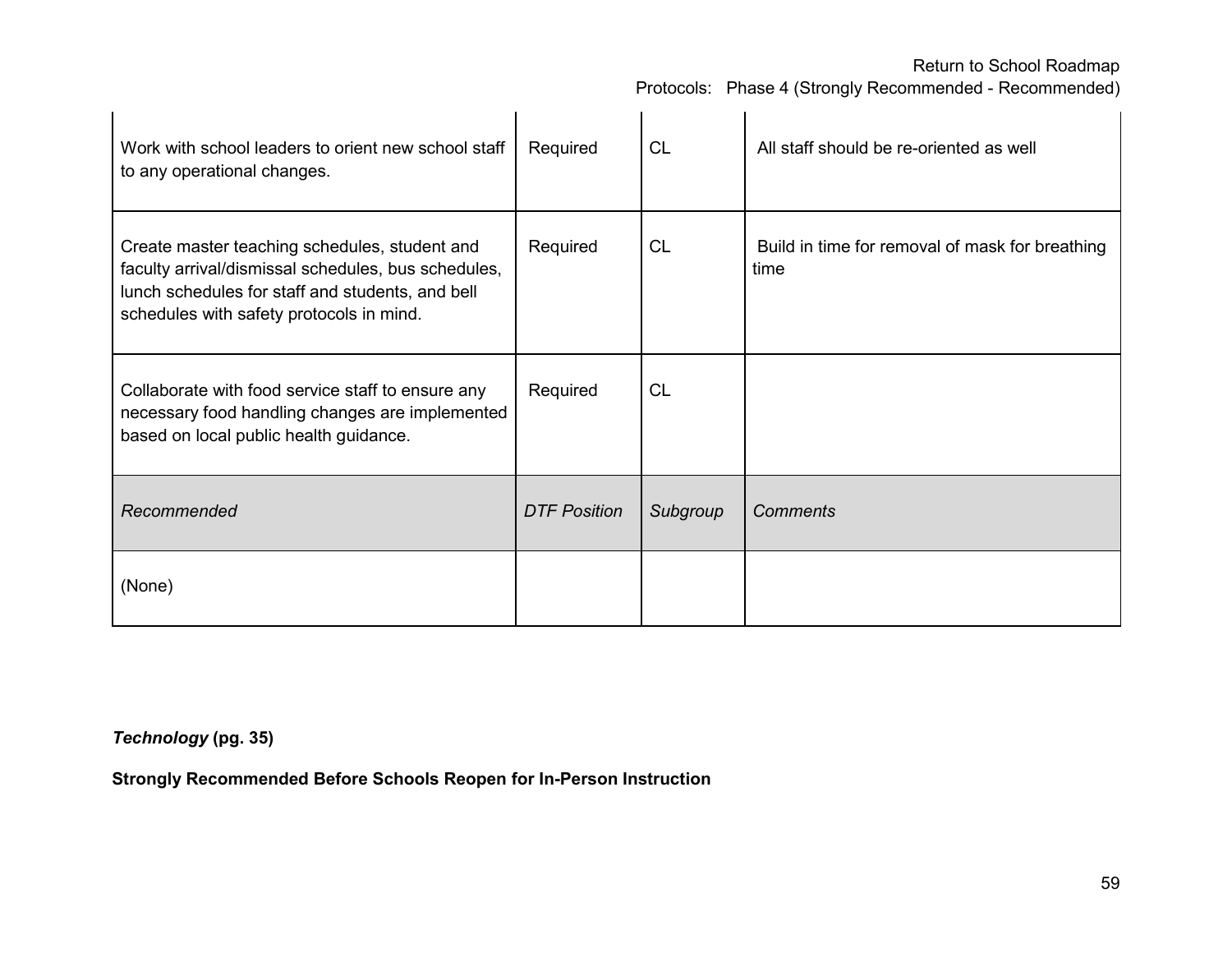| <b>Strongly Recommended</b>                                                                                                                                                                                       | <b>DTF Position</b> | Subgroup  | <b>Comments</b>                                |
|-------------------------------------------------------------------------------------------------------------------------------------------------------------------------------------------------------------------|---------------------|-----------|------------------------------------------------|
| Survey families to collect information about the<br>numbers, types, and condition of devices used in<br>their homes to support remote learning.                                                                   | Local<br>decision   | <b>CL</b> |                                                |
| Designate a single point of contact in each school<br>to plan and communicate with district technology<br>teams                                                                                                   | <b>NA</b>           | CL        | Yes, we have a team in place.                  |
| Develop a district technology plan that includes<br>guidance for schools. If possible, include training<br>and support for educators to adapt remote learning<br>for the classroom                                | <b>NA</b>           | CL        | Yes, plan is in place.                         |
| Identify a device and/or general technology<br>support lead for each school. Consider elevating<br>that position to a more formal role and providing<br>additional support potentially with parent<br>volunteers. | Recommend           | <b>CL</b> | Yes, we have a lead for our school technology. |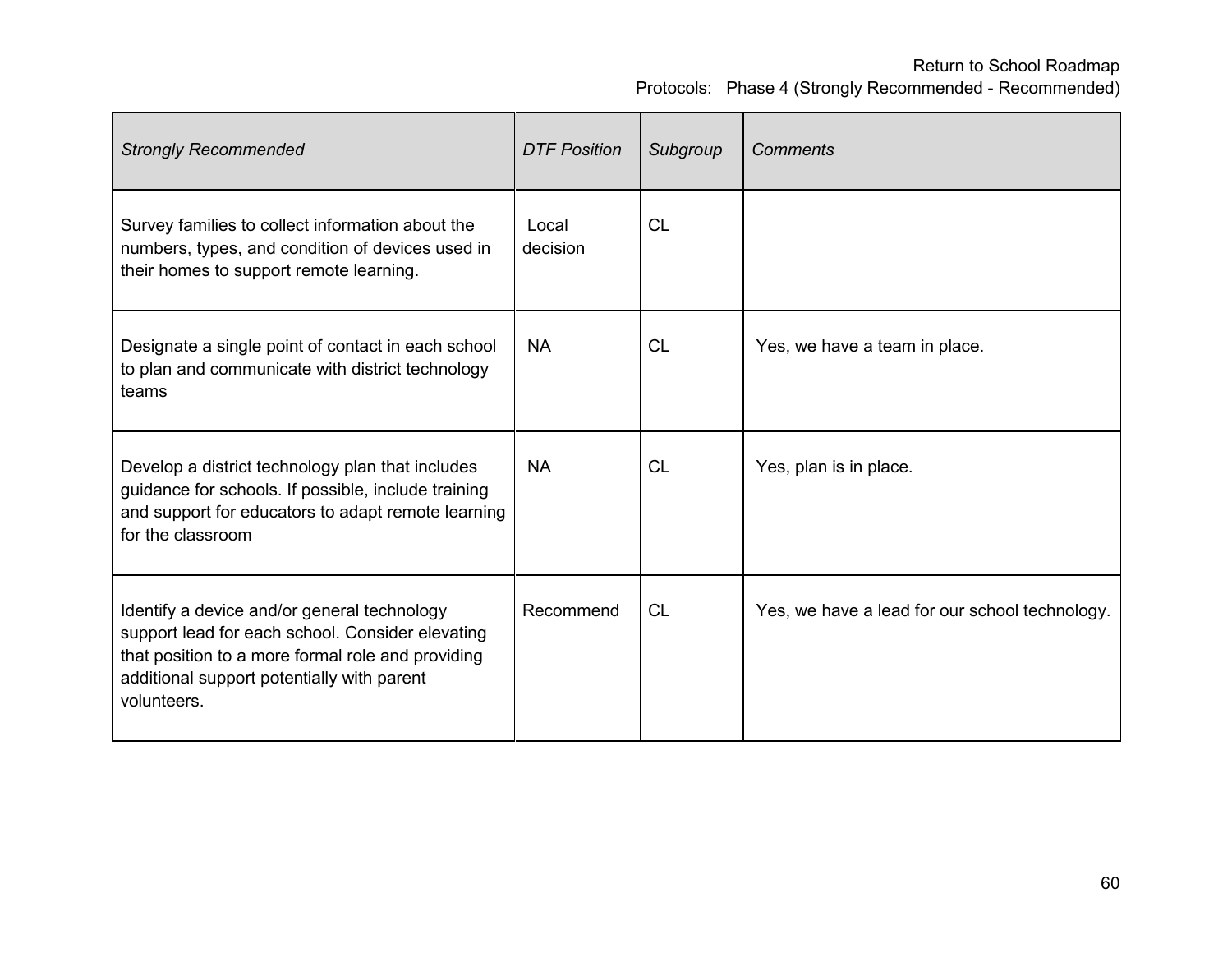| Assign technology process leaders to key efforts<br>and publish their contact information on the district<br>intranet and/or internet.                                                                                                                                                                                                                                                                                                                                                                                   | <b>NA</b>                   |    | Yes                                                       |
|--------------------------------------------------------------------------------------------------------------------------------------------------------------------------------------------------------------------------------------------------------------------------------------------------------------------------------------------------------------------------------------------------------------------------------------------------------------------------------------------------------------------------|-----------------------------|----|-----------------------------------------------------------|
| Where practical given demands on parents or<br>guardians, consider identifying family technology<br>liaisons to support communication regarding the<br>use of technology. (For example, the existing<br>parent organization may be able to fulfill this role).                                                                                                                                                                                                                                                           | <b>NA</b>                   |    |                                                           |
| Develop district-wide procedures for return and<br>inventory of district owned devices as part of a<br>return to school technology plan. The procedures<br>should include:<br>Safely bagging devices collected at schools;<br>Sanitizing the devices prior to a repair or<br>replacement evaluation;<br>Ordering accessories that may be needed over<br>the summer; and<br>Conducting prepared maintenance routines to<br>remove malware and fix standard issues including,<br>screen, keyboard, or battery replacement. | <b>NA</b><br>Local decision | CL | Yes, there is a check out/check in procedure in<br>place. |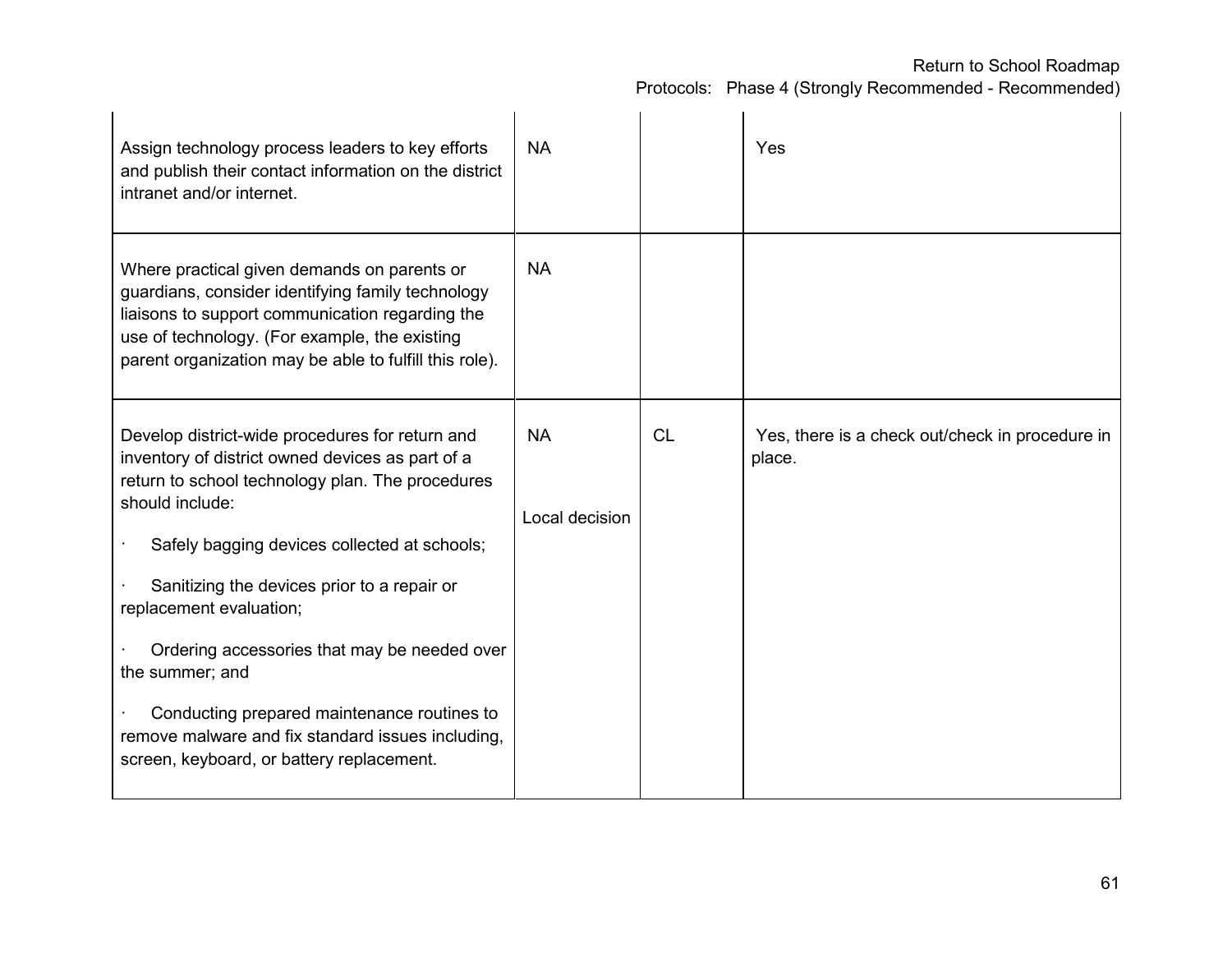| Identify an asset tracking tool.                                                                                        | Local<br>decision | <b>CL</b> |                               |
|-------------------------------------------------------------------------------------------------------------------------|-------------------|-----------|-------------------------------|
| Identify a vendor to assist with processing,<br>returning, and maintaining devices, if needed.                          | Local<br>decision | <b>CL</b> |                               |
| Develop on-site triage of staff and student devices<br>to minimize the time that staff may be without a<br>device       | Local<br>decision | CL        |                               |
| Prepare the Infrastructure Evaluation process.<br>Every WiFi access point and wired network device<br>should be tested. | Local<br>decision | <b>CL</b> |                               |
| Develop a technology support plan for families.                                                                         | Local<br>decision | <b>CL</b> | Yes, we have a plan in place. |
| <b>Strongly Recommended If Schools are</b><br>Instructed to Close for In-Person Instruction                             |                   |           |                               |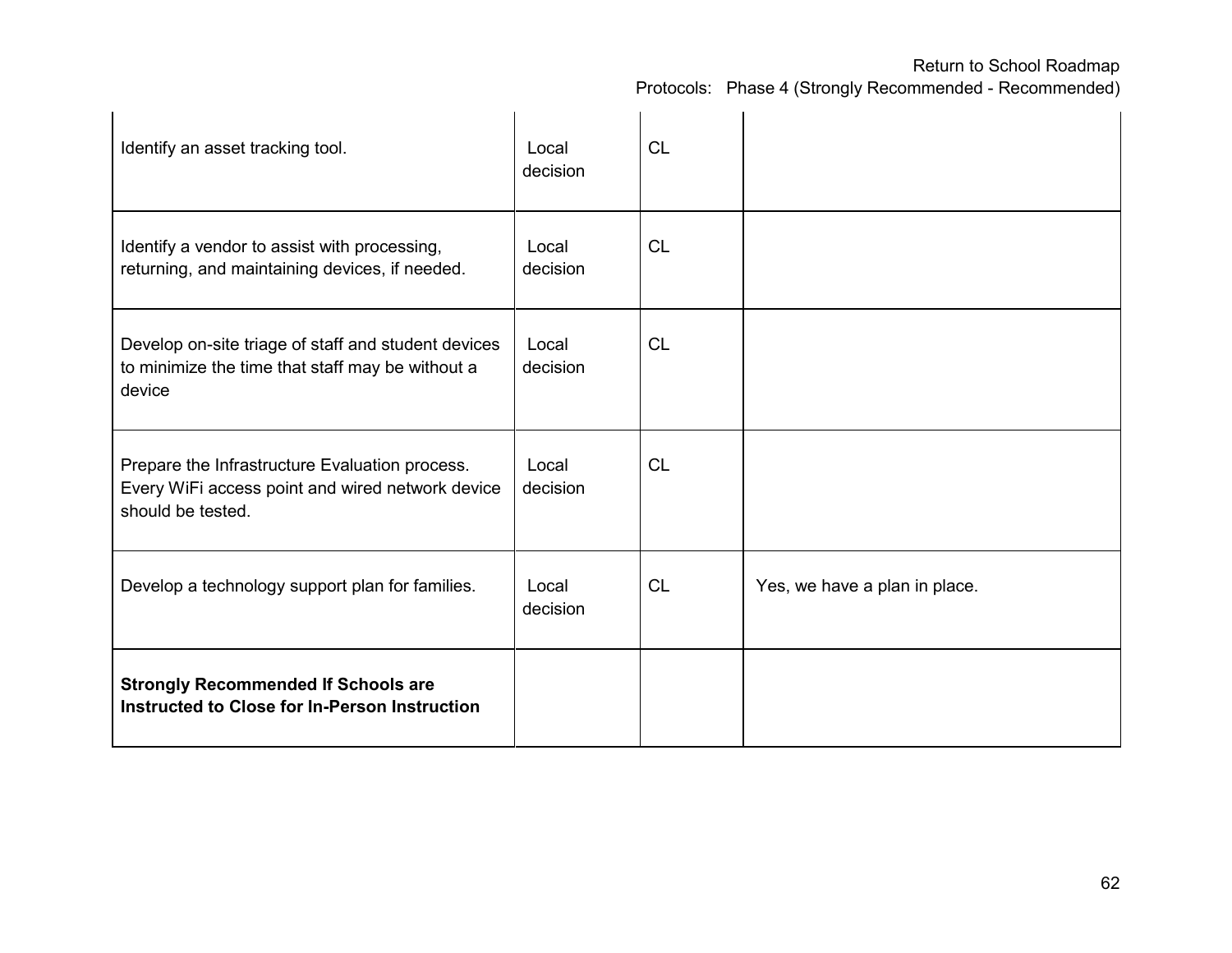| Deploy digital learning devices and move to virtual<br>learning.                                                                                                                                                                                                                                                                                                                                                                                                                               | Local<br>decision | <b>CL</b> | Yes, we will use TEAMS. |
|------------------------------------------------------------------------------------------------------------------------------------------------------------------------------------------------------------------------------------------------------------------------------------------------------------------------------------------------------------------------------------------------------------------------------------------------------------------------------------------------|-------------------|-----------|-------------------------|
| Communicate consistent procedures for return and<br>inventory of school owned devices as part of a<br>return to school technology plan. The procedures<br>should include:<br>Safely bagging devices collected at schools;<br>Transporting them to a central location;<br>Sanitizing the devices prior to a repair or<br>replacement evaluation;<br>Conducting prepared maintenance routines to<br>remove malware and fix standard issues including<br>screen, keyboard, or battery replacement | Local<br>decision | <b>CL</b> |                         |
| Ensure that school and community access points<br>and wired network devices are functional.                                                                                                                                                                                                                                                                                                                                                                                                    | Local<br>decision | <b>CL</b> |                         |
| <b>Strongly Recommended When Schools</b><br><b>Reopen for In-Person Instruction</b>                                                                                                                                                                                                                                                                                                                                                                                                            |                   |           |                         |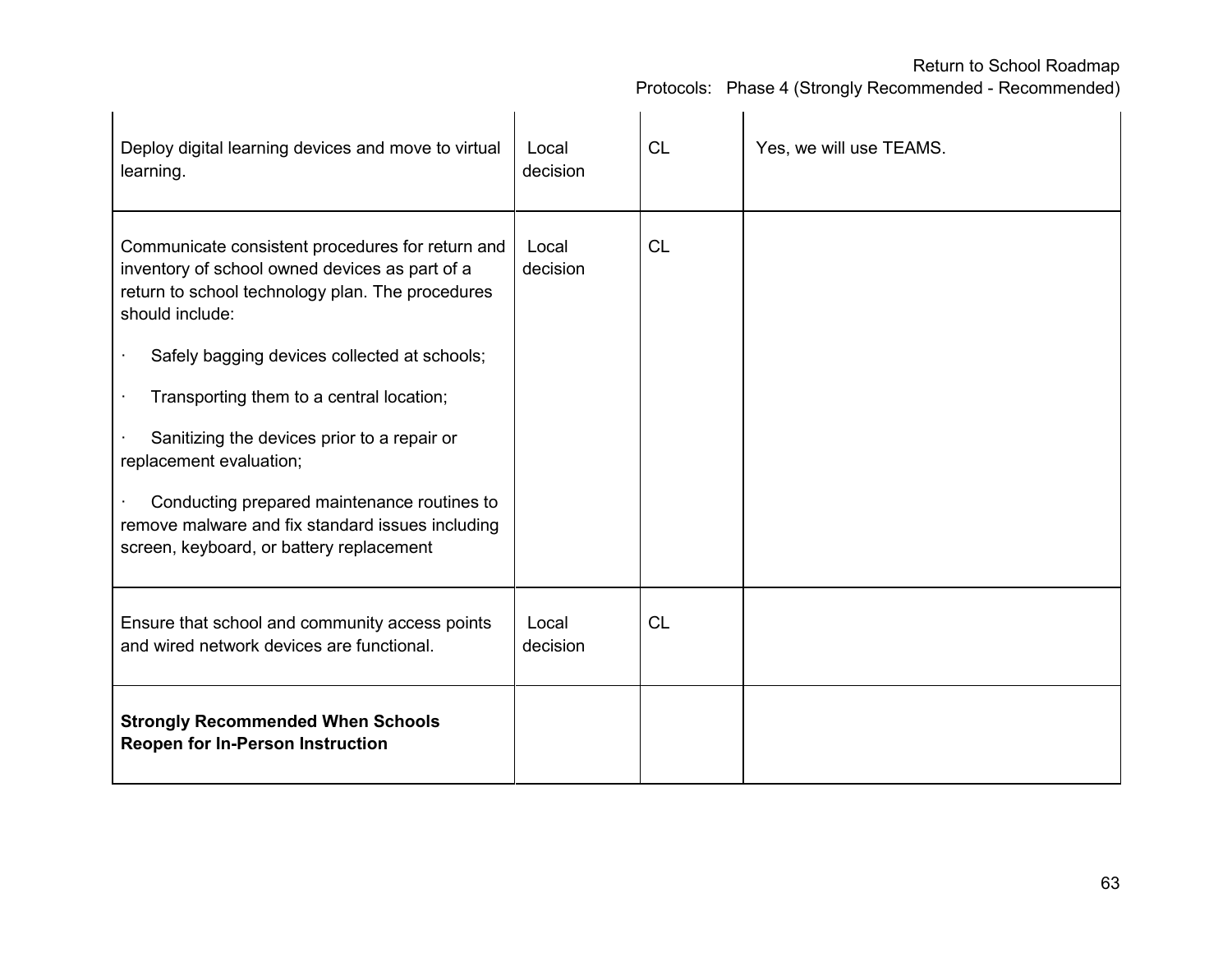| Organize and centralize online resources that were<br>created, published, or distributed by teachers and<br>others during the closure period.                             | Local<br>decision   | <b>CL</b> |          |
|---------------------------------------------------------------------------------------------------------------------------------------------------------------------------|---------------------|-----------|----------|
| Compile technology-facing lessons learned for<br>inclusion in the district's updated remote learning<br>plan.                                                             | Local<br>decision   | <b>CL</b> |          |
| Review issue tracking and inventory results<br>frequently as a way of understanding the quality<br>and progress of technology processes in your<br>district.              | Local<br>decision   | <b>CL</b> |          |
| Continue infrastructure evaluations until all issues<br>are resolved.                                                                                                     | Local<br>decision   | <b>CL</b> |          |
| Identify chronic technology issues that arose<br>during the school closure period and use them to<br>begin the development of a long-term technology<br>maintenance plan. | recommend           | CL        |          |
| Recommended                                                                                                                                                               | <b>DTF Position</b> | Subgroup  | Comments |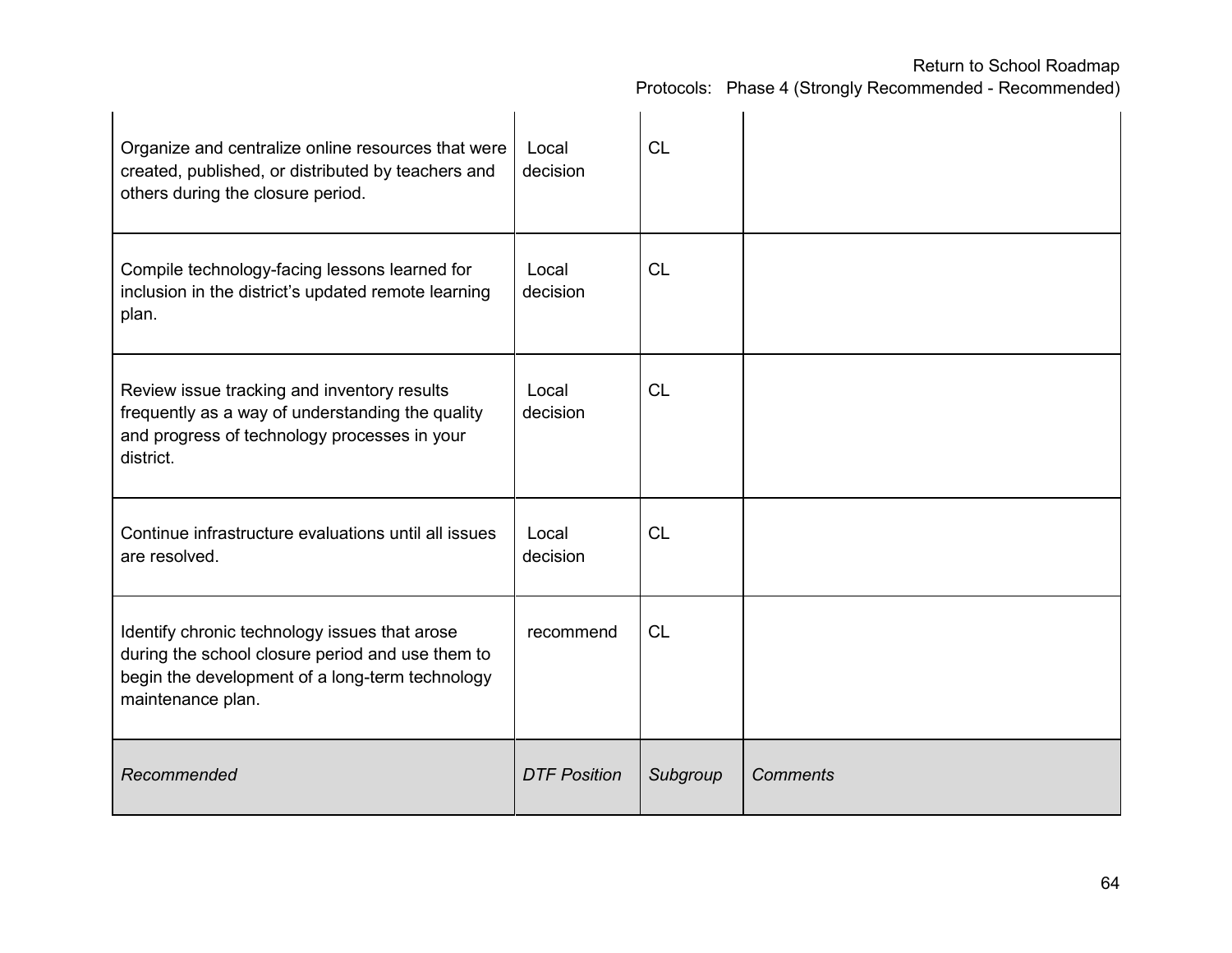| (None) |  |  |  |
|--------|--|--|--|
|--------|--|--|--|

*Transportation* **(pg. 36)**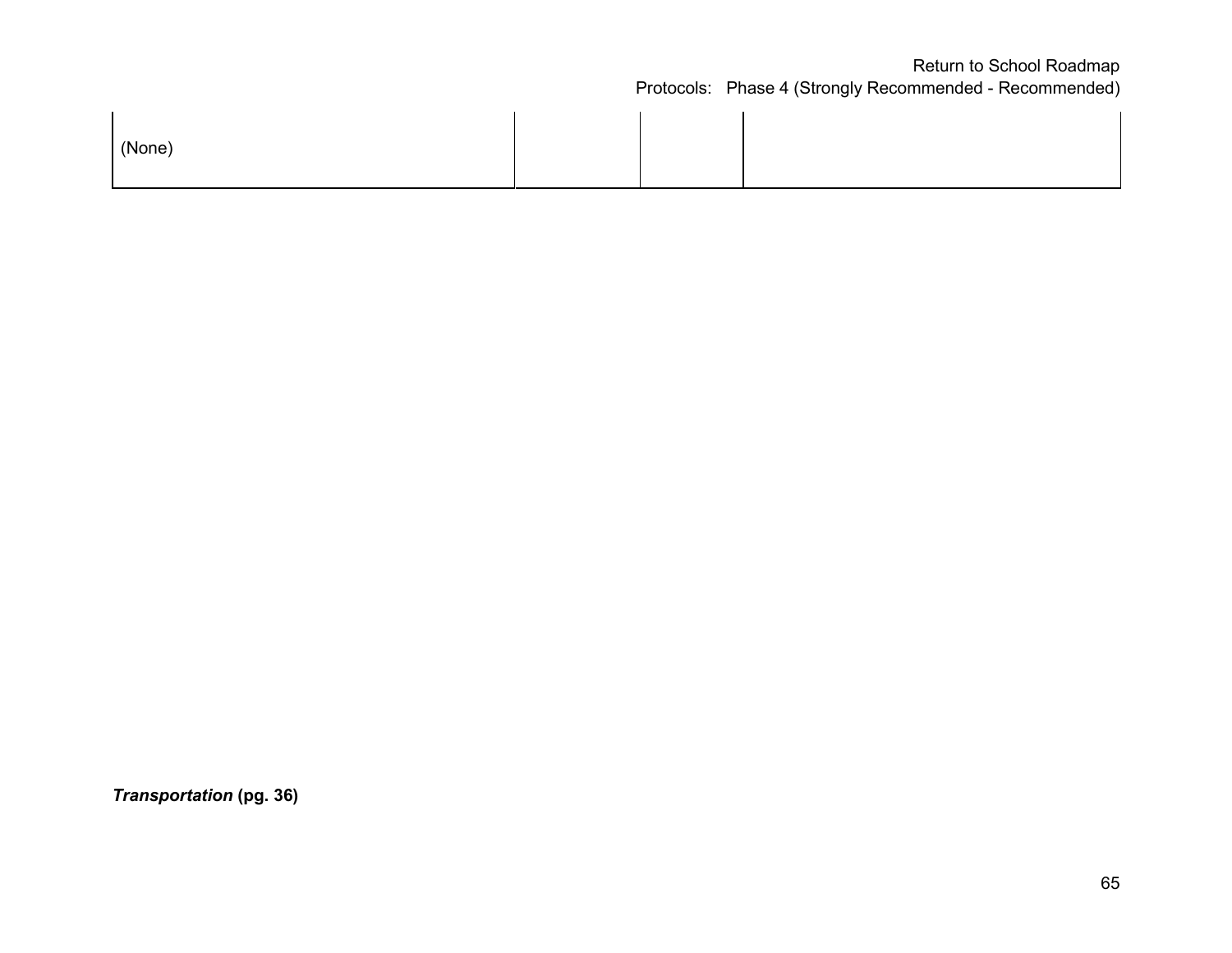## **Strongly Recommended Before Schools Reopen for In-Person Instruction**

| <b>Strongly Recommended</b>                                                                                                                                                                                                                                                                                                                                                                                                                                 | <b>DTF Position</b> | Subgroup  | <b>Comments</b> |
|-------------------------------------------------------------------------------------------------------------------------------------------------------------------------------------------------------------------------------------------------------------------------------------------------------------------------------------------------------------------------------------------------------------------------------------------------------------|---------------------|-----------|-----------------|
| Inventory buses, contractors, including any<br>vehicles used for transporting students to/from<br>school or to other school events, and students<br>riding buses. Address questions, such as:<br>How many buses are or could be made<br>available in the district?<br>How much variation is there in the size and<br>maximum capacity of buses in the district?<br>How have the buses been currently or<br>historically used (i.e., transportation to/ from | NA (most<br>schools | <b>CL</b> | N/A             |
| school, transportation for multiple schools, athletic<br>events, food service delivery)?                                                                                                                                                                                                                                                                                                                                                                    |                     |           |                 |
| How many drivers will be returning? How<br>many are in the training pipeline? What is the plan<br>to address any shortage of drivers?                                                                                                                                                                                                                                                                                                                       |                     |           |                 |
| Assess whether any bus contractors have been<br>impacted by COVID-19 (i.e., closed or opt-out from<br>current routes).                                                                                                                                                                                                                                                                                                                                      | NA (most<br>schools | <b>CL</b> | N/A             |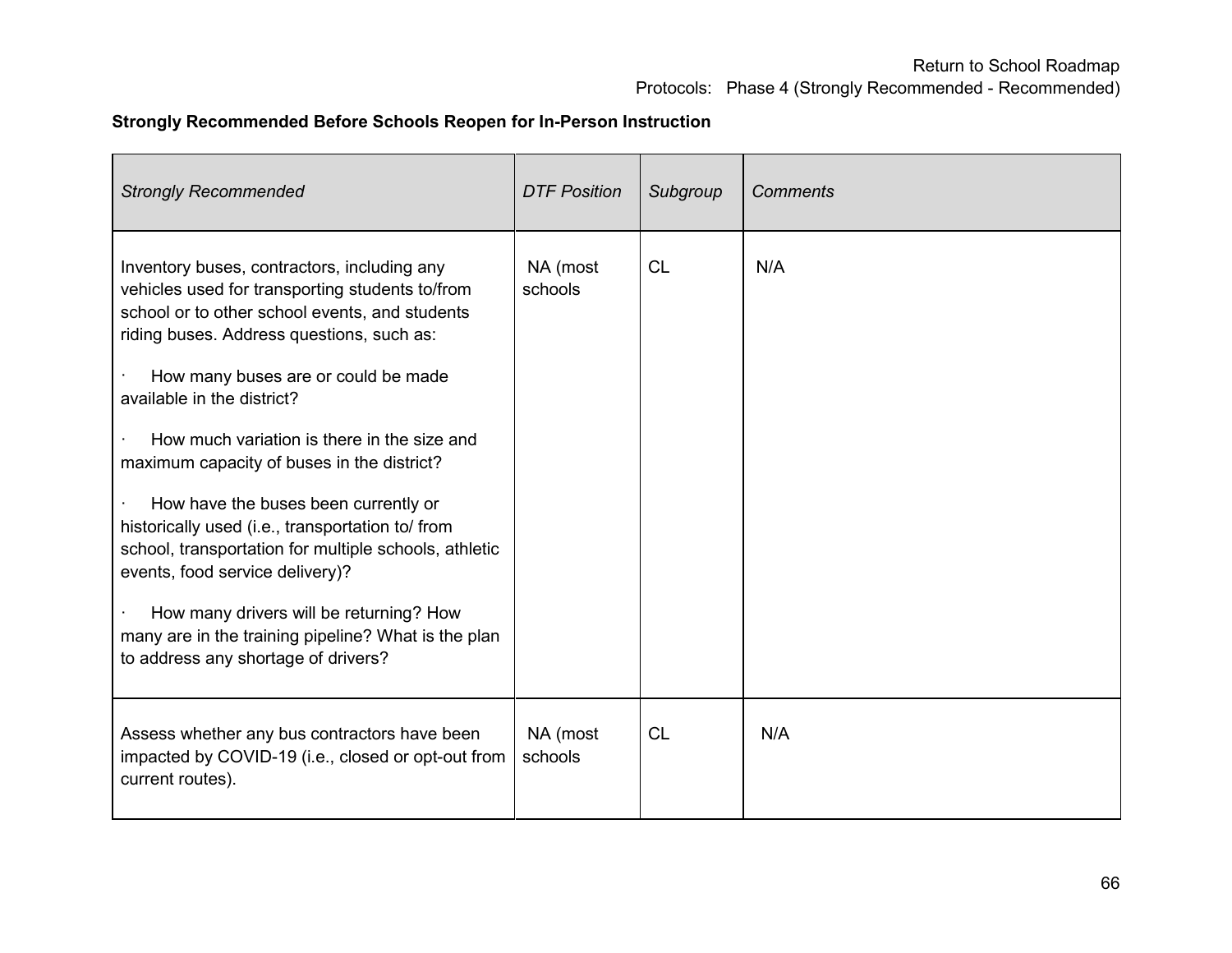| Inventory bus drivers to understand the extent of<br>high-risk populations.                                                             | NA (most<br>schools | <b>CL</b> | N/A             |
|-----------------------------------------------------------------------------------------------------------------------------------------|---------------------|-----------|-----------------|
| Finalize bus procedures for bus drivers and<br>students that are informed by public health<br>protocols.                                | NA (most<br>schools | <b>CL</b> | N/A             |
| Encourage close collaboration between<br>transportation and IEP teams to monitor changes<br>to students' IEPs and implement accordingly | NA (most<br>schools | CL        | N/A             |
| <b>Strongly Recommended if Schools Are</b><br>Instructed to Close for In-Person Instruction                                             |                     |           |                 |
| Utilize buses to provide food service and delivery<br>of instructional materials where possible                                         | NA (most<br>schools | <b>CL</b> | N/A             |
| Recommended                                                                                                                             | <b>DTF Position</b> | Subgroup  | <b>Comments</b> |
| (None)                                                                                                                                  |                     |           |                 |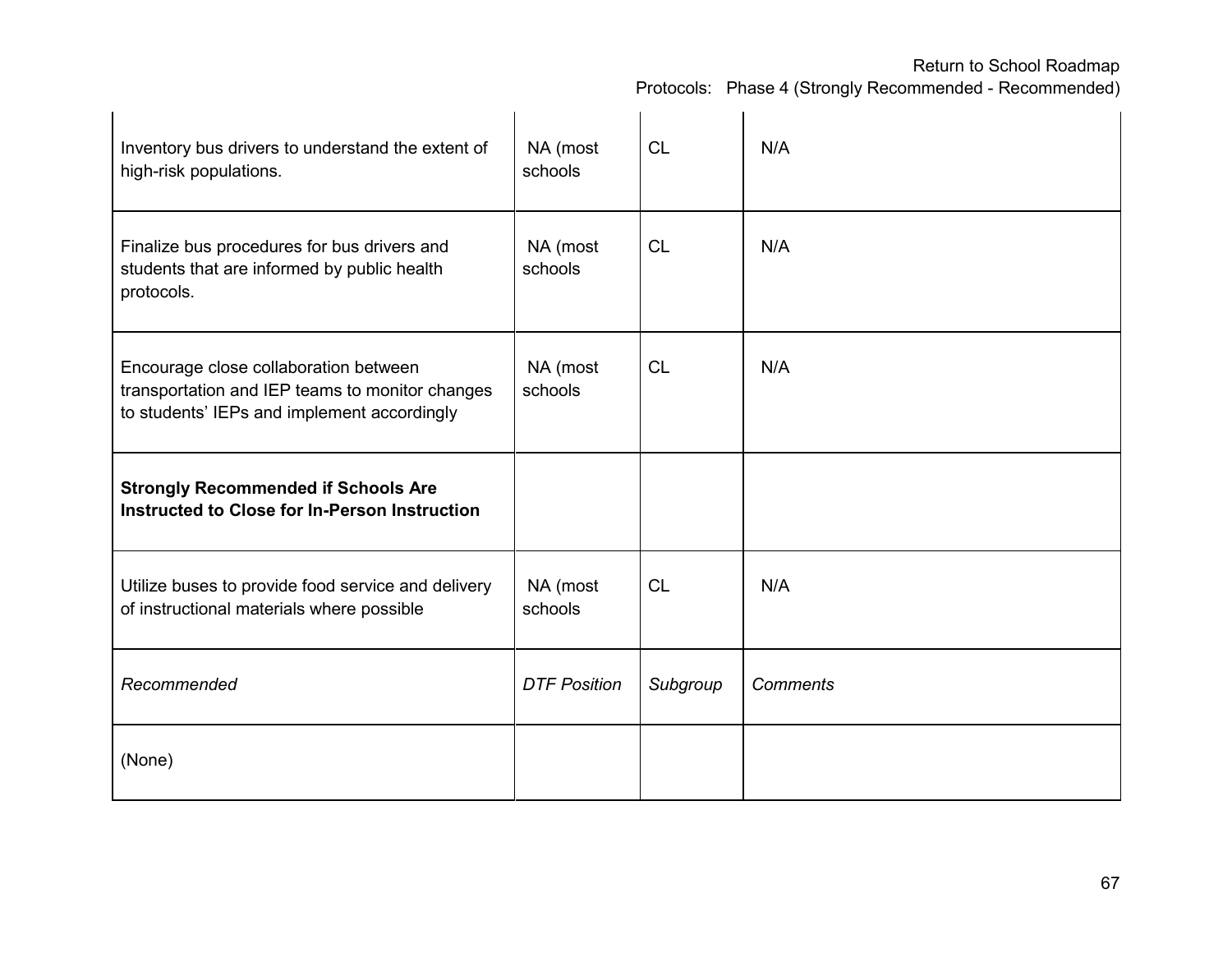(Template)

| <b>Strongly Recommended</b> | <b>DTF Position</b> | Subgroup | <b>Comments</b> |
|-----------------------------|---------------------|----------|-----------------|
|                             |                     |          |                 |
|                             |                     |          |                 |
| Recommended                 | <b>DTF Position</b> | Subgroup | <b>Comments</b> |
| (None)                      |                     |          |                 |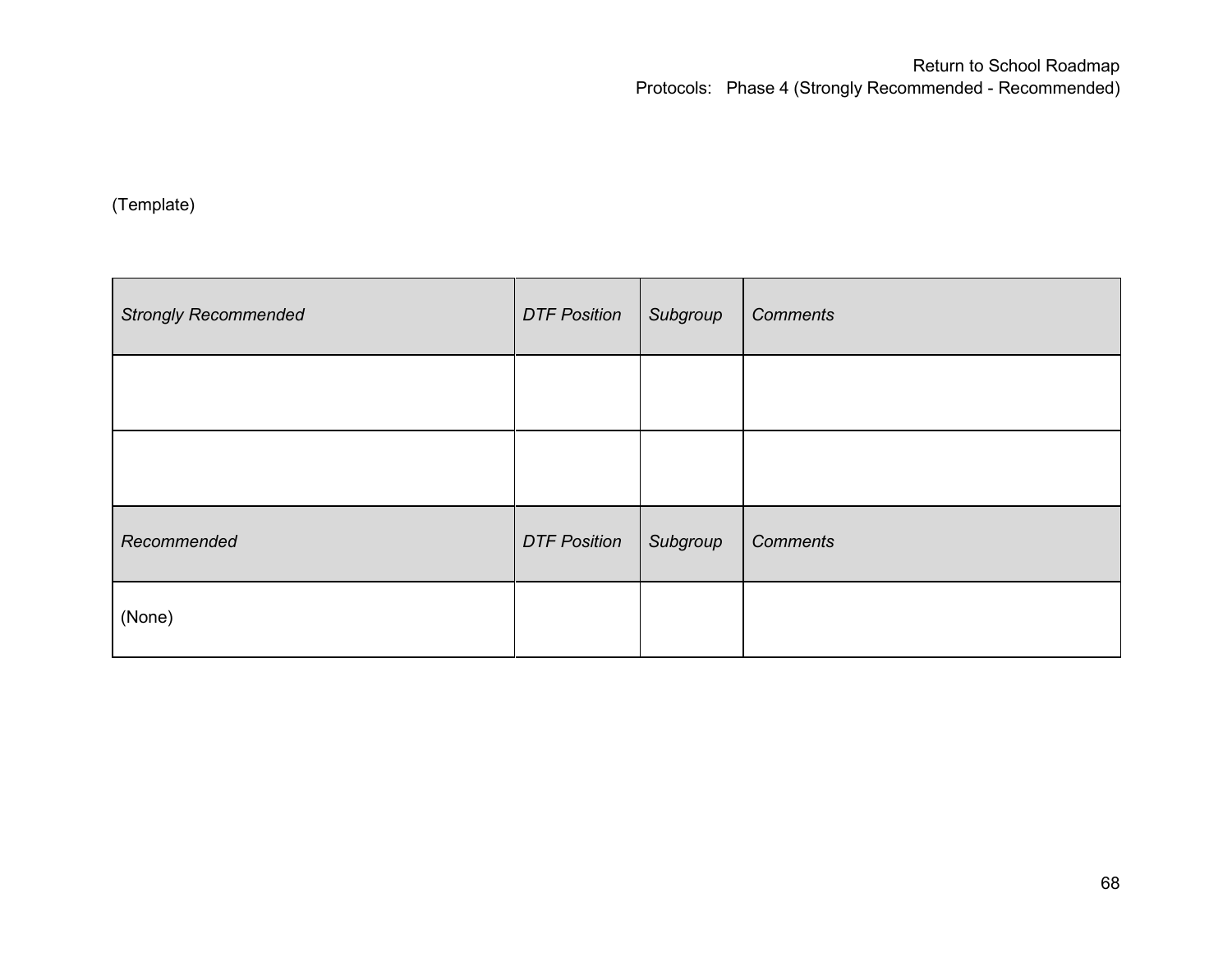

# All Saints Central Catholic Elementary School Phase 4 Practices and Policies August 5, 2020

Dear All Saints Central Families,

We are looking forward to welcoming your child(ren) back to school for in person instruction. We are focused on putting safety measures in place for all our students and staff to help mitigate the potential spread of COVID-19. Some of our new procedures may take more time and may need to be adjusted, we truly appreciate your understanding and cooperation. If we have to go to distance learning, our teacher will use Microsoft Teams as the on-line platform.

# **Unless there is an emergency there will not be any parents, community members, or visitors allowed to enter the building.**

## **Arrival/Start of the School Day:**

- The school will open at 7:30 am to accept students for the school day. In order to prevent long delays during morning drop off, we are asking parents to complete a daily health screening form (last page of document) that indicates the child is free of symptoms associated with COVID-19. This form will be used as an entry ticket for the student. After the student hands their screening form to the school personal, they will be directed to their classroom.
- Any student who arrives to school without the screening form, will be asked to wait in a separate line (outside the main office) maintaining social distancing, to be screened by a school official.
- When necessary, temperatures will be checked using a distance thermometer (temperatures taken within 2 inches of forehead).
- Following CDC guidelines, if a student has a temperature of 100.4 degrees or higher and/or displays symptoms associated with COVID-19, they will be isolated in a caring and confidential manner. Parents will be notified and asked to pick their child up from school as soon as possible.
- All students (Preschool  $-5<sup>th</sup>$  grade) must wear a mask while they are in the hallway, restrooms, cafeteria (when not eating), and during recess. Students will be asked to wear a mask when they are not sitting at their desk.

All Saints Central nurtures academic and personal excellence in all students while emphasizing Catholic values and service to others in Christ's name.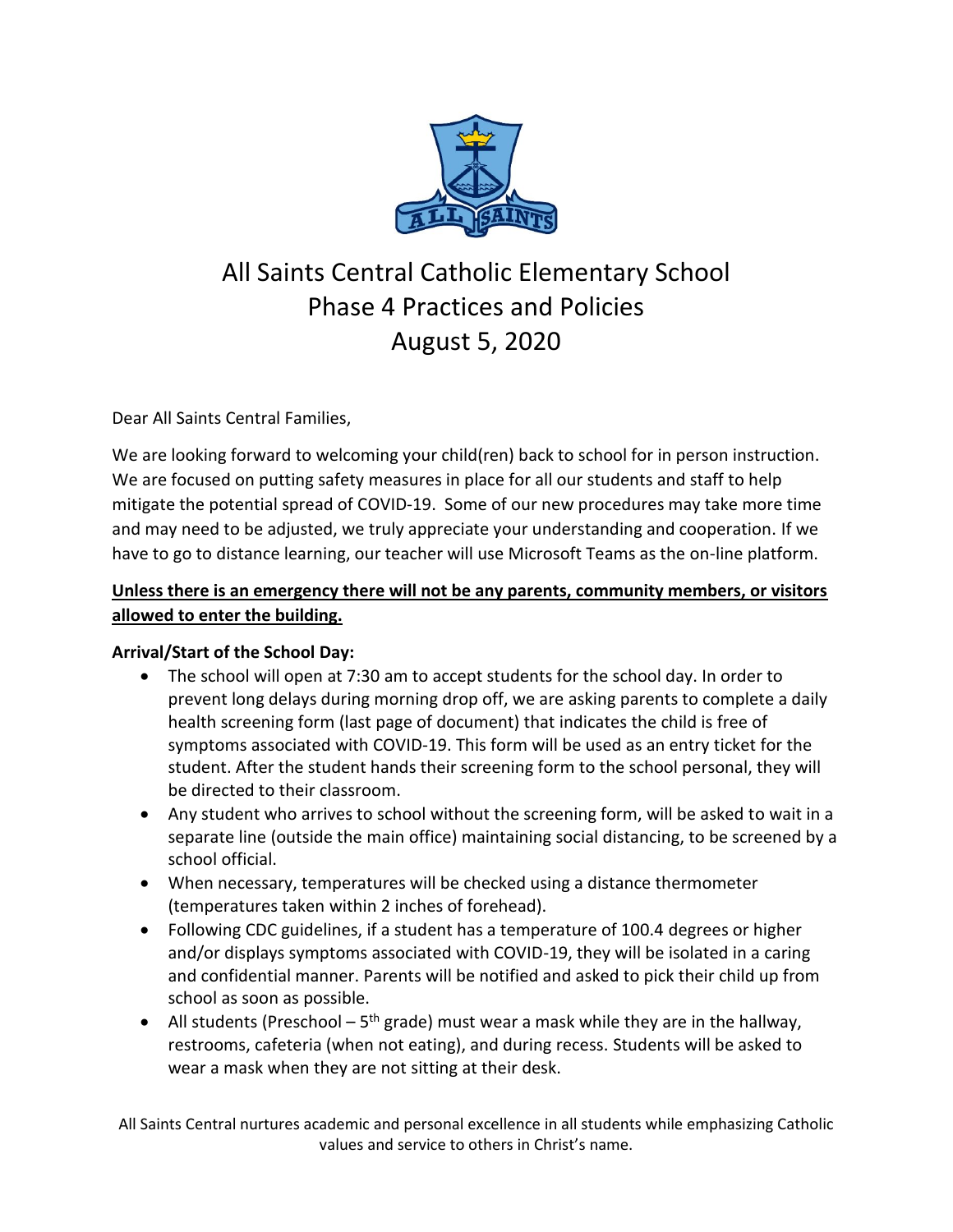- All masks need to be washed daily. All students need to have a "spare mask" they can leave at school.
- All staff will wear their masks at all times (with the exception of eating) during the day.

## **Hallways/Community Areas:**

- All students will wear masks at all times in the hallways, restrooms, cafeteria (when not eating), and during recess.
- Each student will have their own locker or storage area for their belongings.
- There will be markers on the floor that indicate where students to should stand to ensure proper social distancing.
- There will be signage in the hallways to indicate the direction of movement. Students will be expected to stay to the right.
- Stairwells will be designated for a single direction (one is for up, the other will be for down) for all students when using the stairwells. Students will be instructed to use hand sanitizer before and after using the handrails on both stairwells. The handrails will frequently cleaned.

## **Classrooms:**

- Students will remain in their classroom cohort.
- All classrooms will be thoroughly cleaned/disinfected on a daily basis.
- Each classroom has a sink for proper handwashing and will also have hand sanitizer (70% Ethyl Alcohol) for students and staff to use.
- All desks will be cleaned (by classroom teacher) on a 3 hour cleaning schedule.
- Every classroom teacher will make a concerted effort to keep maintain proper social distancing between students. All students will have an assigned seat and movement around the room will be limited and monitored to ensure safe social distancing.
- Each classroom has a 4 corner plexiglass divider if there is a need to work in a small group. Students will also be asked to wear a mask during the time they are in small groups.
- Preschool through Kindergarten students will sit at a small group table fitted with a 4 corner Plexiglass divider separating the students.
- First fifth grade students will sit at individual desks.
- The windows of the classrooms will remain open to ensure proper ventilation.
- All students are asked to bring a **clean, closed top, full water bottle (water only) daily to school**. Please make sure the student's water bottle is labeled with their name. **Drinking fountains will be turned off and classroom faucets will not be able to be used for drinking.**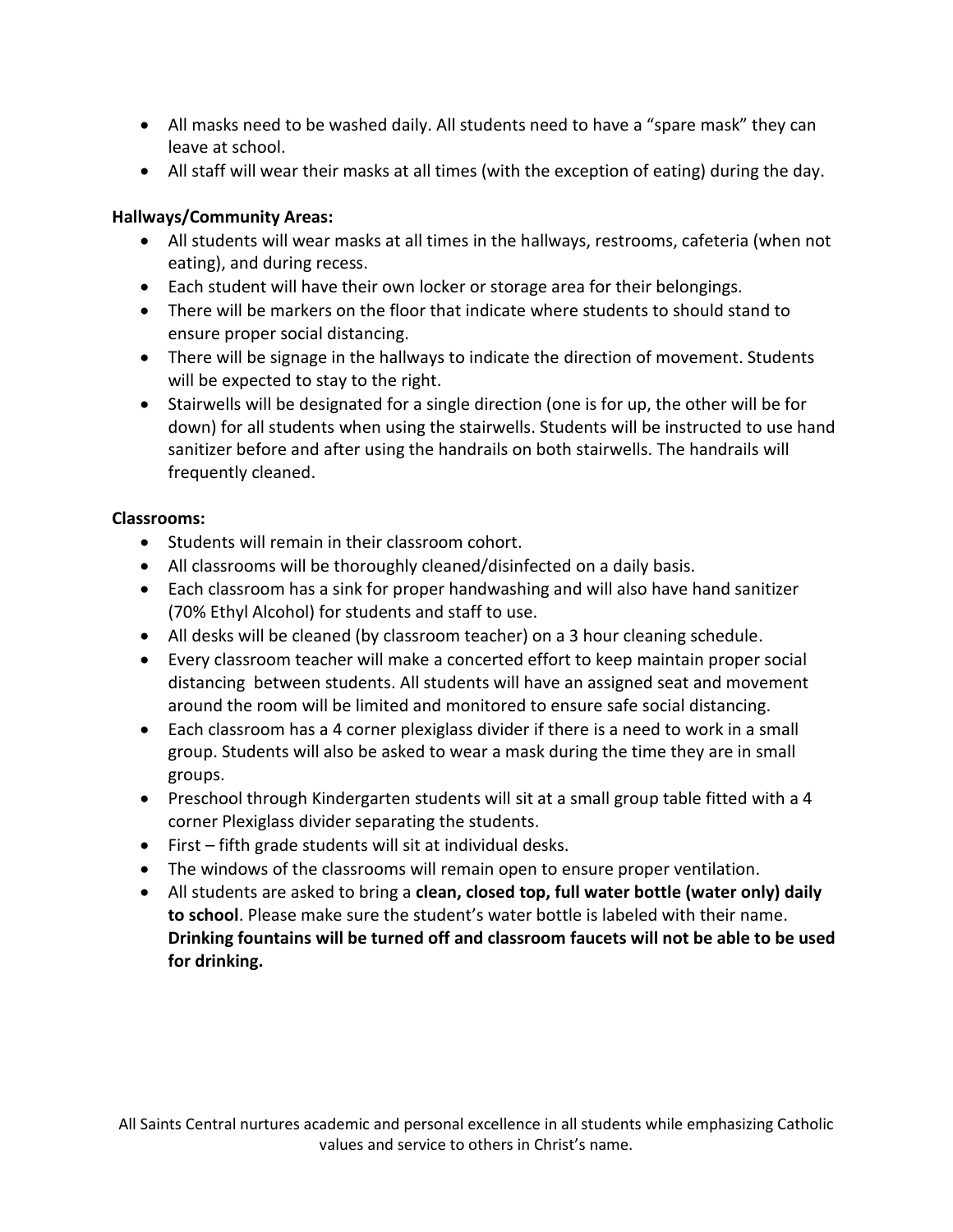## **Specials:**

- PE class will be held outside, weather permitting. If the weather does not permit, then PE class will be held in a classroom and social distancing will be followed. All PE equipment will be thoroughly disinfected on a routine basis.
- Art, Technology, Music, and Spanish teachers will travel to the classrooms. Students will remain in their classroom throughout the day with the exception of lunch, recess, and PE.

#### **Lunch:**

- Lunch will be eaten in the cafeteria. All students will follow social distancing.
- The cafeteria will have markers to indicate where students will sit (a sitting chart will be used).
- There are dividers in place to separate cafeteria staff from the service line. Food, milk, disposable silverware and condiments will be placed on the student's tray. There will not be a salad bar (items from the salad bar will be pre-packaged).
- Students will use hand sanitizer before and after eating lunch.

#### **Bathroom Use:**

- There will be a specific bathroom schedule for each floor (to minimize the number of students in the bathroom. For the first floor, the teachers will establish their bathroom times. For the second floor, the schedule will be as follows
	- $\geq$  2nd grade first 10 mins of the hour
	- $\geq$  3rd grade second 10 mins of the hour
	- $\geq 4$ <sup>th</sup> grade third 10 mins of the hour
	- $\geq 5$ <sup>th</sup> grade fourth and fifth 10 mins of the hour

## **\*students will be permitted to use the bathroom outside their scheduled time if the need arises.**

- All bathrooms will be cleaned/disinfected throughout the day.
- Each bathroom has posters demonstrating proper handwashing procedures.

#### **Dismissal:**

- All students preschool fifth grade will be walked outside the school to their designated pickup area on the playground. Teachers will make eye contact with parents to signal the student is ready to walk to their parents.
- Four year old preschool will dismiss at 2:45pm.
- There will be two dismissal times, 2:55 and 3:05. Students will be dismissed by families.

#### **Isolation Details:**

- If a student has a temperature of 100.4 degrees and/or is displaying symptoms of COVID-19 then they will have to be isolated until a parent can pick them up from school.
	- $\triangleright$  The student will be isolated in a given room monitored by a school personal.
	- $\triangleright$  The student will have to wear a mask.

All Saints Central nurtures academic and personal excellence in all students while emphasizing Catholic values and service to others in Christ's name.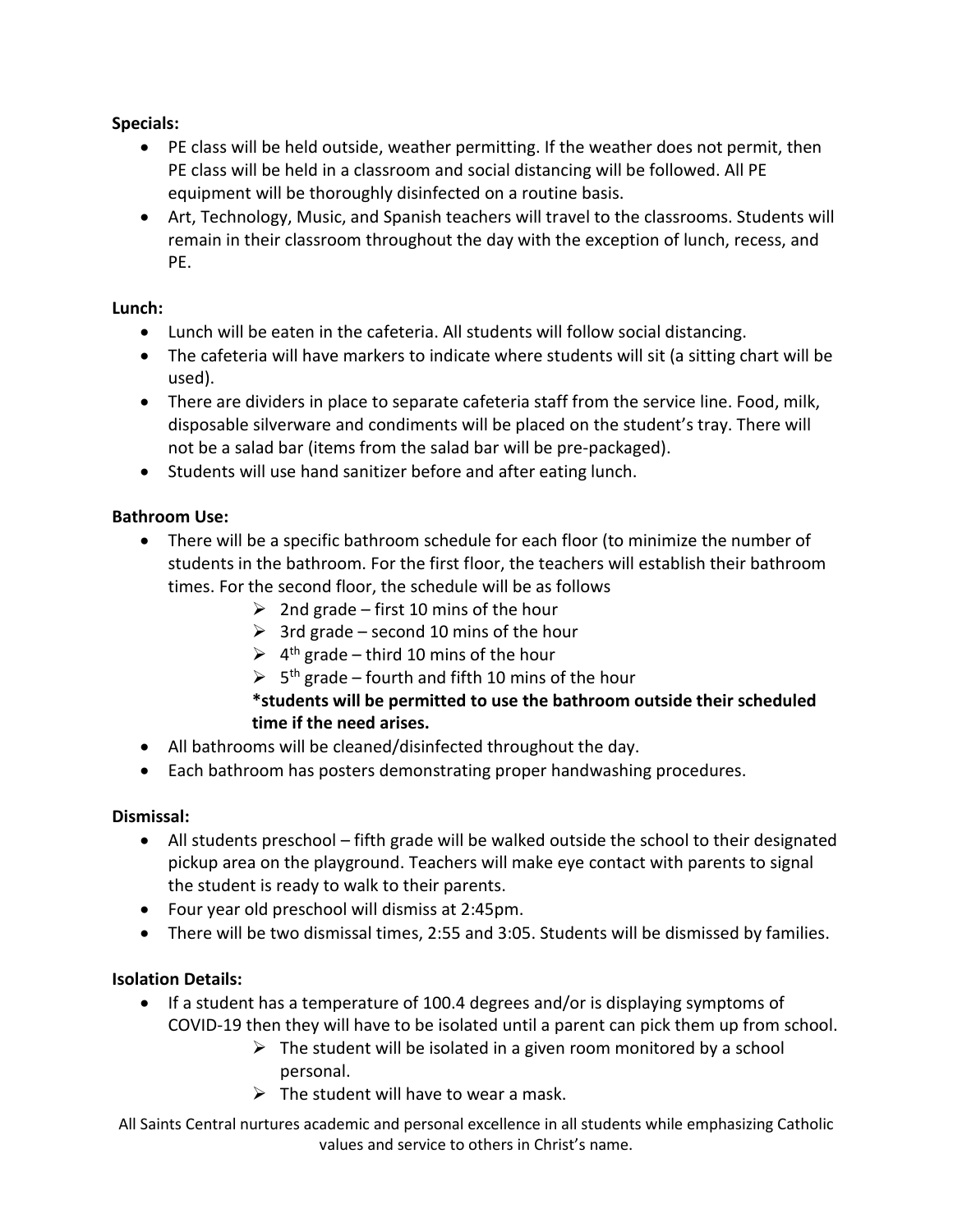- $\triangleright$  Every effort will be made to maintain confidentiality.
- $\triangleright$  When the parent arrives to pick up the student, we ask they please call the office and the student will be walked to their vehicle.
- ➢ **A doctor's note will be required for the student to return to school.**